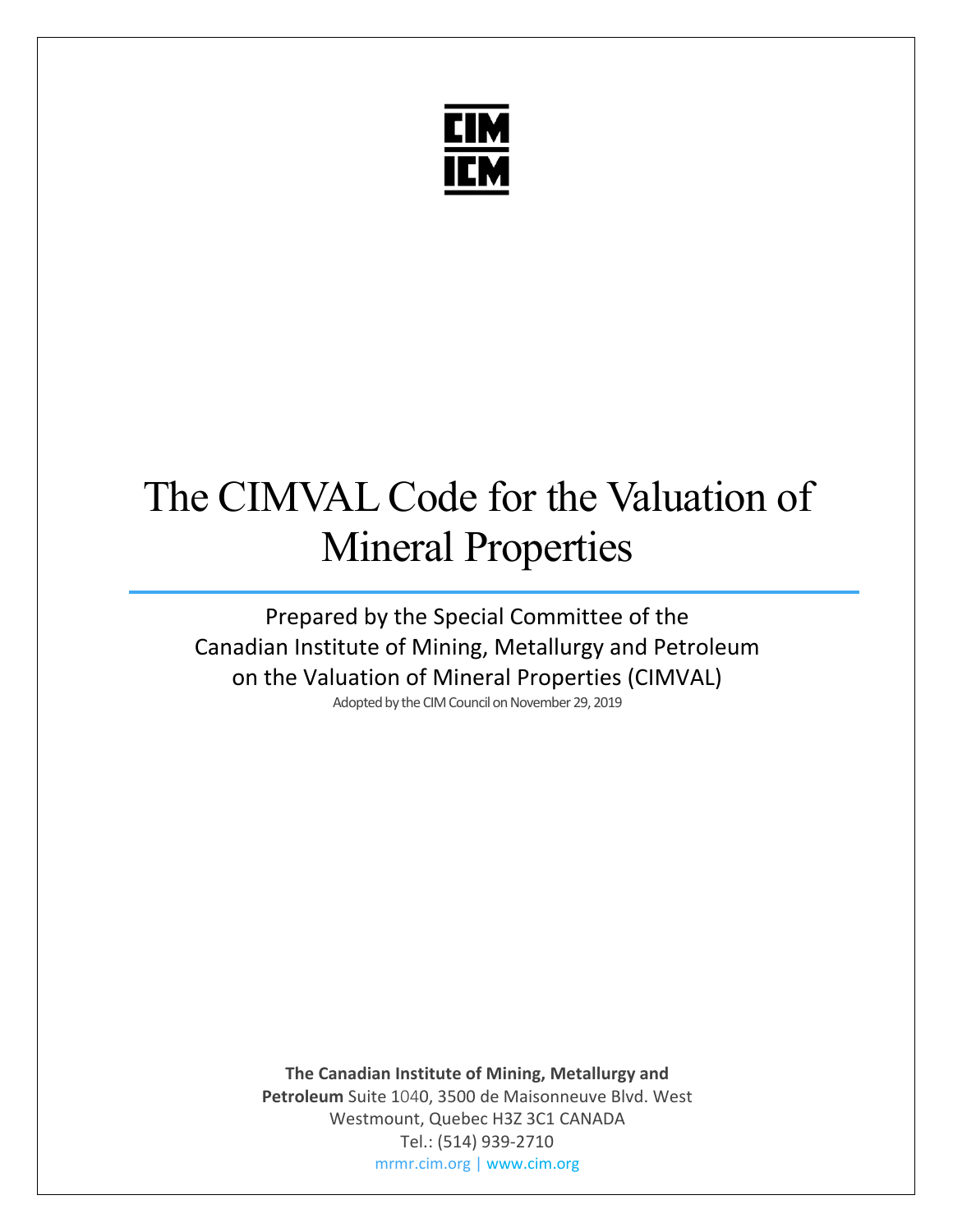# **Table of Contents**

| 1.   |        |                                                                           |  |
|------|--------|---------------------------------------------------------------------------|--|
| 1.1. |        |                                                                           |  |
| 1.2. |        |                                                                           |  |
| 1.3. |        |                                                                           |  |
| 1.4. |        | Organization of the CIMVAL Code: Standards, Guidelines, and Definitions 2 |  |
| 1.5. |        |                                                                           |  |
| 1.6. |        |                                                                           |  |
| 1.7. |        |                                                                           |  |
| 1.8. |        |                                                                           |  |
| 2.   |        |                                                                           |  |
| 2.1. | 2.1.1. |                                                                           |  |
|      | 2.1.2. |                                                                           |  |
|      | 2.1.3. |                                                                           |  |
|      | 2.1.4. |                                                                           |  |
|      | 2.1.5. |                                                                           |  |
|      | 2.1.6. |                                                                           |  |
| 2.2. |        |                                                                           |  |
| 2.3. |        |                                                                           |  |
| 2.4. |        |                                                                           |  |
| 2.5. |        |                                                                           |  |
| 2.6. |        |                                                                           |  |
| 2.7. |        |                                                                           |  |
| 2.8. |        |                                                                           |  |
| 2.9. |        |                                                                           |  |
|      |        |                                                                           |  |
|      |        |                                                                           |  |
| 3.   |        |                                                                           |  |
| 3.1. |        |                                                                           |  |

 $\mathbf 1$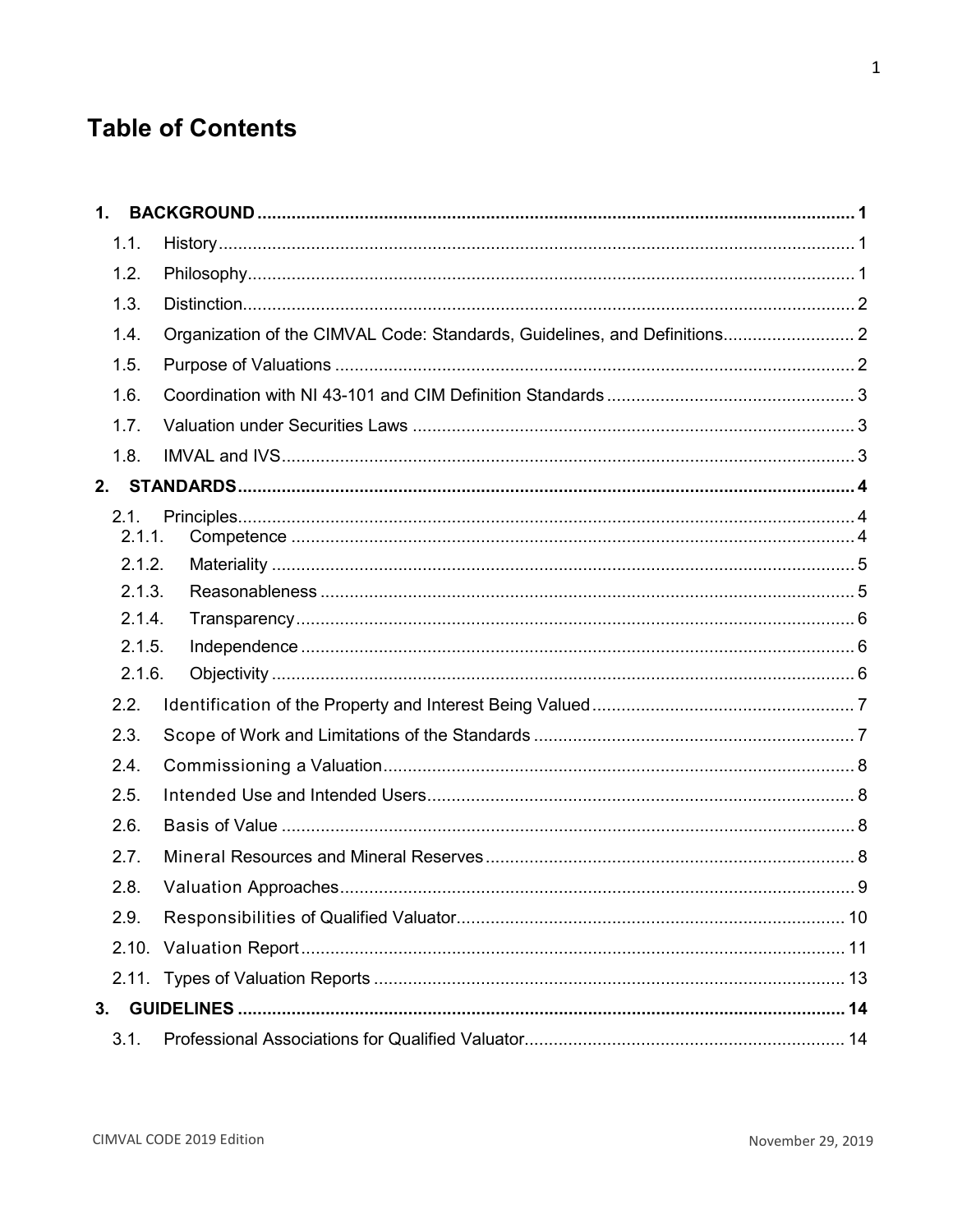| 3.2.           |                                                                          |  |
|----------------|--------------------------------------------------------------------------|--|
| 3.3.<br>3.3.1. |                                                                          |  |
| 3.3.2.         |                                                                          |  |
| 3.3.3.         |                                                                          |  |
| 3.3.4.         |                                                                          |  |
| 34<br>3.4.1.   |                                                                          |  |
| 3.4.2.         |                                                                          |  |
| 3.4.3.         | Mineralization other than Mineral Reserves and Mineral Resources 18      |  |
| 3.4.4.         | Use of Mineral Reserves and Mineral Resources in the Income Approach  18 |  |
| 3.4.5.         |                                                                          |  |
| 3.5.<br>3.5.1. |                                                                          |  |
| 3.5.2.         |                                                                          |  |
| 3.6.<br>3.6.1. |                                                                          |  |
| 362            |                                                                          |  |
| 4.             |                                                                          |  |
| 5.             |                                                                          |  |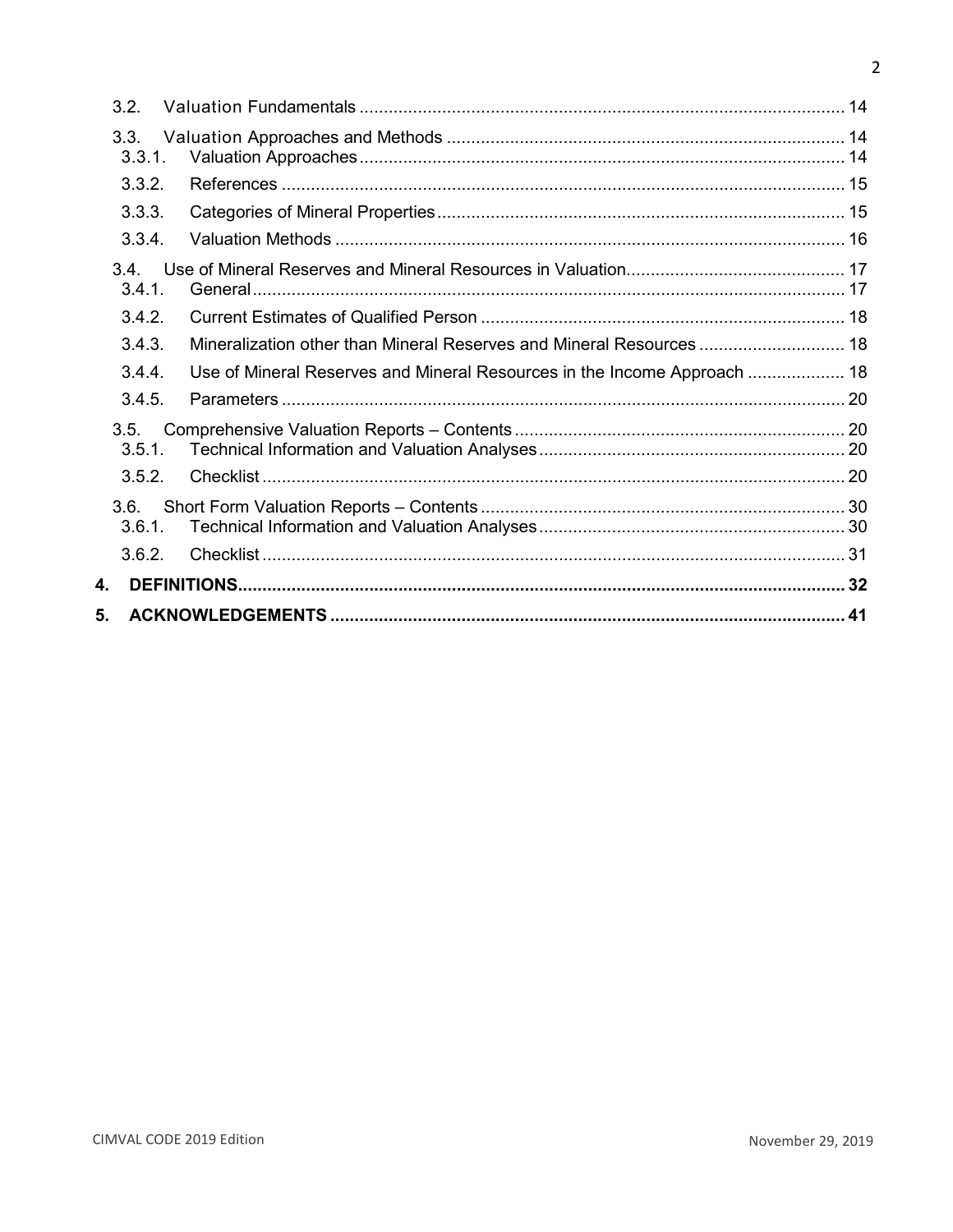# <span id="page-3-1"></span><span id="page-3-0"></span>**1. BACKGROUND**

#### **1.1. History**

This Code for the Valuation of Mineral Properties (the "**CIMVAL Code**") is the result of a review more than a decade after the release in 2003 of the "Standards and Guidelines for Valuation of Mineral Properties" (the "**2003 Standards**"). The purpose of the review is to update the 2003 Standards to reflect domestic valuation, international valuation, and regulatory developments. The CIMVAL Code was adopted by the Canadian Institute of Mining, Metallurgy & Petroleum (the "**CIM**") Council on November 29, 2019. The CIMVAL Code supersedes the 2003 Standards.

The 2003 Standards were dated February 2003 and were adopted by the CIM Council on March 9, 2003 as the first comprehensive set of standards for Valuation of Mineral Properties in the Canadian mining industry. The 2003 Standards followed recommendations of the Mining Standards Task Force of the Toronto Stock Exchange and the Ontario Securities Commission, where in its Final Report (January 1999), the CIM was specifically asked to form a committee of valuation practitioners to review and advise on standards for the Valuation of Mineral Properties.

The Special Committee on Valuation of Mineral Properties ("**CIMVAL**") was created on May 5, 1999 with the mandate to recommend standards and guidelines for Valuation of Mineral Properties to be used by the mining industry in general. The CIMVAL Code is limited to the Valuation of Mineral Properties (including any interests therein) and does not cover valuation of corporations or other entities that hold Mineral Properties as assets. The CIMVAL Code does not cover petroleum and related assets.

CIMVAL recommends that the CIMVAL Code be followed for all Valuations of Mineral Properties, including those required by securities administrators and stock exchanges. However, when a Valuation is required under the applicable rules of securities administrators or stock exchanges, such rules prevail to the extent of any inconsistency.

#### <span id="page-3-2"></span>**1.2. Philosophy**

The guiding philosophy and intent of the CIMVAL Code is that Mineral Property Valuations be carried out in a standardized and systematic manner by appropriately qualified individuals and that all relevant information be fully disclosed in the Valuation Report. The CIMVAL Code is based on industry best practices and allows for professional judgement where warranted.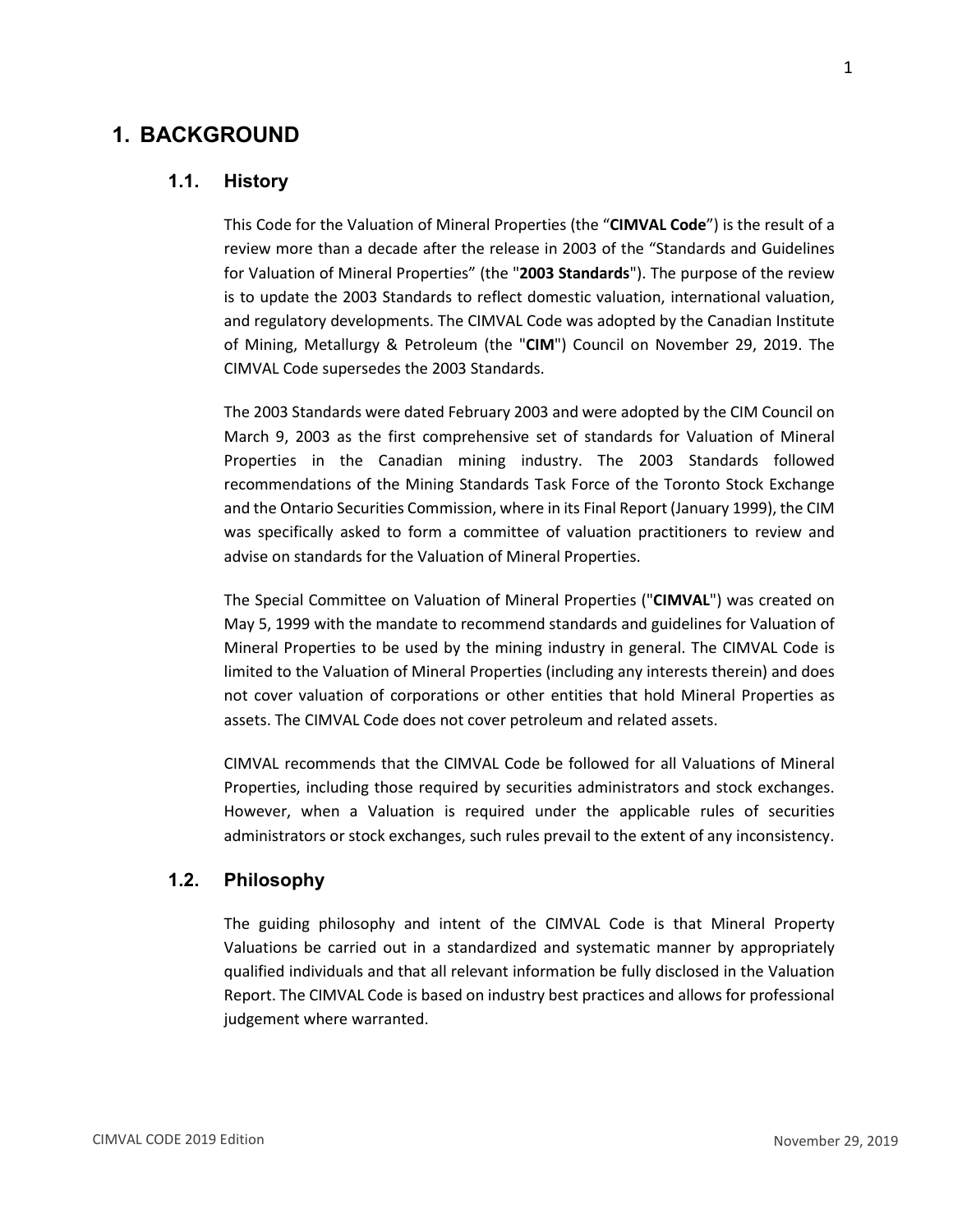#### <span id="page-4-0"></span>**1.3. Distinction**

The CIMVAL Code is concerned with *Valuation,* which means the estimation of the Value of a Mineral Property in money or monetary equivalent. The word 'Valuation' can be used to refer to (a) the estimated value (the Valuation Conclusion) or (b) the preparation of the estimated Value (the act of valuing).

Valuation is distinct from evaluation, which may be used in the process of a Valuation or as a basis for a Valuation but is not a Valuation *per se*. Evaluation means an assessment of the physical, technical, legal, economic, or other, aspects of a Mineral Property; which may be used to make an investment decision. Evaluations include Feasibility Studies, Pre-Feasibility Studies, Preliminary Economic Assessments, and Scoping Studies.

# <span id="page-4-1"></span>**1.4. Organization of the CIMVAL Code: Standards, Guidelines, and Definitions**

The CIMVAL Code consists of three parts. The first part contains the **Standards,** which are mandatory requirements in the Valuation of Mineral Properties. Certain guidance regarding the Standards is set out in italics.

The second part contains **Guidelines** that while not mandatory, provide best practices that are highly recommended to be followed in the Valuation of Mineral Properties.

The third part contains **Definitions** of the capitalized terms used in the CIMVAL Code. Unless otherwise defined in the text, capitalized terms used in the CIMVAL Code have the meaning given to them in the Definitions.

#### <span id="page-4-2"></span>**1.5. Purpose of Valuations**

Mineral Property Valuations are carried out for a variety of reasons, including support for fairness opinions, mergers and acquisitions, non-arm's length transactions, pricing securities in initial public offerings, listing support, support for financial statements, support for property agreements, determination of vendor considerations, litigation, expropriation compensation, income tax matters, insurance claims, and corporate valuations. The disclosure of Mineral Property Valuations is subject to applicable securities laws.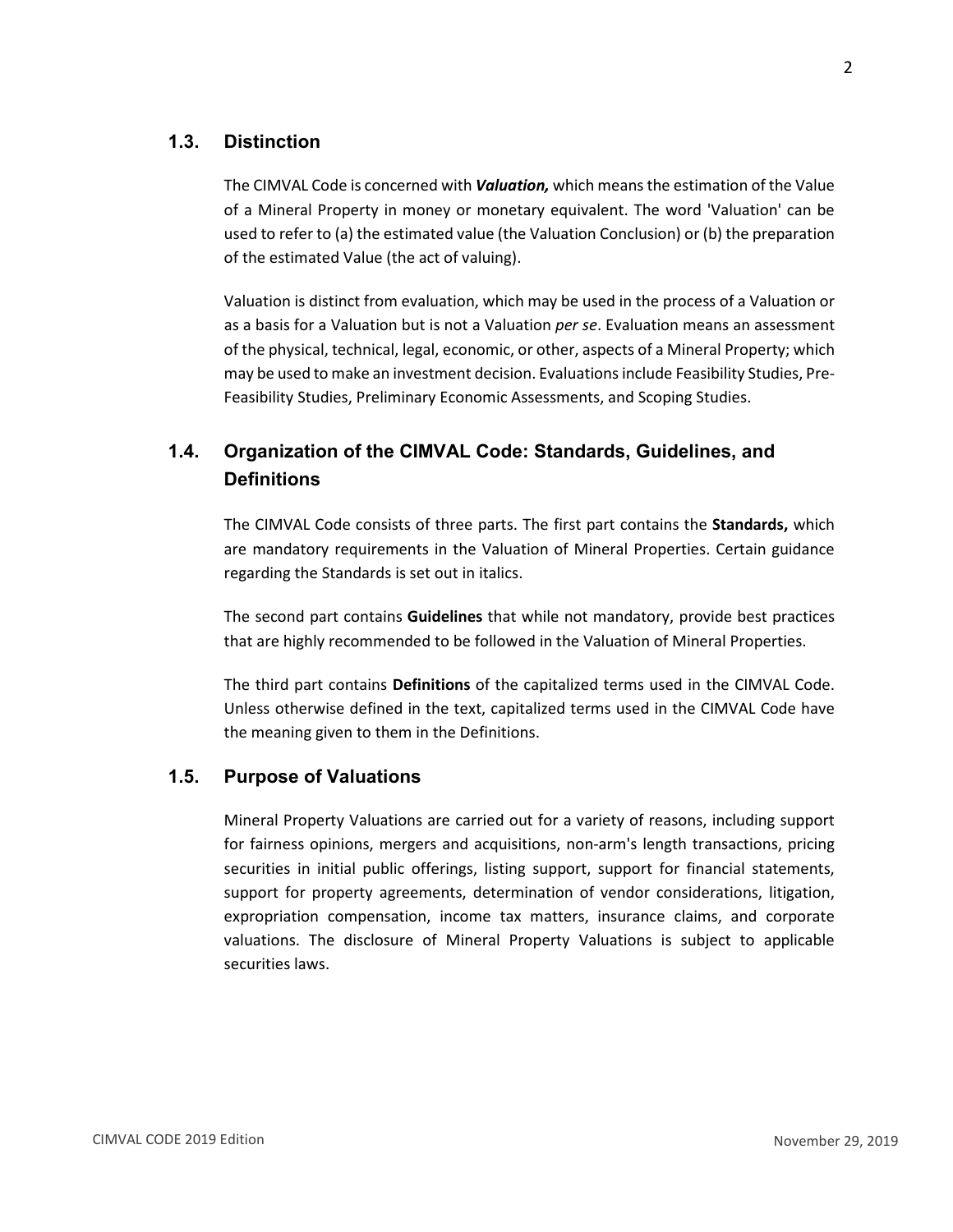#### <span id="page-5-0"></span>**1.6. Coordination with NI 43-101 and CIM Definition Standards**

The CIMVAL Code is intended to be coordinated with National Instrument 43-101- *Standards of Disclosure for Mineral Projects* ("**NI 43-101**"), which came into effect on February 1, 2001 and was revised in December 2005 and June 2011. NI 43-101 is administered by the Canadian Securities Administrators (the "**CSA**"), an umbrella association of provincial securities commissions across Canada. The Instrument includes Form 43-101F1 (Technical Report) and Companion Policy 43-101CP and is the principal regulatory document in Canada for disclosure of scientific and technical information on mineral projects. See also the CIM *Definition Standards for Mineral Resources and Mineral Reserves* adopted by CIM Council on May 10, 2014 (the "**CIM Definition Standards**"), from which certain definitions are incorporated by reference in NI 43-101. NI 43-101 is relevant to Mineral Property Valuation as noted in several places in the CIMVAL Code. Where noted in the Definitions, certain definitions in the CIMVAL Code are consistent with those used in NI 43-101, including the definition of "Qualified Person".

The coordination of the CIMVAL Code with NI 43-101 is not meant to imply that the CIMVAL Code is part of NI 43-101, as it is not.

#### <span id="page-5-1"></span>**1.7. Valuation under Securities Laws**

CIMVAL recommends that where a Valuation of a Mineral Property is required under securities laws (including regulations, instruments and rules of securities administrators and stock exchanges), the CIMVAL Code be followed in preparing the Valuation.

#### <span id="page-5-2"></span>**1.8. IMVAL and IVS**

The International Mineral Valuation Committee ("**IMVAL**"), which includes representatives of CIMVAL, was formed in 2012 with the objective of providing harmonization in the area of Mineral Property Valuation among various national codes and standards, including the CIMVAL Code. IMVAL has developed an International Mineral Property Valuation Standards Template (Third Edition, May 2018) designed to harmonize the applicable valuation codes and standards of the IMVAL member countries, while generally following the International Valuation Standards (IVS) published by the International Valuation Standards Council (IVSC) in 2019. The CIMVAL Code conforms with the IMVAL Template. IMVAL Guidelines are incorporated in italics as guidance in the Standards part of the CIMVAL Code.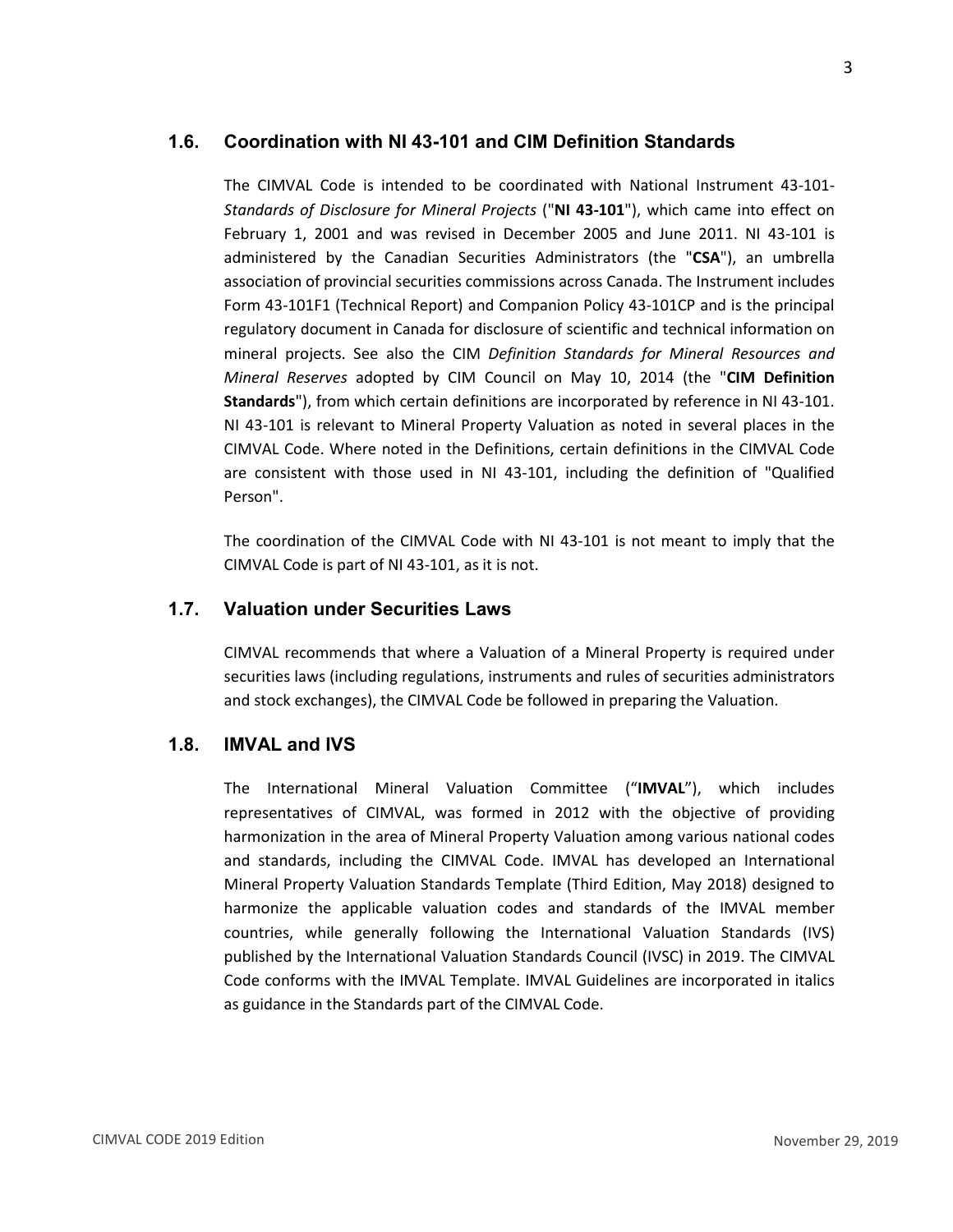# <span id="page-6-0"></span>**2. STANDARDS**

This part (to be read in conjunction with part 4 Definitions) sets out the minimum mandatory requirements for Valuation of Mineral Properties. Supplemental recommended Guidance for the application of these Standards is provided in italics in this part.

#### <span id="page-6-2"></span><span id="page-6-1"></span>**2.1. Principles**

The six fundamental principles in undertaking Valuations and Valuation Reports are Competence, Materiality, Reasonableness, Transparency, Independence and Objectivity.

#### 2.1.1. Competence

While the assessment and selection of a Qualified Valuator is ultimately the responsibility of the Commissioning Entity, a Qualified Valuator must be able to demonstrate to the Commissioning Entity and those entitled to rely on a Valuation Report that the Qualified Valuator is sufficiently Competent to prepare or contribute to the Valuation Report. Qualified Valuators must be clearly satisfied that they are able to face their professional peers and demonstrate Competence in the Valuation undertaken. Among other things, Qualified Valuators should assess their competence regarding the subject Mineral Property, the market in which the property would trade, and the purpose of the Valuation.

A Qualified Valuator who is not Competent in all aspects of a Valuation assignment must seek assistance from one or more Qualified Valuators or other Experts who are Competent in the applicable field or discipline necessary to address those aspects. For example, in a Valuation, a Qualified Valuator may rely on a Technical Report prepared by a Qualified Person.

Material assistance or reliance on other Experts must be disclosed in the Valuation Report.

*The Valuation of Mineral Properties may require Competence in a wide range of disciplines. Depending on the nature of the Mineral Property to be valued, the Basis of Value to be applied, and the availability of currently relevant technical reports for the subject Mineral Property, an in-depth understanding may be needed in a number of specialized areas. In many cases, Qualified Valuators should retain or rely upon reports from Qualified Persons or other Experts who are competent in the vetting and development of certain technical information and Inputs used in the Mineral Property Valuation and the preparation of a Valuation Report.*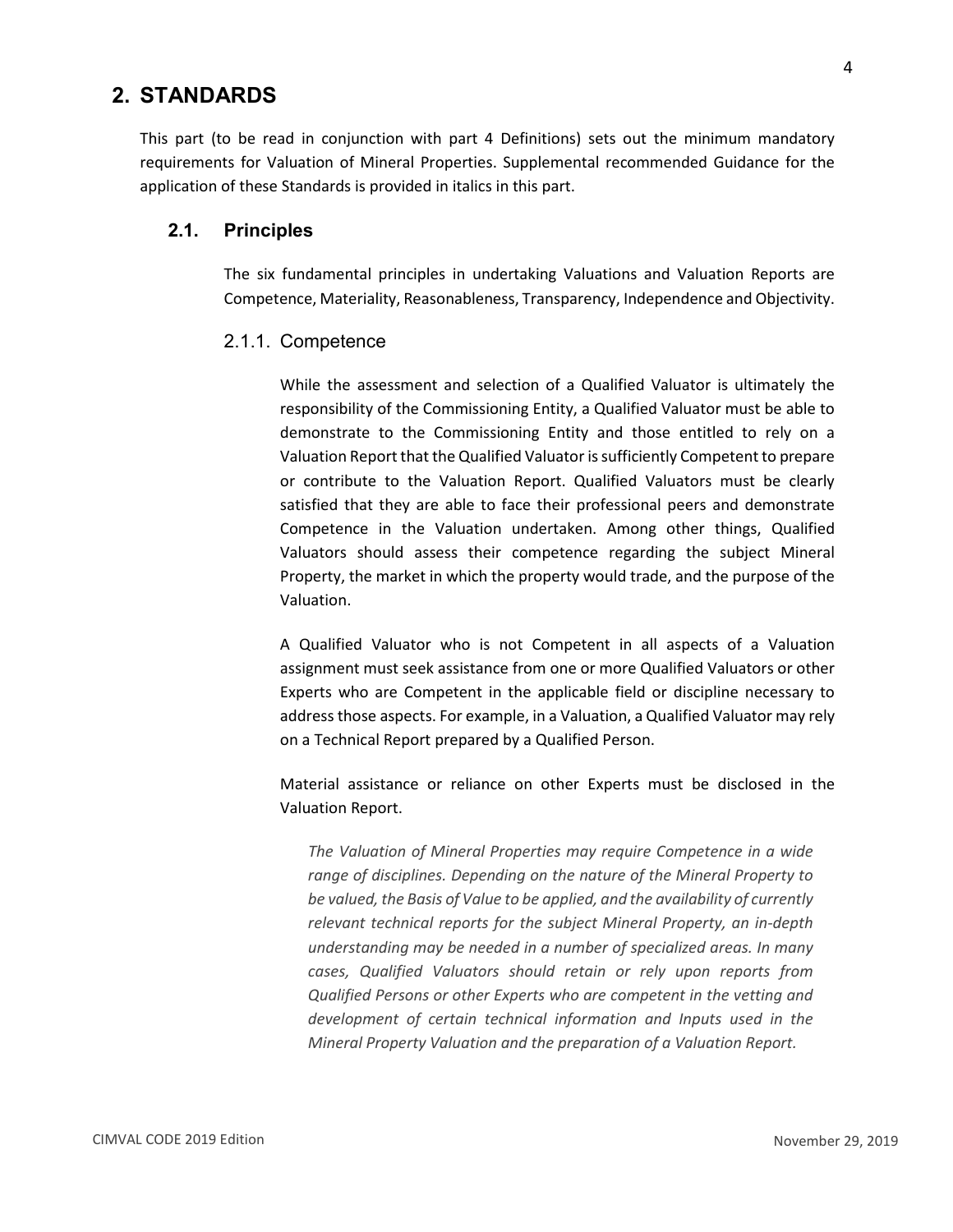*Any reliance on Experts or Expert reports, or technical information provided by the Commissioning Entity must be fully disclosed in the Valuation Report.*

#### <span id="page-7-0"></span>2.1.2. Materiality

A Valuation must address all Material information. All Material information must be included or adequately referenced in the Valuation Report. Materiality is the principle that determines whether certain information is relevant to the Valuation. Materiality applies to the nature of the items assessed and their influence on the quantum of a Valuation.

The Qualified Valuator must clearly set out all Material assumptions regarding the input parameters, risks, limitations, and the associated effects in the Valuation Report.

*The determination of what is Material or relevant to the Valuation depends on both qualitative and quantitative factors. A general rule in determining if information is Material is consideration of whether its omission or misstatement could significantly influence the decisions of the intended users of the Valuation Report.*

*If the Qualified Valuator finds it is impossible or impractical to obtain sufficiently accurate or reliable data, this must be stated as a limitation in the Valuation Report. Depending on the amount and quality of available data, the Qualified Valuator may not be in a position to express an opinion of Value. Alternatively, the Qualified Valuator may make one or more assumptions or Special Assumptions, which must be disclosed prominently in the Valuation Report.*

#### <span id="page-7-1"></span>2.1.3. Reasonableness

The Qualified Valuator must ensure the Reasonableness of the Valuation. Any Valuation, assumptions applied, and any method relied upon, should be reasonable within the context of the purpose of the Valuation and the Basis of Value.

The test of Reasonableness is to consider what appropriately qualified and experienced Qualified Valuators, acting reasonably, would likely conclude in the circumstances. The Qualified Valuator must form an opinion that is reasonable in the circumstances, that is, what a Qualified Valuator believes is rational and plausible in the circumstances and would be viewed as such if considered by other appropriately qualified and experienced Qualified Valuators with the same information and at the same time.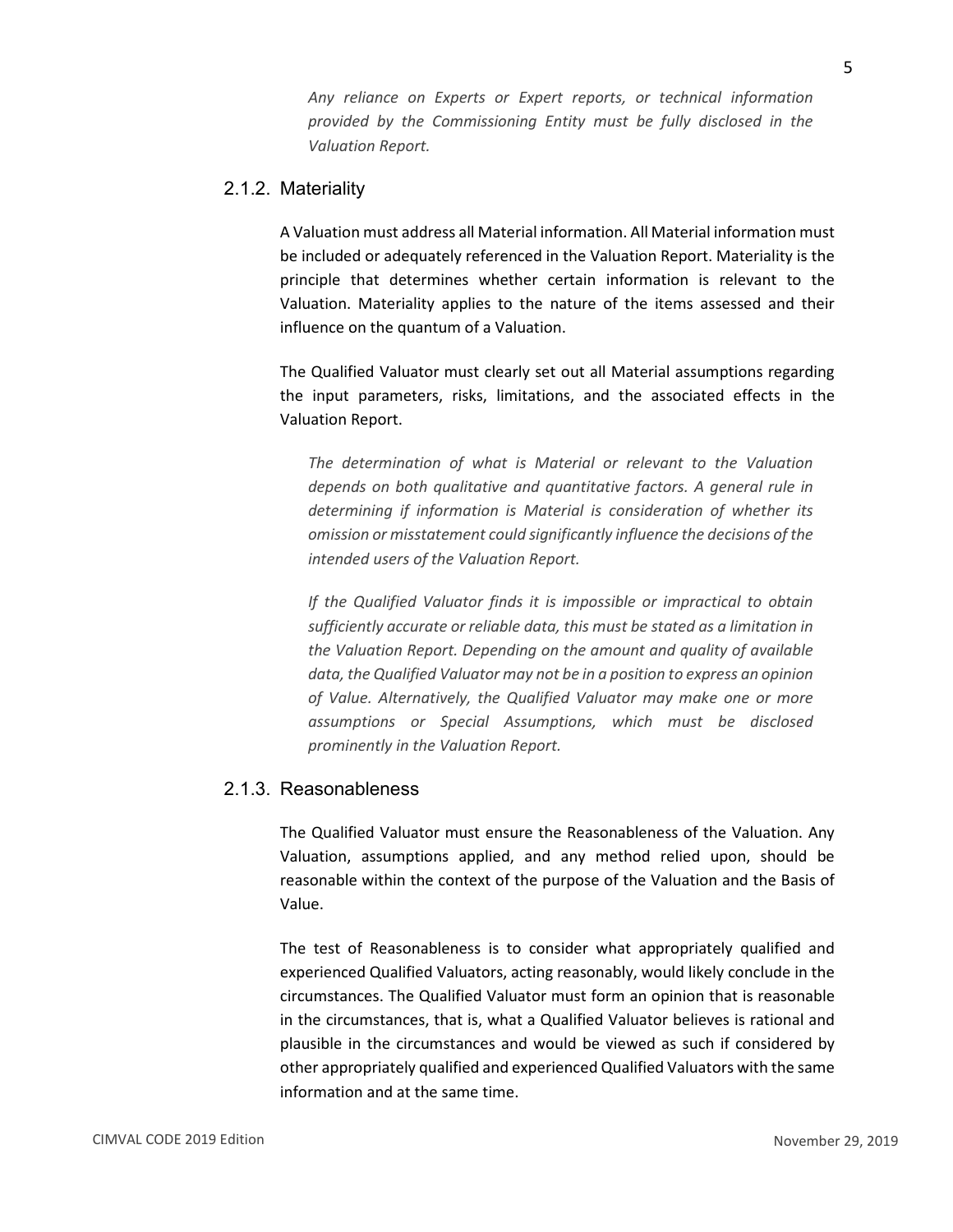#### <span id="page-8-0"></span>2.1.4. Transparency

The Valuation process and Valuation Report must be Transparent, such that its Material assumptions and conclusions must be clear and unambiguous and therefore understandable to the reader. All Material assumptions and any limitation to the Valuation that could affect the Valuation Conclusion must be disclosed in the Valuation Report.

*The principle of Transparency requires that information should not be presented in a minimal or unclear form, from which the intended user accepting this information at face value could draw incorrect implications or conclusions. Any implications that would be revealed by a more thorough assessment or explanation of the Material issues should be disclosed.*

*Transparency aids in promoting Objectivity, while minimizing subjectivity. A Transparent Valuation Report is generally one that is presented with clear and concise writing, with Material information prominent; supplemented by helpful and legible tables, graphs, maps, and photographs. In addition, the Valuation Approaches and Methods adopted and their application should also be clearly set out in the Valuation Report.*

#### <span id="page-8-1"></span>2.1.5. Independence

For certain Valuations, Independence of the Qualified Valuator may be required by law, a national code or standards, or by the circumstances of the Valuation.

*For the Qualified Valuator to be able to develop a Valuation that users can confidently accept as free from bias, it is preferred, and may be mandated that the Qualified Valuator be Independent of the outcome of the Valuation, and thus be objective in exercising their judgement.*

#### <span id="page-8-2"></span>2.1.6. Objectivity

The Qualified Valuator should approach a Valuation with Objectivity. This is promoted by an environment that is supported by data and minimizes the influence of subjective factors, such as the Valuator's personal bias, on the Valuation process.

*The process of valuation requires the valuator to make impartial judgements as to the reliability of inputs and assumptions. For a valuation to be credible, it is important that those judgements are made in a way*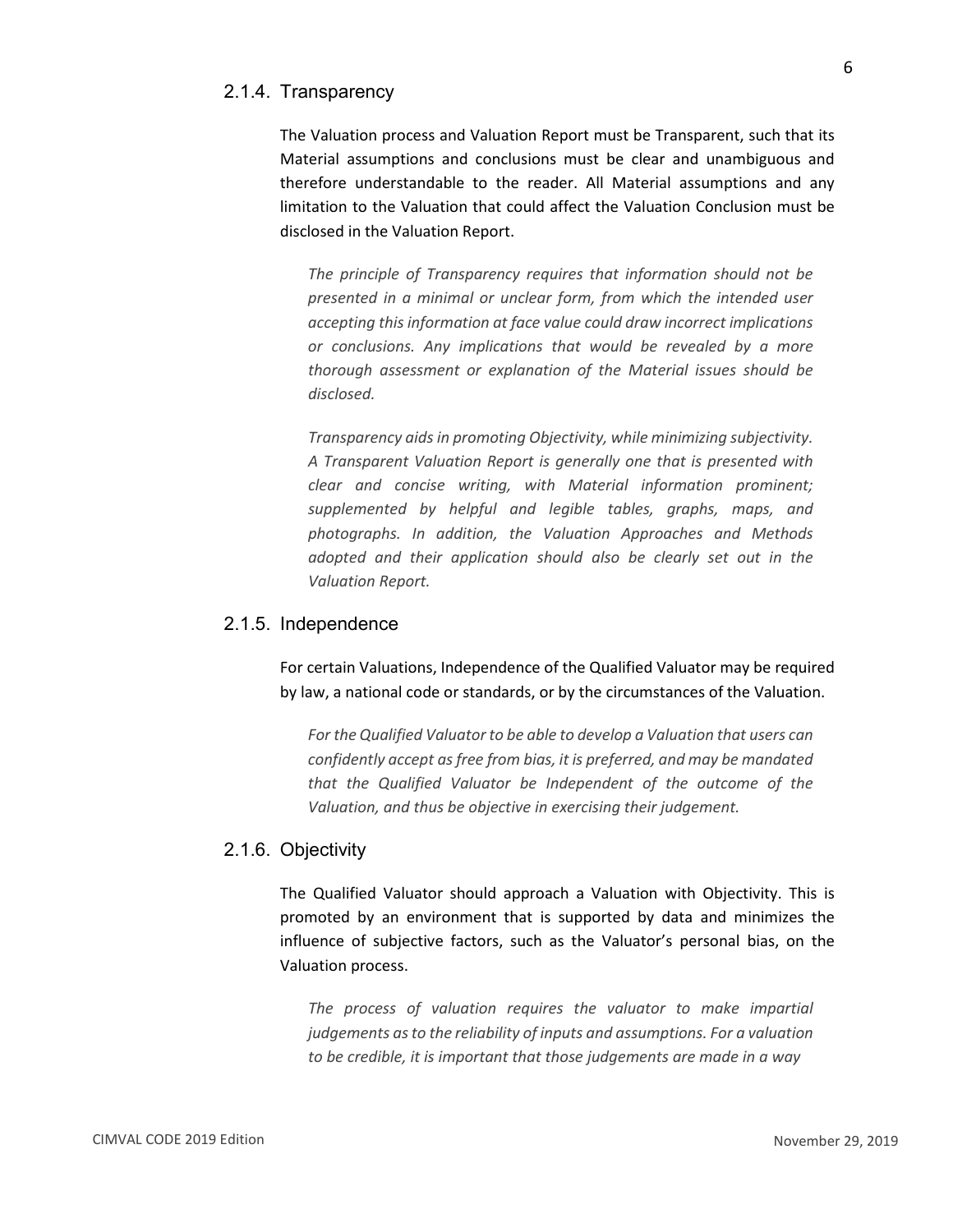*that promotes transparency and minimizes the influence of any subjective factors on the process. Judgement used in a valuation must be applied objectively to avoid biased analyses, opinions and conclusions (Adapted from IVS Framework, Section 40.1).*

#### <span id="page-9-0"></span>**2.2. Identification of the Property and Interest Being Valued**

The Mineral Property, including the interest or right that is the subject of the Valuation, must be described in adequate detail to identify the property, and the physical, legal, and economic characteristics relevant to the Valuation. This description is required in particular when the subject of the Valuation is economically interdependent with other properties, in which case the assumptions used in the Valuation must be stated.

> *One or more maps, photographs, or diagrams can aid the description of the subject Mineral Property. Documentation of title or rights, and encumbrances, should be included in the Valuation Report as needed for substantiation. In the case of a fractional interest, physical segment, or partial holding, descriptions of the holding and control limits, and of properties or rights excluded from the Valuation, are required for clarity. As an example, a mill dedicated to a remote mineral deposit may be inside the control limit, while a toll mill in a mining camp would be outside.*

# <span id="page-9-1"></span>**2.3. Scope of Work and Limitations of the Standards**

The Scope of Work to be performed in developing the Valuation should be determined between the Qualified Valuator and the Commissioning Entity and must be identified. The Scope of Work necessary to develop a credible Valuation can vary considerably depending on the subject Mineral Property, the purpose of the Valuation, the Basis of Value, the Valuation Date, and the intended use of the Valuation. Modification of the Scope of Work may be necessary during the Valuation process. The Scope of Work section in the Valuation Report must describe the extent of investigations conducted and state any limitations on those investigations. (See also IVS 101 Scope of Work).

The Standards cover Valuation of metallic and non-metallic Mineral Properties, which also include bedrock, alluvium, placers, industrial minerals, dimension stone, aggregates, and energy fuel that could be produced by mining such as coal, and uranium. Mining includes solution mining of such materials as uranium, potash, lithium, and other salts. The Standards do not cover oil and gas properties.

The Standards are limited to Valuation of Mineral Properties (including any interests therein), and do not cover valuation of corporations or other entities that hold Mineral Properties as assets. Valuations of corporations are specifically governed by other regulations and standards.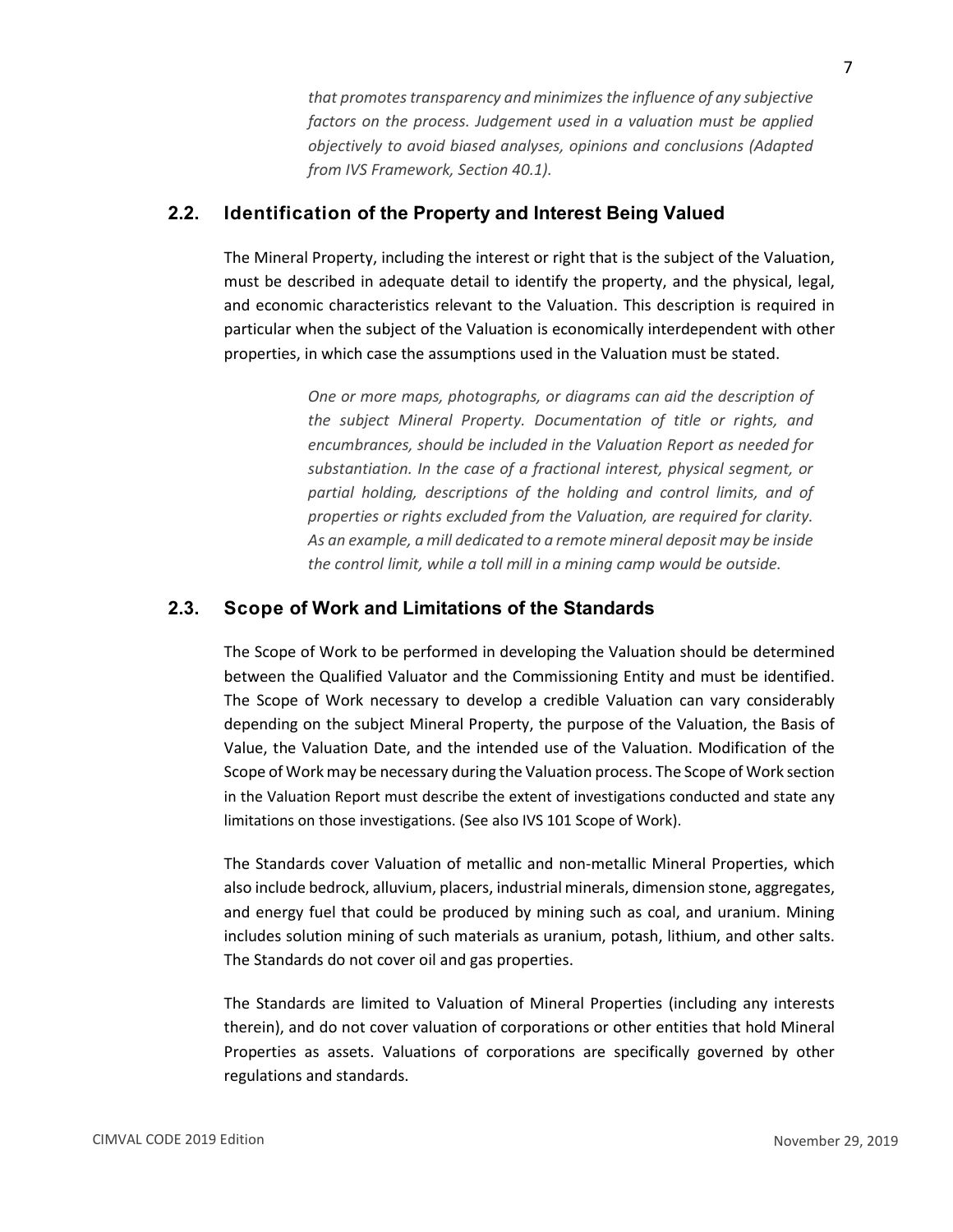*It is recommended, however, that the CIMVAL Code should be applied in the Valuation of Mineral Properties that are included as assets in the valuation of corporations.*

# <span id="page-10-0"></span>**2.4. Commissioning a Valuation**

A Commissioning Entity must reasonably establish that the Qualified Valuator is sufficiently Competent and Independent if Independence is required to carry out the Valuation of the subject Mineral Property or Properties.

The Commissioning Entity and the Qualified Valuator should agree in advance of commencing the assignment, in writing, on the terms of reference and scope of work of the Valuation assignment, which terms must be summarized and disclosed in the Valuation Report.

The Commissioning Entity must covenant or represent in writing to the Qualified Valuator that complete, accurate, and true disclosure has been or will be made to the Qualified Valuator of all Material data and information relevant to the Valuation and that the Qualified Valuator has had or will have access to the Commissioning Entity's records and personnel to enable a proper Valuation to be made.

# <span id="page-10-1"></span>**2.5. Intended Use and Intended Users**

The intended use and intended users of the Valuation Report must be clearly disclosed.

# <span id="page-10-2"></span>**2.6. Basis of Value**

The Valuation Report must clearly state the Basis of Value, its definition, and the source of its definition.

# <span id="page-10-3"></span>**2.7. Mineral Resources and Mineral Reserves**

When Mineral Resources or Mineral Reserves of the subject Mineral Property are used or referred to in a Valuation or Valuation Report, they should be Current and should use the Mineral Resources and Mineral Reserves as defined in the CIM Definition Standards or National Reporting Standards**.**

Other estimates of quantity and grade of mineralization that are Historical Estimates, are not Current, or do not use categories specified in the CIM Definition Standards or National Reporting Standards may be used in a Valuation provided that: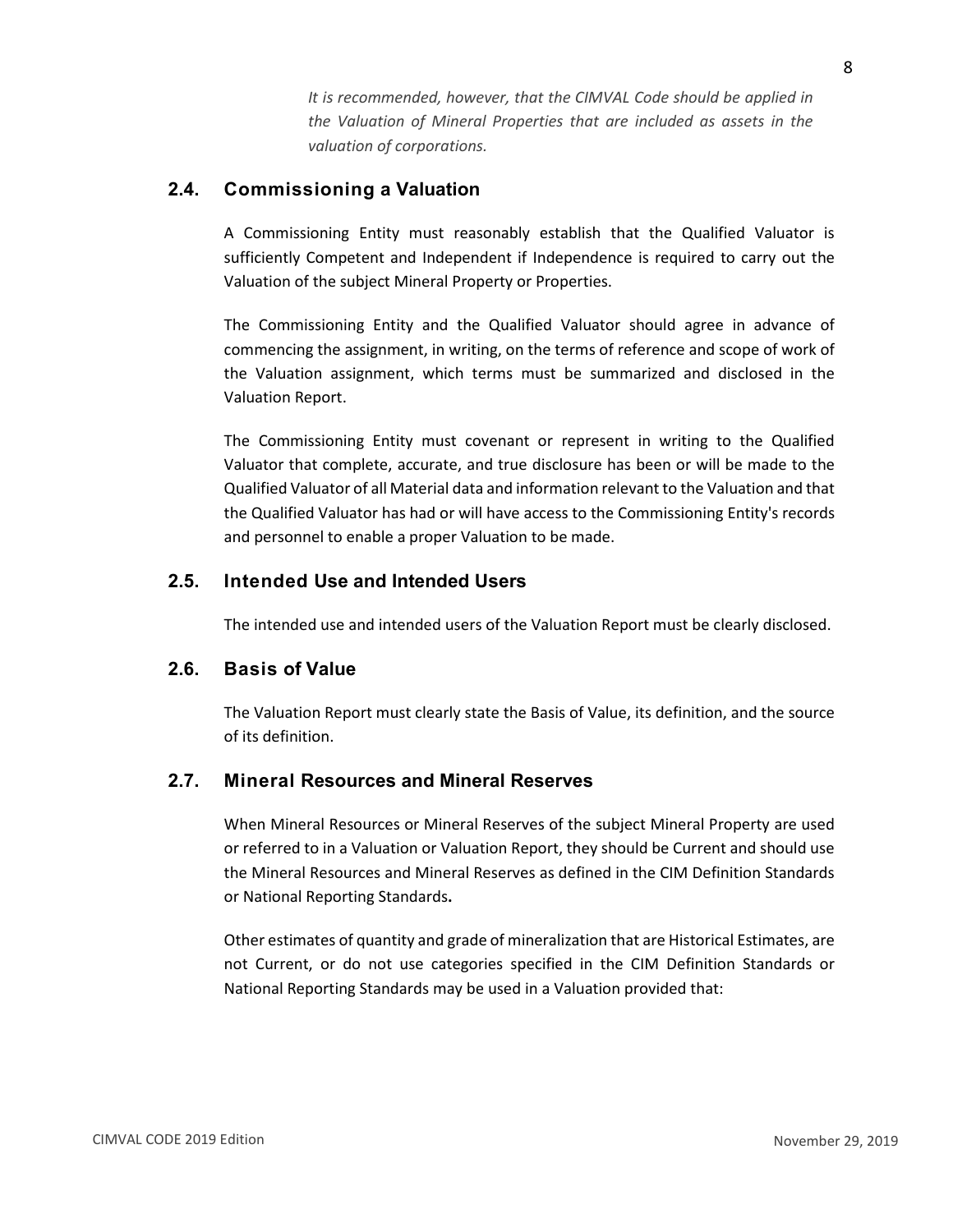- (a) the key assumptions, parameters, and methods used to prepare the estimate are fully disclosed to the extent known, and the differences, if any, between the estimate and Mineral Resources and Mineral Reserves as defined in the CIM Definition Standards should be explained.
- (b) a Qualified Person should comment on the relevance, reliability, and level of assurance of the estimate relative to Mineral Resources and Mineral Reserves as defined in the CIM Definition Standards.
- (c) if the estimate uses categories other than those specified in the CIM Definition Standards, a Qualified Person should reconcile, to the extent possible, the categories used with the categories set out in the CIM Definition Standards.

#### <span id="page-11-0"></span>**2.8. Valuation Approaches**

The Qualified Valuator has the responsibility to decide which Valuation approaches and methods to use. The choice of the specific approaches and methods used, or excluded, must be justified and explained by the Qualified Valuator. The limitations of each method must be explained.

The three generally accepted Valuation approaches of Income, Market, and Cost must be considered and discussed in the Valuation Report. More than one approach should be used in the Valuation of each Mineral Property, if it is reasonably possible and appropriate to apply them. If a Qualified Valuator is of the opinion that only one approach should be used in particular circumstances, the Qualified Valuator must justify and explain why other approaches are not used in such circumstances.

> *The results from the Valuation Approaches and Methods employed should be analyzed and reconciled into a concluding opinion of Value. The reasons for giving a higher weighting to one Valuation Approach or Method over another, including any elimination of an outlier value, should be stated. The opinion of Value can be stated as a range of Values and/or as a single Value within a range of Values.*

> *Where the Market Approach informs the Basis of Value, the Qualified Valuator should ensure that Inputs to all Valuation Methods applied are derived from the relevant market-place.*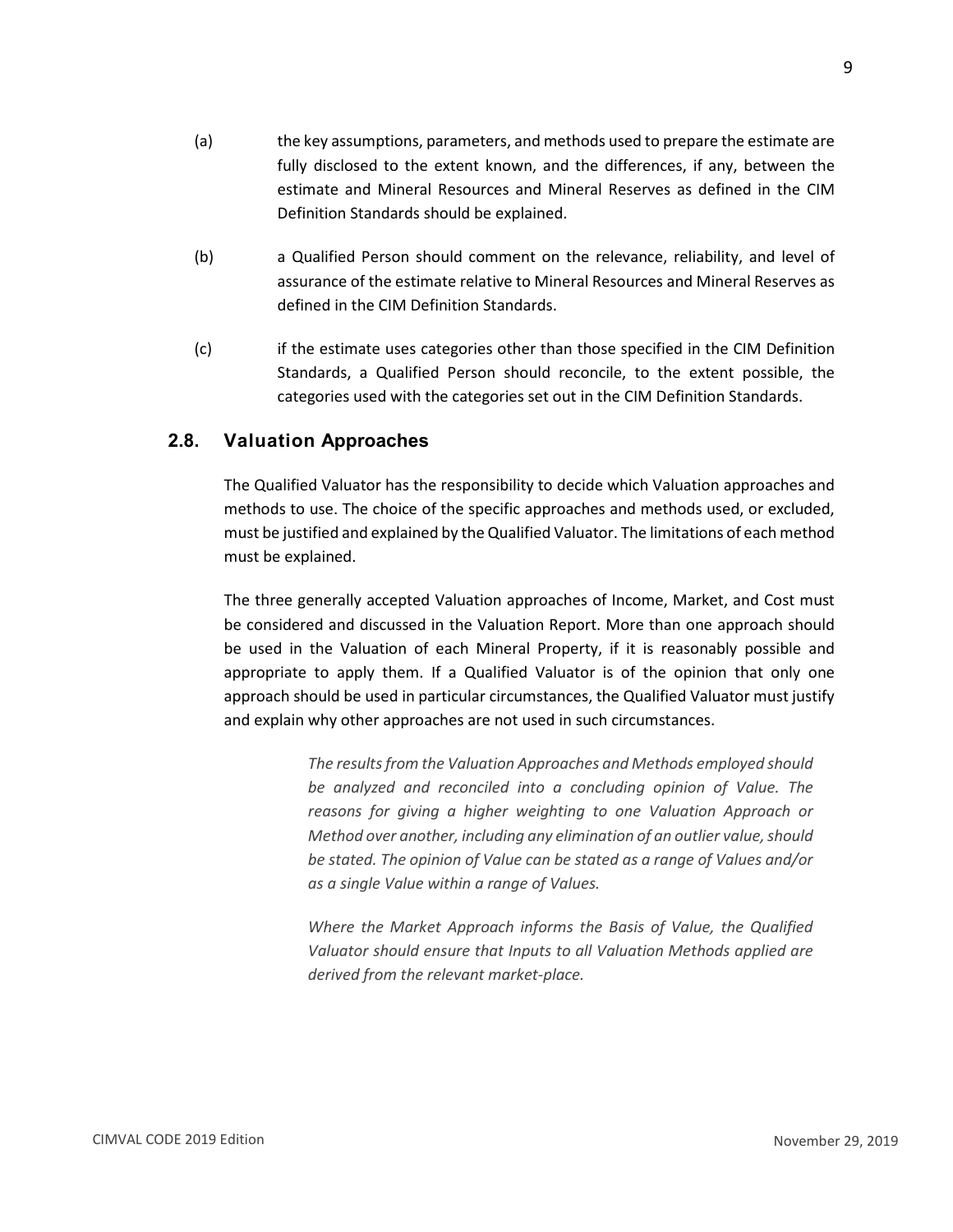# <span id="page-12-0"></span>**2.9. Responsibilities of Qualified Valuator**

- (a) A Qualified Valuator is responsible for the overall Valuation of a Mineral Property and the preparation of a Valuation Report. The Qualified Valuator may rely on the work of one or more Qualified Persons and Experts. (See Section 2.1.1.)
- (b) In situations where a Qualified Valuator is not a Qualified Person, all Material technical data relating to the Mineral Property being valued is subject to Data Verification by one or more Qualified Persons. If a Current Technical Report already exists, the Qualified Valuator may rely on it to support the Valuation and shall clearly disclose in the Valuation Report the extent to which such reliance is made.
- (c) The Qualified Valuator is responsible for assuring that the Qualified Persons and other Experts who contribute to the Valuation, or upon whom the Qualified Valuator relies, are appropriately qualified and experienced.
- (d) The Qualified Valuator must be Independent, except for circumstances specified in the next paragraph. In each Valuation Report, there must be clear, full, and plain disclosure of any past, present or anticipated business relationships, direct or indirect, between the Qualified Valuator and the Commissioning Entity or other interested parties that may be relevant to the Qualified Valuator's Independence, or a lack thereof.
- (e) If a Valuation is undertaken in circumstances where the Qualified Valuator is not Independent, the Qualified Valuator must clearly disclose in the introduction and in the summary of the Valuation Report: (i) why Independence of the Qualified Valuator is not required in the particular circumstances; (ii) that the Qualified Valuator is not Independent; and (iii) the Qualified Valuator's relationship to the Commissioning Entity, to the holder of any right, title, or interest to the Mineral Property, and/or to the Mineral Property, as the case may be.
- (f) A Qualified Valuator must certify in the Valuation Report that they meet all of the attributes of the definition of "Qualified Valuator" and must stamp the Valuation Report with their professional seal, if applicable. In addition, valuators who are members of a Professional Association that is not Canadian must certify and provide evidence that their professional organization meets all of the criteria for a Professional Association or a relevant Self-Regulatory Professional Organization.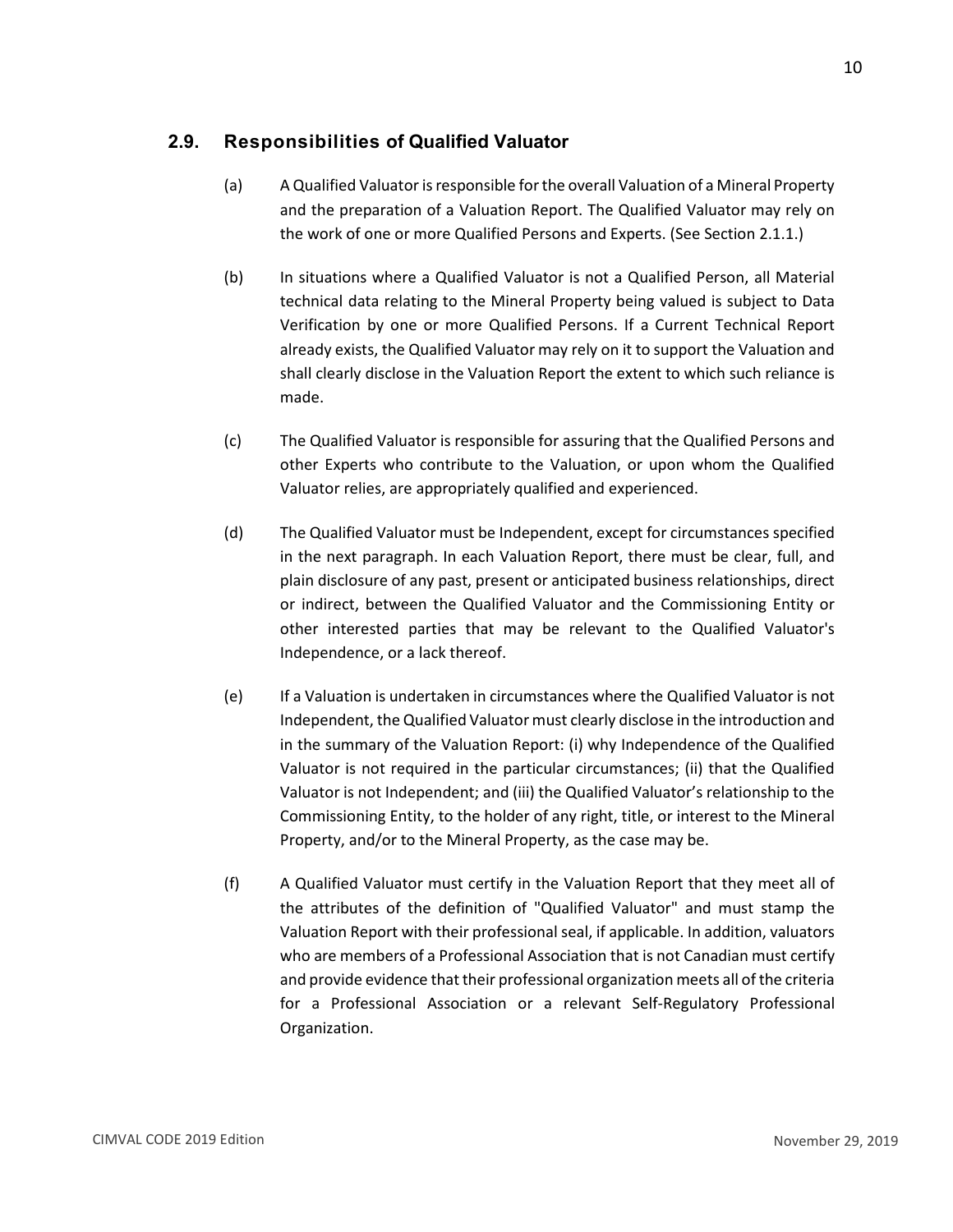- (g) The Qualified Valuator is responsible for adhering to the Standards, including the principles of Competence, Materiality, Transparency, Objectivity, Reasonableness and where applicable, Independence, in the Valuation of the subject Mineral Property and in the Valuation Report, and to any applicable legal and regulatory requirements.
- (h) The Qualified Valuator shall retain their work file and all supporting data relating to a Valuation and to a Valuation Report for a minimum of five years after the Report Date or such longer period as is required by the applicable Professional Association or law.

#### <span id="page-13-0"></span>**2.10. Valuation Report**

The Valuation Report must contain, at a minimum, the following information:

- (a) Terms of reference.
- (b) Purpose of the Valuation.
- (c) Intended use and intended users of the Valuation, and any restrictions on the use or distribution of the Valuation.
- (d) Report Date and Valuation Date, preferably stated together to avoid confusion.
- (e) Scope of Work.
- (f) Mineral Property Identification, including tenure information.
- (g) Description of the Mineral Property being valued, including location and access, history, geology and mineralization, and details of the status of its exploration, development, or production at the Valuation Date.
- (h) Basis of Value.
- (i) Valuation Approaches and Methods used and the Value estimates derived from each.
- (j) Discussion of key assumptions, risks, and limitations and explanation as to why the assumptions used are reasonable and appropriate in the circumstances.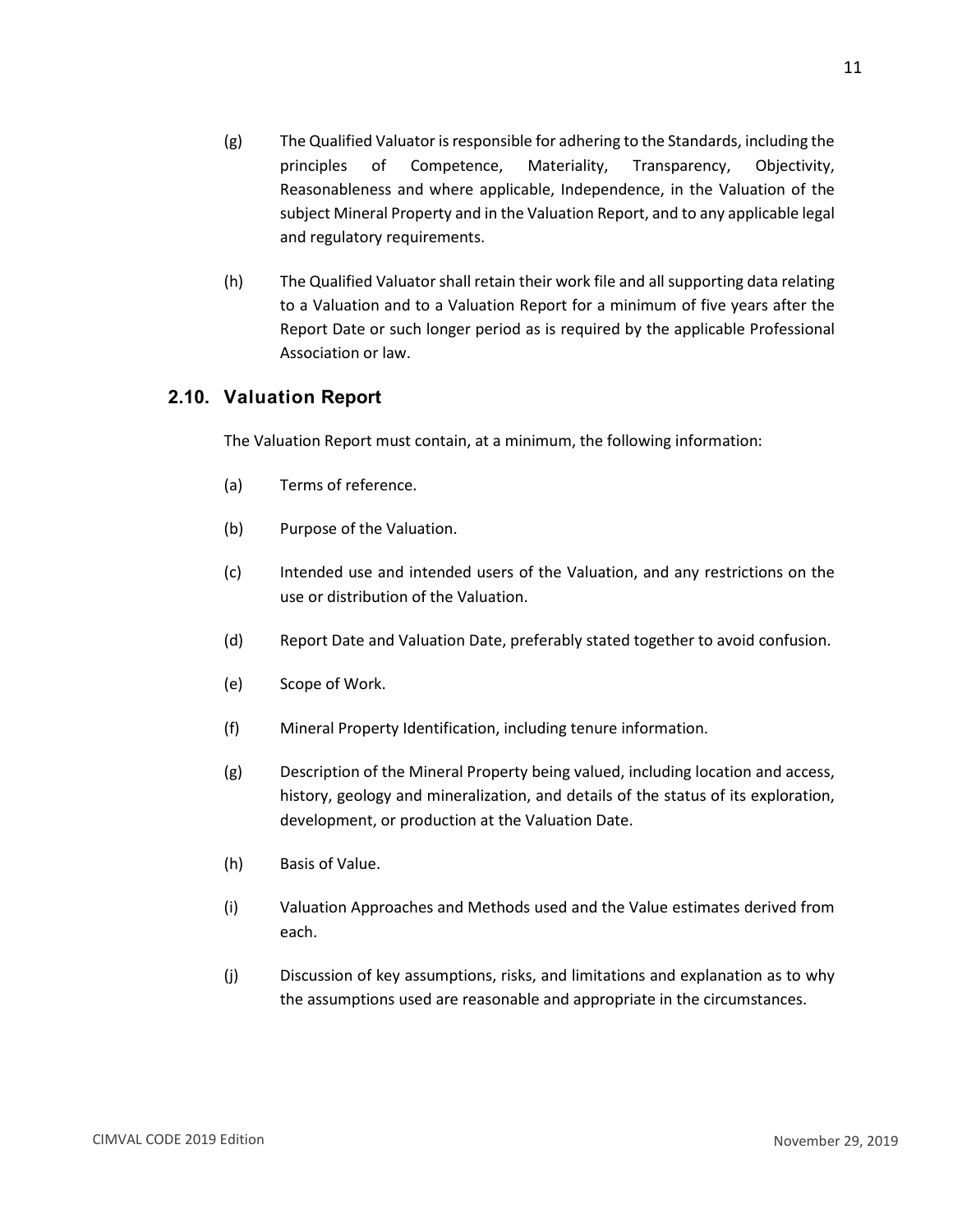- (k) Disclosure of Values from any prior Valuations for the same Mineral Property with Valuation Dates within the prior two years, if available, and explanation of Material differences. Valuations with Valuation Dates prior to two years may be included at the Qualified Valuator's discretion.
- (l) Where the technical information being referred to or relied upon in the Valuation includes estimates of project economics, the nature and level of uncertainty of such estimates must be disclosed and treated appropriately by the Qualified Valuator.
- (m) Reconciliation of the Value estimates derived where more than one Approach or Method is used.
- (n) Final Valuation Conclusion.
- (o) Sources of information, including extent of reliance on information provided by the Commissioning Entity or other sources.
- (p) Statement that the Valuation complies with the Standards in its entirety, and if not, explain how it does not comply in its entirety.
- (q) Statement regarding the extent to which the Valuation is consistent with the Guidelines. Such statement must disclose and explain the reasons for any inconsistencies or deviations from the Guidelines.
- (r) Statement of whether or not a site visit to the Mineral Property has been undertaken, with dates and by whom.
- (s) Identity, qualifications, and experience of the Qualified Valuator and any Qualified Persons, and the areas of the Valuation Report for which each is responsible. Also identify any other reports or information being relied on.
- (t) Statement of Independence or non-Independence of the Qualified Valuator and any Qualified Persons.
- (u) Certificate(s) of Qualified Valuator and any Qualified Person(s), containing information itemized in section 3.5.2 item 21 Certificate of Qualifications.
- (v) The Valuation Report must be signed by the Qualified Valuator who is responsible for the Valuation Report, or by a corporation, partnership, limited partnership, or other entity (each an "**Entity**") provided that the Valuation has been supervised by a Qualified Valuator employed or engaged by such Entity.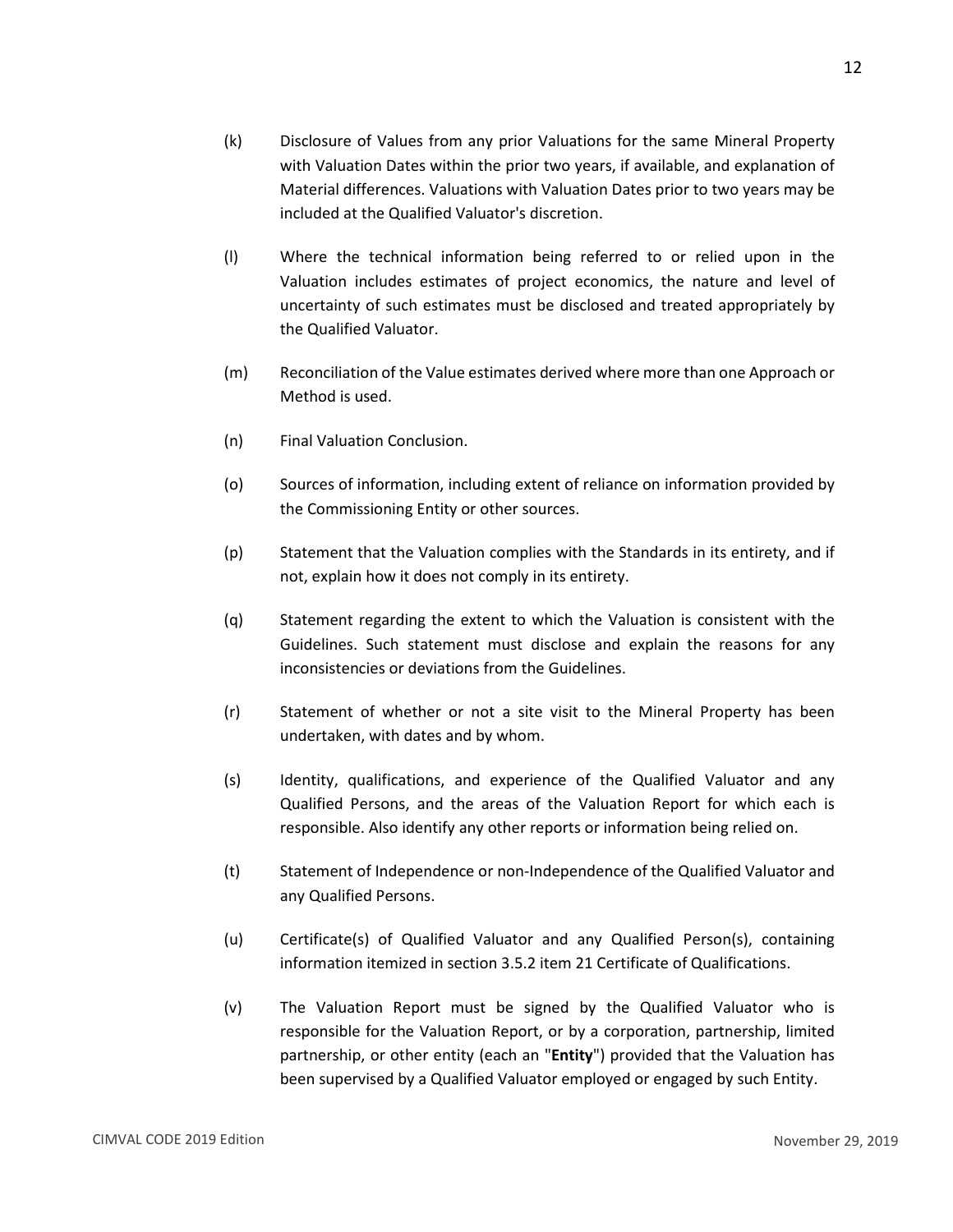# <span id="page-15-0"></span>**2.11. Types of Valuation Reports**

A Valuation Report may be in the form of (a) a Comprehensive Valuation Report or (b) a Short Form Valuation Report. The Commissioning Entity and the Qualified Valuator may agree that a Comprehensive Valuation Report is not necessary for the intended purpose of the Valuation and that a Short Form Valuation Report is sufficient.

- (a) **Comprehensive Valuation Report.** A "Comprehensive Valuation Report" means a Valuation Report that complies with all of the requirements in Section 2.10 and the Valuation is based on a comprehensive review and analysis.
- (b) **Short Form Valuation Report.** A "**Short Form Valuation Report**" means a Valuation Report that may be requested by the Commissioning Entity when a Comprehensive Valuation Report is unnecessary for the intended purpose of the Valuation. A Short Form Valuation Report meets the requirements of Section 2.10, except that (i) disclosure of relevant and Current technical information may not be to the same level of detail as specified in Section 3.5.2, (ii) the Valuation may rely on technical information provided by the Commissioning Entity or other parties, or may be based on a limited review and analysis of technical information, (iii) the Valuation may rely on technical information not signed off on by a Qualified Person, (iv) disclosure that the assurance level of both the Valuation and the resulting Value may be less than those of a Comprehensive Valuation Report, if this is the case, and (v) disclosure as to whether or not a site visit has been made by the Qualified Valuator or a Qualified Person.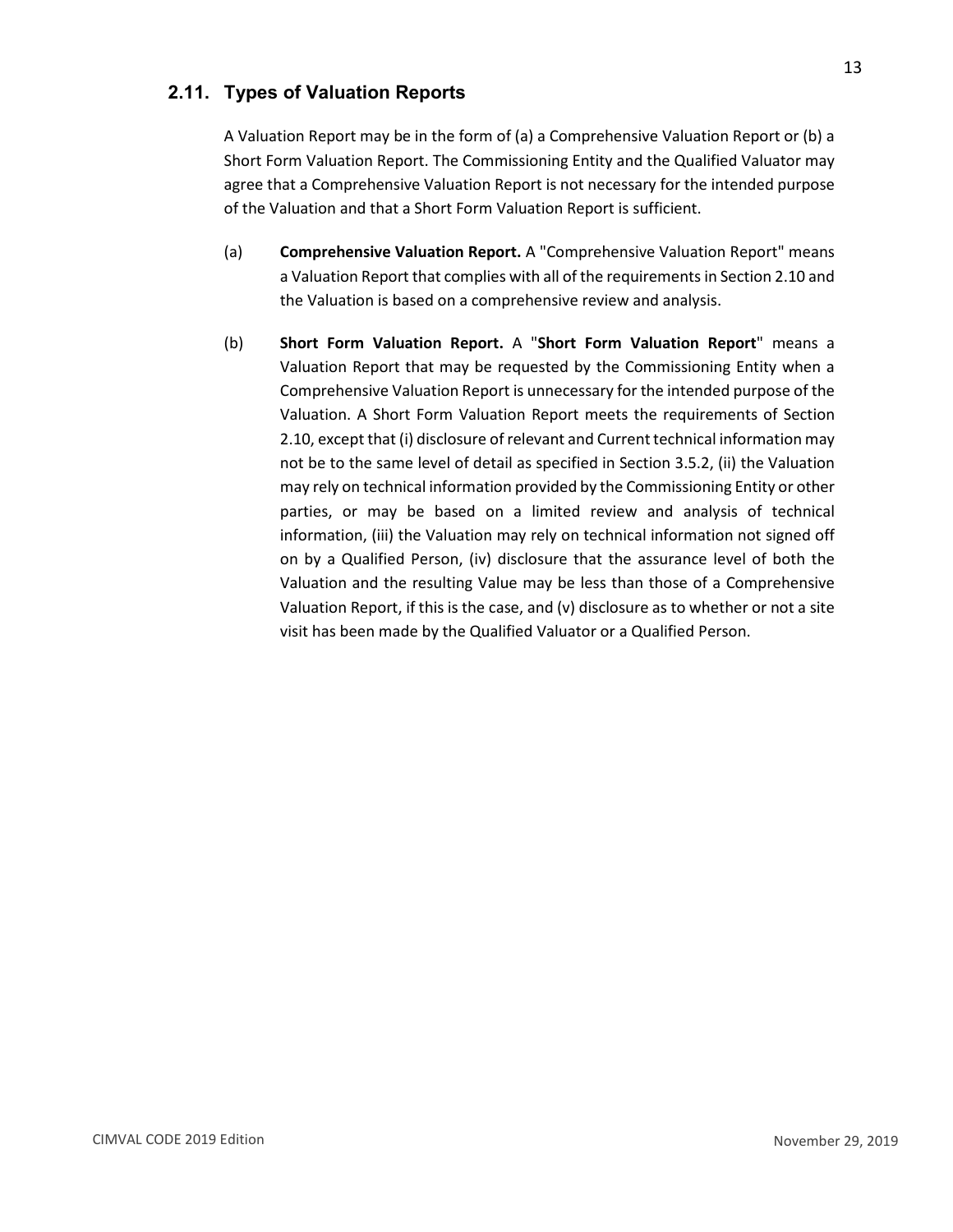# <span id="page-16-0"></span>**3. GUIDELINES**

These Guidelines provide guidance and best practices that are highly recommended to be followed in the Valuation of Mineral Properties.

#### <span id="page-16-1"></span>**3.1. Professional Associations for Qualified Valuator**

For the purpose of the definition of "Qualified Valuator" in the Standards, the Qualified Valuator shall be a member of one or more of the following organizations:

- (a) a Professional Association; or
- (b) a Self-Regulatory Professional Organization. While CIMVAL currently does not endorse any Self-Regulatory Professional Organization; from time to time in the future, it may issue a list of approved organizations for the purpose of this requirement.

#### <span id="page-16-2"></span>**3.2. Valuation Fundamentals**

There is a body of knowledge reflected in the literature, as well as accepted valuation fundamentals in the general field of valuation that do not deal specifically with Valuation of Mineral Properties, but that have application to the Valuation of Mineral Properties. A number of these accepted valuation fundamentals, which must be applied when estimating Value, are briefly described below.

- (a) Value relates to a specific point in time. Valuation opinions must state the applicable Valuation Date.
- (b) Value relates to Current and future expectations.
- (c) The Value of an asset is based on, or directly related to, what the asset can or could earn.
- (d) Hindsight, in general, must not be used in reaching Valuation Conclusions.
- (e) The market dictates the required rate of return.

#### <span id="page-16-4"></span><span id="page-16-3"></span>**3.3. Valuation Approaches and Methods**

#### 3.3.1. Valuation Approaches

The three generally accepted Valuation approaches are Income Approach, Market Approach, and Cost Approach.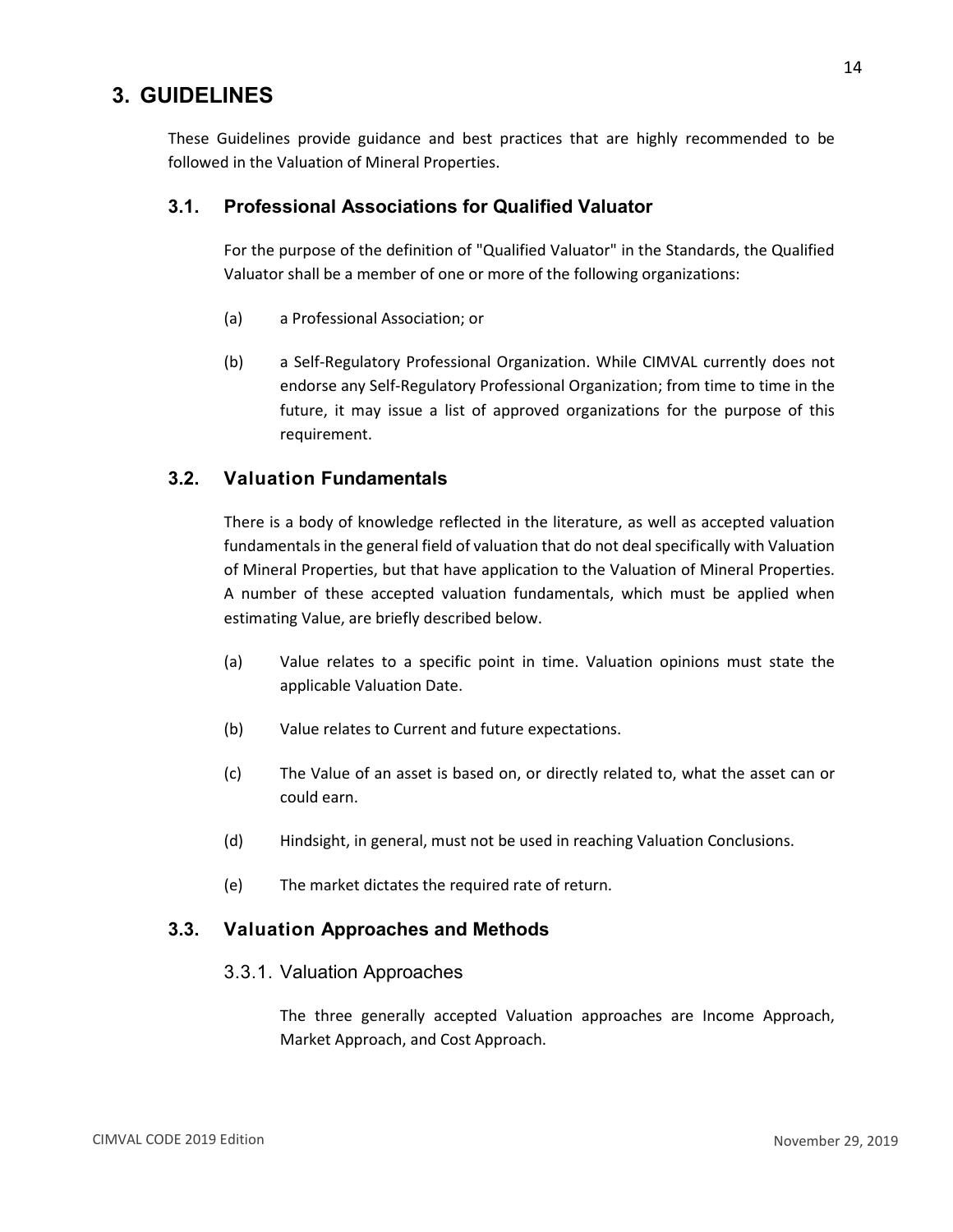The *Income Approach* is based on the principle of anticipation of benefits and includes all methods that are based on the income or cash flow generation potential of the Mineral Property.

The *Market Approach,* also known as the "*Sales Comparison Approach*", is based primarily on the principle of substitution. The Mineral Property being valued is compared with the attributed transaction value of similar Mineral Properties, transacted in an open market. Methods include comparable transactions, market capitalization analysis, and option or farm-in agreement terms analysis.

The *Cost Approach* is based on the principle of contribution to value. The appraised value method is commonly used where exploration expenditures are analyzed for their contribution to the exploration potential of the Mineral Property and may be adjusted for market conditions.

#### <span id="page-17-0"></span>3.3.2. References

Numerous papers on Valuation of Mineral Properties have been published**.**  Many are available through the CIM [\(www.cim.org\)](http://www.cim.org/), the Australasian Institute of Mining and Metallurgy [\(www.ausimm.com.au\)](http://www.ausimm.com.au/), South African Institute of Mining and Metallurgy [\(www.samimm.co.za\)](http://www.samimm.co.za/), the Society of Mining and Exploration [\(www.smenet.org\)](http://www.smenet.org/), and the International Institute of Minerals Appraisers [\(www.mineralsappraisers.org\)](http://www.mineralsappraisers.org/).

#### <span id="page-17-1"></span>3.3.3. Categories of Mineral Properties

As applied to Mineral Properties, the Valuation approach depends on the stage of exploration or development of the Mineral Property. Mineral Properties can be categorized for convenience into four types; however, it should be noted that there are no clear-cut boundaries between these types, that the Mineral Property category may change over time, and that it may be difficult to classify some Mineral Properties so they fit in only one specific category. These categories are:

- **Exploration Properties**
- Mineral Resource Properties
- Development Properties
- Production Properties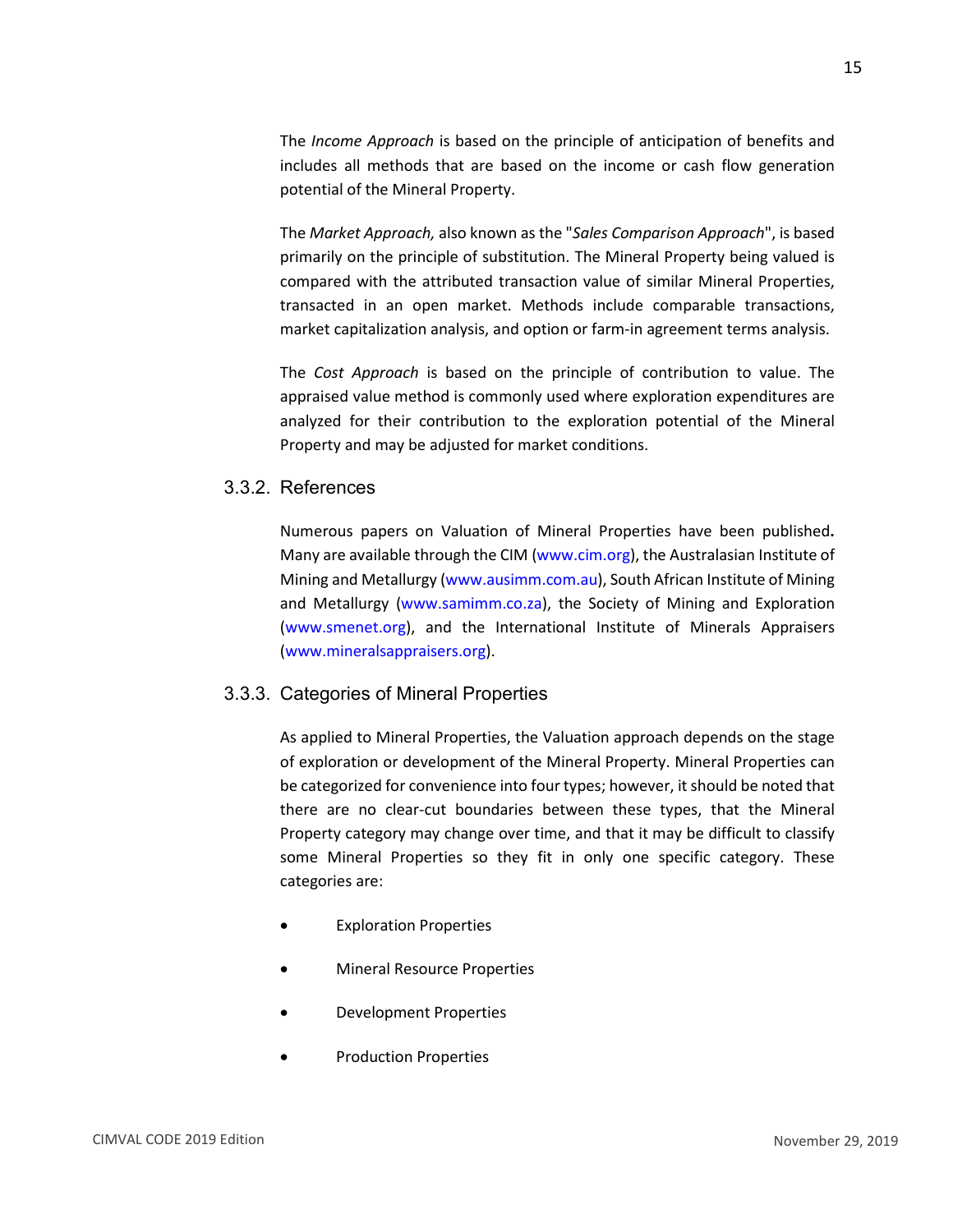Table 1 shows the Valuation approaches that are generally considered appropriate to apply in valuing each type of Mineral Property.

| <b>Valuation</b><br>Approach | <b>Exploration</b><br><b>Properties</b> | Mineral<br><b>Resource</b><br><b>Properties</b> | <b>Development</b><br><b>Properties</b> | <b>Production</b><br><b>Properties</b> |
|------------------------------|-----------------------------------------|-------------------------------------------------|-----------------------------------------|----------------------------------------|
| <b>Income</b>                | No                                      | In some cases                                   | Yes                                     | Yes                                    |
| <b>Market</b>                | Yes                                     | Yes                                             | Yes                                     | Yes                                    |
| Cost                         | Yes                                     | In some cases                                   | No                                      | No                                     |

**TABLE 1. Valuation Approaches for Different Types of Mineral Properties**

#### <span id="page-18-0"></span>3.3.4. Valuation Methods

Valuation methods are, in general, subsets of Valuation approaches. For example, the Income Approach includes several methods. Certain Valuation methods are more widely used and are more generally acceptable as industry practice than others. Some methods are considered to be primary methods for Valuation while others are secondary methods or "rules of thumb" and may be considered suitable only to check the Reasonableness of Valuations conducted by applying primary methods.

Table 2 lists a number of Valuation methods for Mineral Properties, classifies each as to approach and specifies whether it is ranked as a primary or secondary Valuation method. Methods with no primary or secondary ranking are considered to be unreliable or are not widely accepted.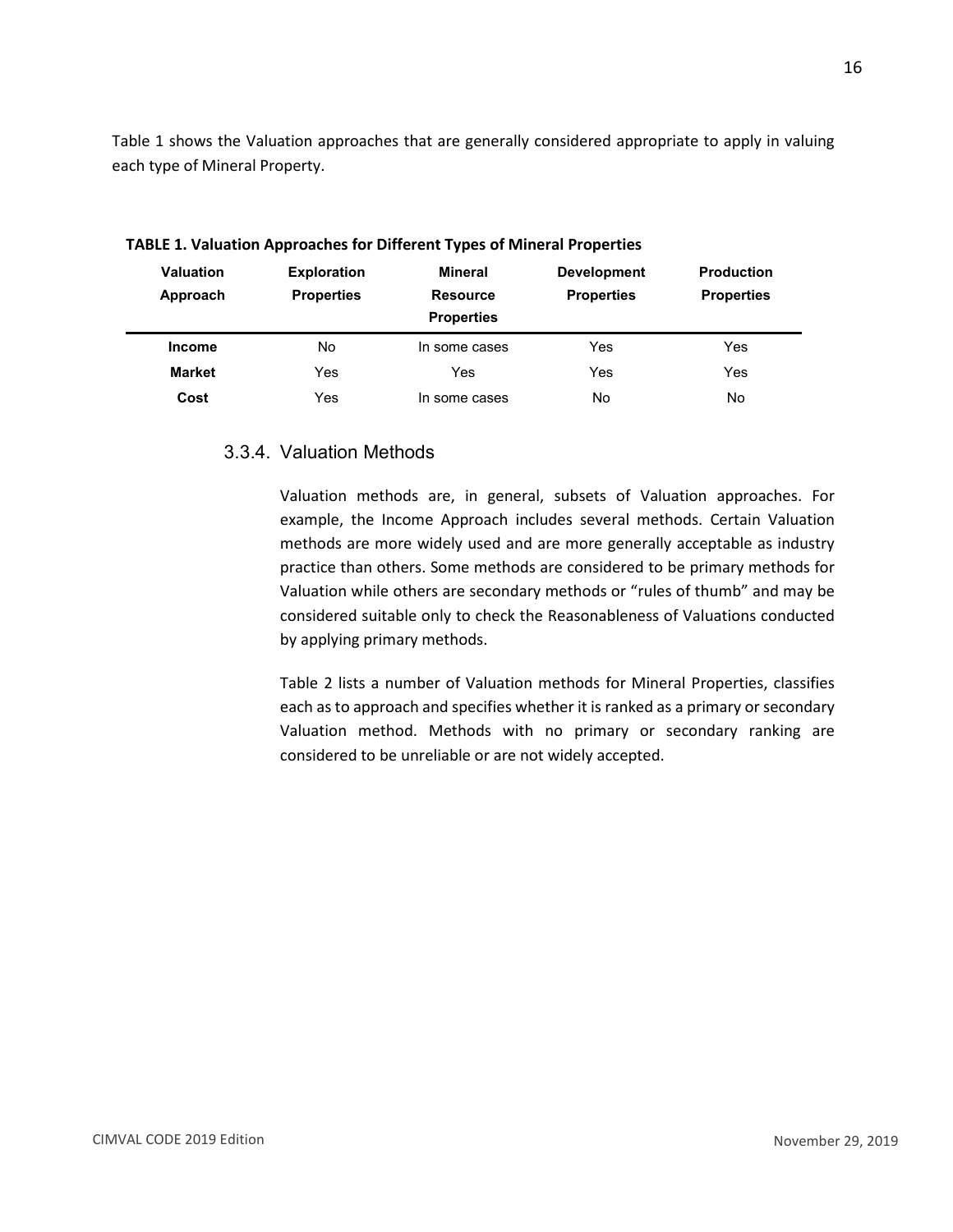#### **TABLE 2. Methods**

| <b>Valuation Approach</b> | <b>Valuation Method</b>                        | Ranking   |  |
|---------------------------|------------------------------------------------|-----------|--|
| <b>Income</b>             | Discounted Cash<br>Flow (DCF)                  | Primary   |  |
| Income                    | Real Options                                   | Primary   |  |
| <b>Market</b>             | Comparable<br>Transactions                     | Primary   |  |
| <b>Market</b>             | <b>Option Agreement</b><br>Terms               | Primary   |  |
| <b>Market</b>             | Market<br>Capitalization                       | Secondary |  |
| Cost                      | <b>Appraised Value</b>                         | Primary   |  |
| Cost                      | Multiple of Past<br>Exploration<br>Expenditure | Primary   |  |
| Other                     | Geoscience Factor                              | Secondary |  |

Gross "in situ" Metal Value is not an acceptable method for Valuation.

#### <span id="page-19-1"></span><span id="page-19-0"></span>**3.4. Use of Mineral Reserves and Mineral Resources in Valuation**

#### 3.4.1. General

All Mineral Reserves and Mineral Resources on a Mineral Property should be considered in the Valuation of the Mineral Property. Depending on the circumstances, the Income Approach, the Market Approach, or the Cost Approach may be most appropriate for the Valuation of a Mineral Property containing Mineral Reserves or Mineral Resources, although for Mineral Properties with Mineral Reserves, the Income Approach is usually the most appropriate and the Cost Approach the least appropriate.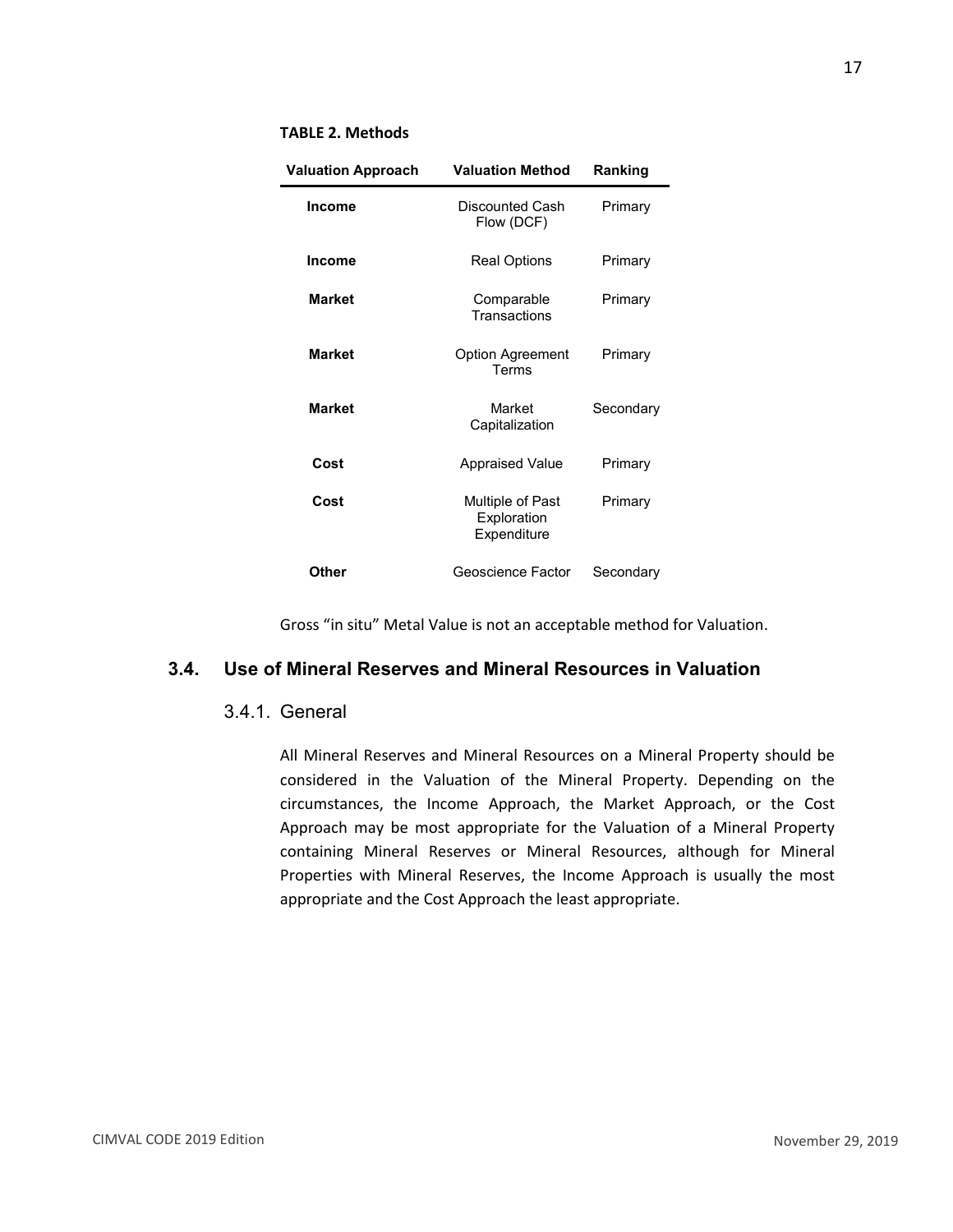<span id="page-20-0"></span>Mineral Reserves and Mineral Resources used in the Valuation should be estimated or confirmed by a Qualified Person and should be Current and in accordance with the CIM Definition Standards or National Reporting Standards. Any use of or references to other estimates of quantity and grade of mineralization, including Historical Estimates and non-Current estimates, not in accordance with the CIM Definition Standards or National Reporting Standards should be clearly identified and explained in the Valuation Report so as not to mislead the reader, and any limitations or qualifications in the Valuation should be clearly explained.

#### <span id="page-20-1"></span>3.4.3. Mineralization other than Mineral Reserves and Mineral Resources

In the Income Approach, it is generally not acceptable to use in a Valuation any mineralization categories (such as potential quantity and grade, potential resource, exploration potential, exploration target, potential deposit, or target for further exploration) that do not conform to the definitions of Mineral Reserves and Mineral Resources. If such categories of mineralization are mentioned in a Valuation Report, it must be stated that they are not Mineral Reserves or Mineral Resources and cannot be relied upon.

#### <span id="page-20-2"></span>3.4.4. Use of Mineral Reserves and Mineral Resources in the Income Approach

For Income Approach methods, it is generally acceptable to use all Mineral Reserves, and to use Mineral Resources in the circumstances described below. The Valuation Report should clearly state the justification for any assumptions used in the Income Approach and their effect on the Valuation.

(a) It is generally acceptable to use Mineral Resources in the Income Approach if Mineral Reserves are also present and if, in general, mined ahead of the Mineral Resources in the same Income Approach cash flow model.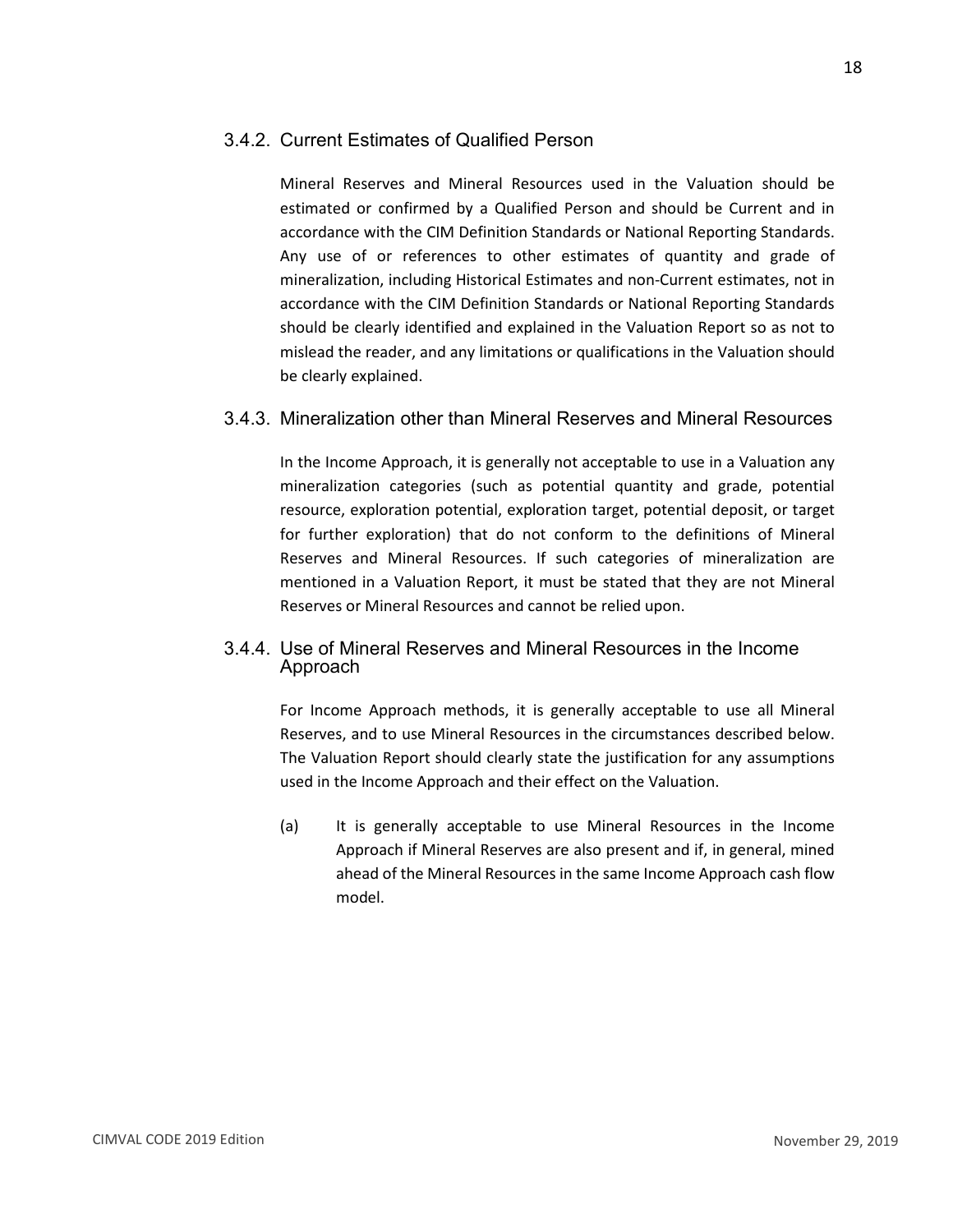- (b) Where Mineral Reserves are not present, it is generally acceptable to use Mineral Resources in the Income Approach. Where technical, economic, and other relevant parameters are at a lower confidence level than the Pre-Feasibility Study level (for example, a Preliminary Economic Assessment), it is recommended that the higher risk or uncertainty be recognized by some means, which might include using a higher discount rate, reducing the quantum of the Mineral Resources, probability weighting the resource quality, applying sensitivities to the assumptions, or delaying the timing of production of the Mineral Resources in the Income Approach model. The Valuation Report must contain a qualifying statement about the confidence level of the technical, economic, and other relevant parameters relative to a Pre-Feasibility Study or a Feasibility Study confidence level.
- (c) Where Inferred Mineral Resources are used in the Income Approach, it is recommended that the reason for using them be explained, and that the higher risk or uncertainty be recognized by some means, which might include using a higher discount rate, reducing the quantum of the Mineral Resources, probability weighting the resource quality, applying sensitivities to the assumptions, or delaying the timing of production of the Inferred Mineral Resources in the Income Approach model. Inferred Mineral Resources should, if included in the Income Approach, be used with great caution and care, particularly where the Inferred Mineral Resources account for all or are a dominant part of total Mineral Resources. In such cases, the Valuator should consider other Valuation methods (such as the Market Approach) that may be more appropriate.
	- (d) When other estimates of quantity and grade of mineralization, including Historical Estimates and non-Current estimates, not in accordance with the CIM Definition Standards or National Reporting Standards are used in the Income Approach, the categories as reconciled to those of the CIM Definition Standards or National Reporting Standards should be used as specified in Section 3.4.4 (a) to (c).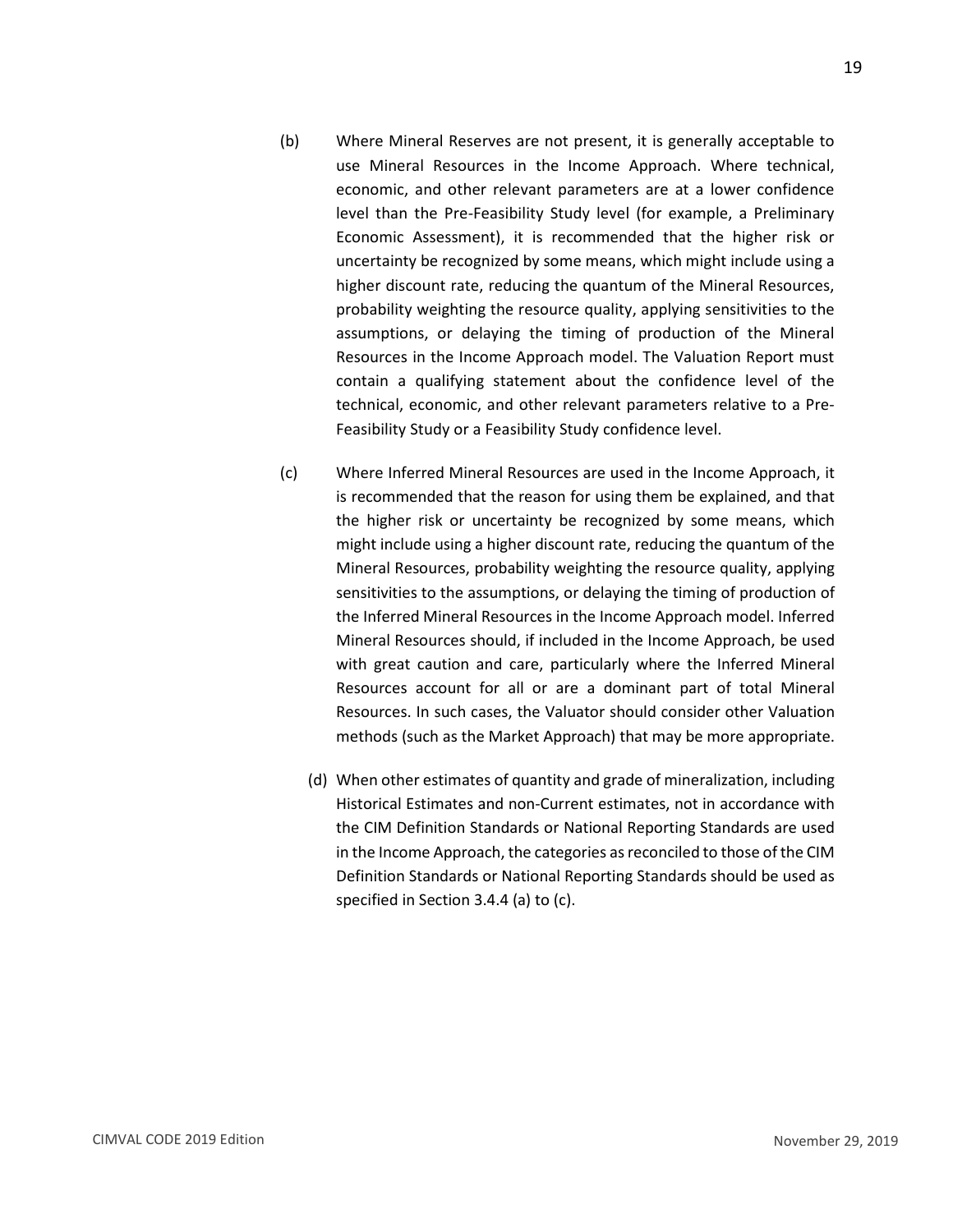#### <span id="page-22-0"></span>3.4.5. Parameters

Technical, economic, and related parameters include, but are not limited to, Mineral Reserves, Mineral Resources, mining recovery, mining dilution, mining plan, tailings and waste management, production schedule, metallurgical test work, metallurgical recovery, process plant design, project engineering, construction schedule, environmental aspects, permitting, socio-economic aspects, political and geo-political risks, reclamation and rehabilitation, closure plan, capital costs, operating costs, smelter terms, royalties, product marketing, sales contracts, financing, and commodity price forecasts. The relevant technical, economic, and related parameters and the level of uncertainty and limitations of all material assumptions made by the Valuator should be disclosed in the Valuation Report or summarized from any Technical Report used as a source document for the Valuation.

#### <span id="page-22-2"></span><span id="page-22-1"></span>**3.5. Comprehensive Valuation Reports – Contents**

#### 3.5.1. Technical Information and Valuation Analyses

A Comprehensive Valuation Report should consist of technical information and Valuation analyses. Technical information relied on in a Comprehensive Valuation Report can be incorporated by reference to a Technical Report containing the relevant information and need not be repeated in the Comprehensive Valuation Report.

#### <span id="page-22-3"></span>3.5.2. Checklist

Subject to Section 3.5.1, which allows for incorporation of technical information by reference, the following outline is intended to be a checklist for information purposes regarding the topics of discussion that should be addressed according to Sections 2.10 and 2.11. The checklist is provided to assist the Qualified Valuator in identifying areas that may be appropriate to be included in a Comprehensive Valuation Report. The technical information in a Comprehensive Valuation Report should be at a similar level of detail as required in a Technical Report (NI 43-101 Form F1).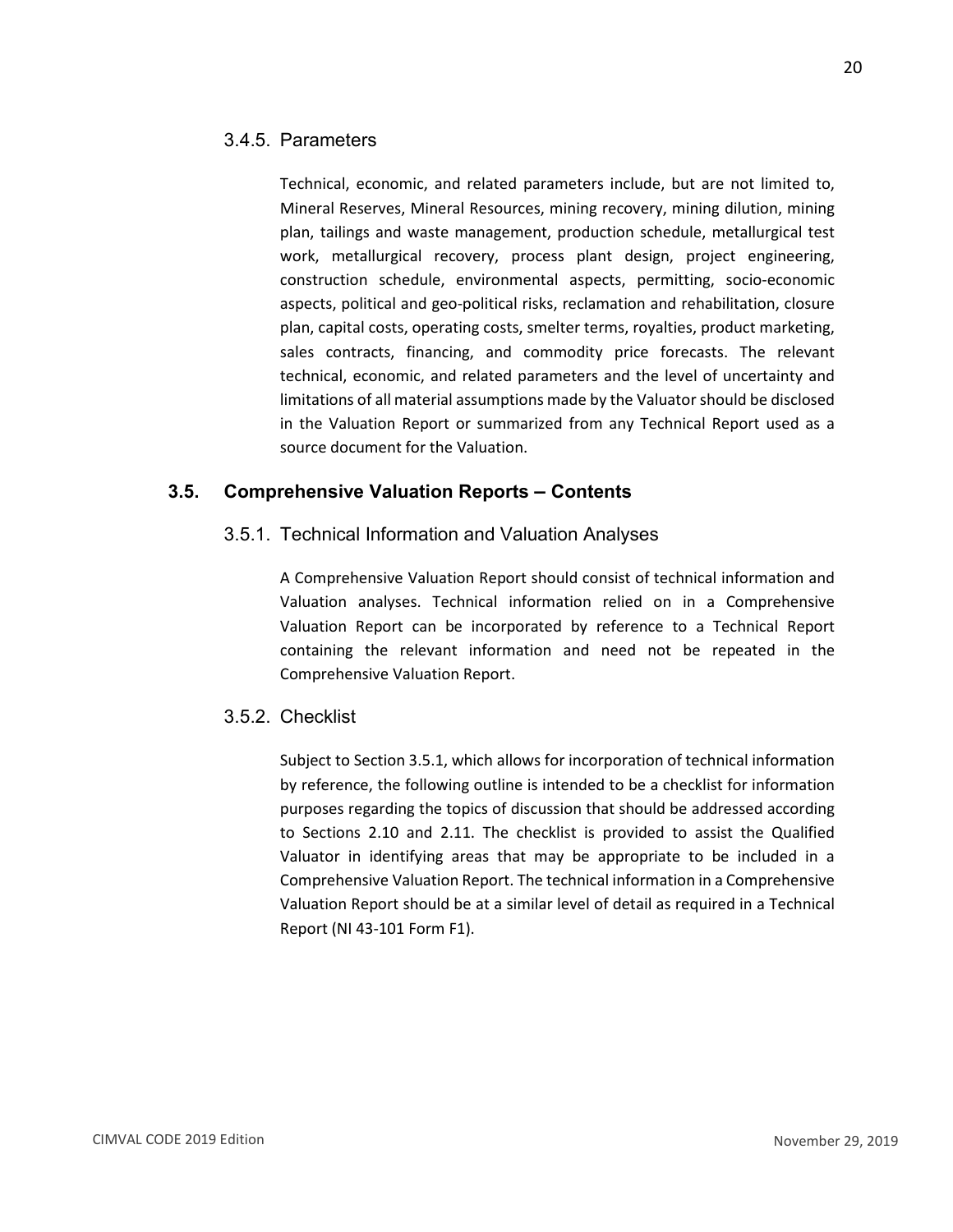In the Comprehensive Valuation Report, the Qualified Valuator should address those items on the checklist that they determine to be relevant and Material in relation to the Mineral Property being valued. Depending on the status of the property, the level of detail needed will vary. For instance, the information in items 8, 9, and 10 may be critical in valuing an Exploration Property, whereas the value of a Production Property will depend to a far greater extent on the information in items 11, 12, 13, and 14.

- 1. Summary
	- a. Provide a brief description of the terms of reference, scope of work, the Valuation Date, the Mineral Property, its location, ownership, geology and mineralization, history of exploration and production, current status, exploration potential and/or production forecast, Mineral Resources and Mineral Reserves, production facilities if any, environmental and permitting considerations, Valuation approaches and methods, Valuation and conclusions.
- 2. Terms of Reference, Purpose, Date, Use
	- a. Identify the Commissioning Entity for whom the Valuation is prepared, identify any other intended users, state the owner of the Mineral Property, and confirm who has paid for the Valuation.
	- b. Describe the Valuation mandate and terms of reference.
	- c. Outline the purpose of the Valuation and its intended use and users, and any restrictions.
	- d. Describe the Mineral Property briefly, state the interest in the property that is being valued and indicate its type and stage.
	- e. State the Valuation Date and the Report Date.
	- f. Name the Qualified Valuator and any Qualified Persons involved in the Valuation.
	- g. Discuss the Qualified Valuator's/Qualified Person's Independence or lack of Independence.
	- h. Provide a definition of the Basis of Value being determined.
	- i. Provide other definitions used in the report.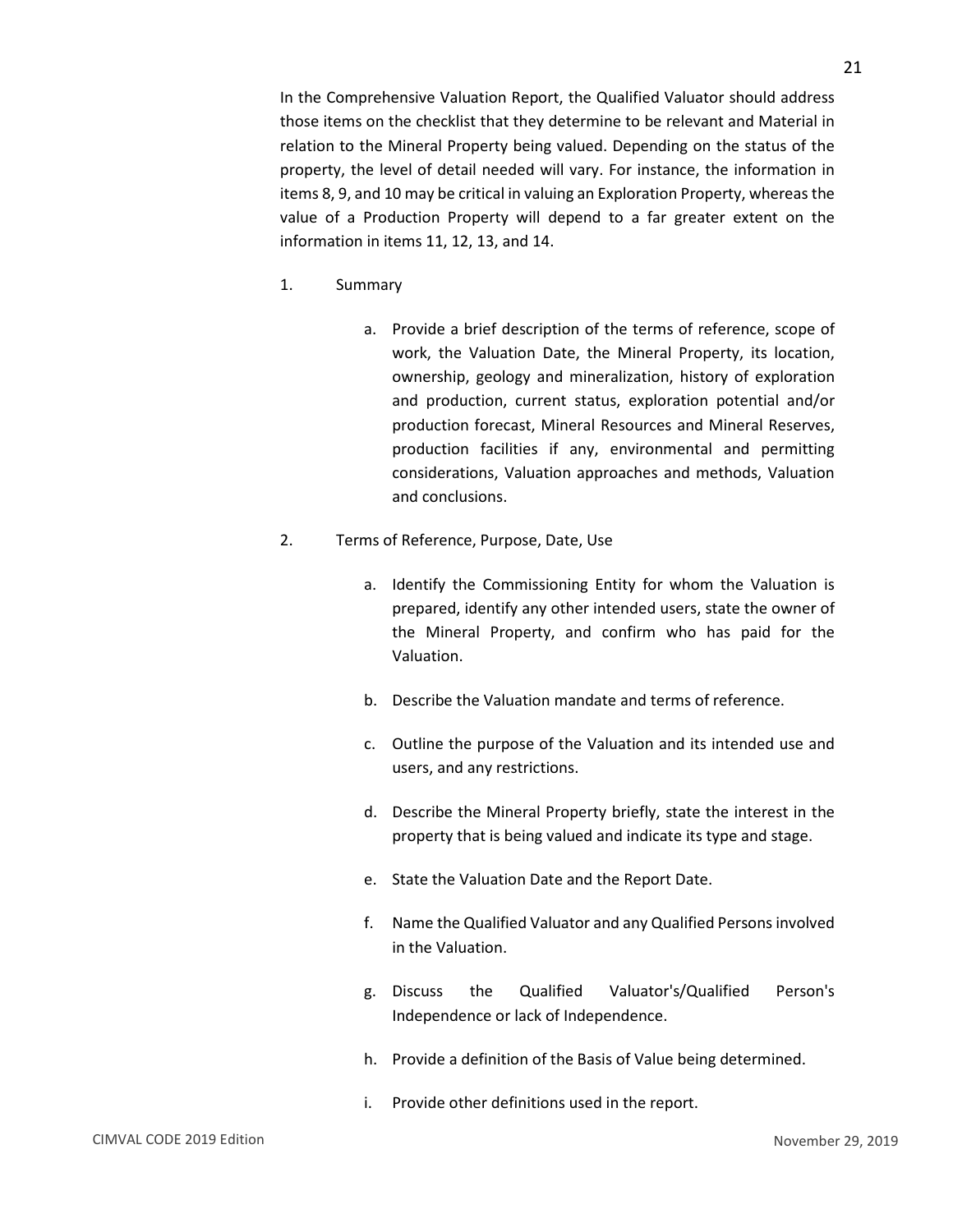- 3. Scope of the Valuation
	- a. Scope of work performed.
	- b. Describe information reviewed, or relied upon, and its source.
	- c. Describe steps taken to assure the reliability of the information relied upon, and the degree of reliance on other Experts.
	- d. Describe how Data Verification was done.
	- e. Name the Qualified Valuator or Qualified Person who carried out the site visit, when it was done, and what was examined, or explain why such a visit was not undertaken.
	- f. Specify if data are confidential, and why.
	- g. State any disclaimers that apply to the data or the Mineral Property title, or that apply to the extent that certain information or opinions of others are relied on.
- 4. Compliance with the CIMVAL Standards
	- a. State that the Valuation complies with the Standards (as per Section 2.10(q)).
	- b. Where the Comprehensive Valuation is inconsistent with the Guidelines, disclose and explain such inconsistencies or deviations and reasons for them (as per Section 2.10(r)).
- 5. Property Location, Access and Infrastructure
	- a. Describe the Mineral Property location in detail, including area, and provide a location map.
	- b. Provide distances to major centres, and an outline of how the property can be reached.
	- c. Describe the availability of infrastructure such as roads, rail, shipping, airports, power, water, pipelines, labour, supplies, and services.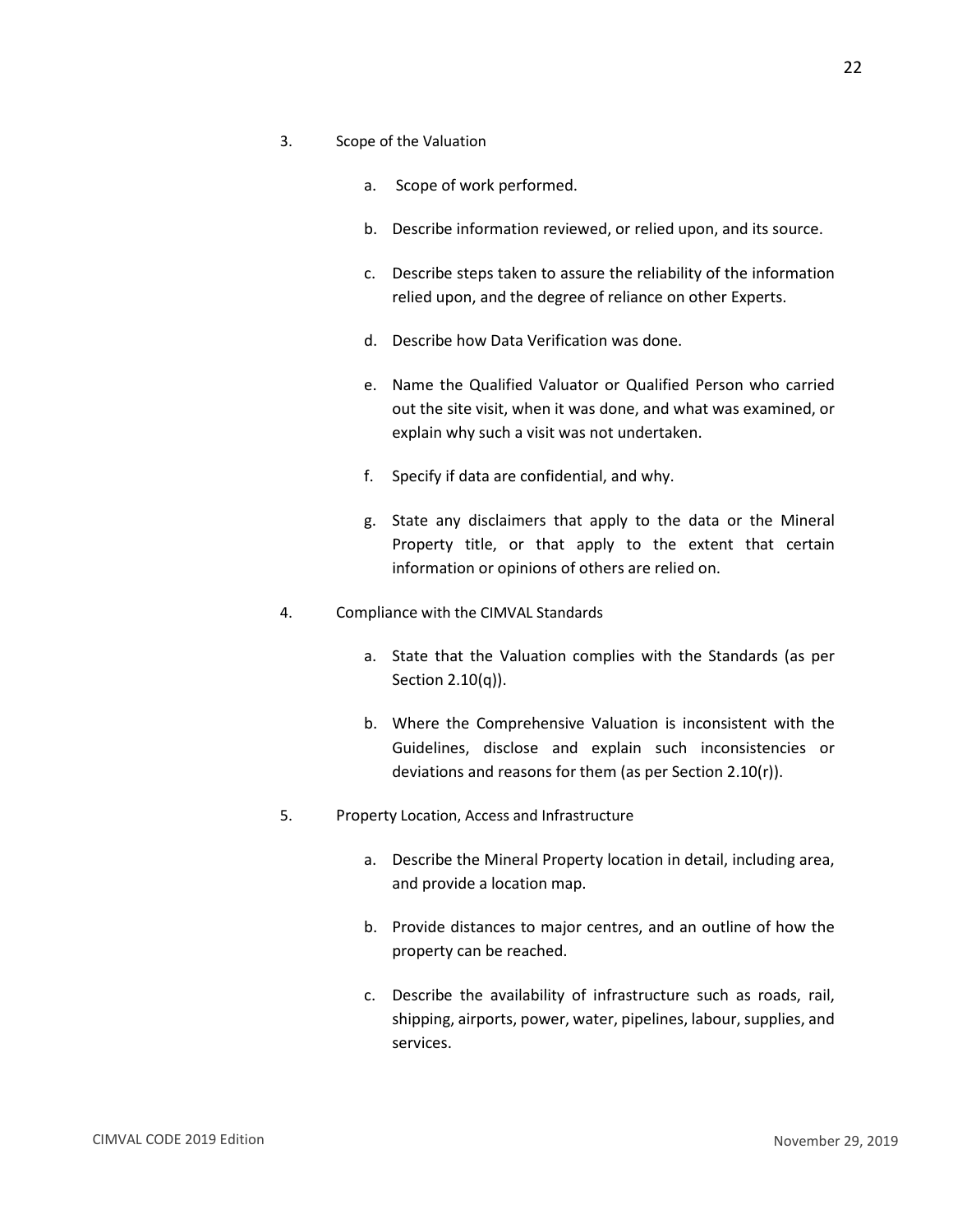- d. Provide a summary of other relevant local issues such as military or terrorist activities, social unrest, seismic risks, and the like.
- e. Provide maps on a regional and local scale, showing all relevant infrastructure including roads, railways, power lines, pipelines, and tailings disposal sites. Provide geographic coordinates using national and international systems.
- 6. Property Ownership, Status, and Agreements
	- a. Describe the Mineral Property title and the owner's interest in the property, including surface rights, including obligations that must be met to retain the property, and the expiry dates of claims, licences and other tenure rights, along with any encumbrances to the title.
	- b. Describe any applicable agreements, such as options, joint ventures, farm-ins, royalties, back-in rights, payments, and the like.
	- c. Describe the status of the Mineral Property at the Valuation Date including statutory work requirements, surface rights, water rights, easements, aboriginal land claims, any legal issues, environmental and permitting issues, and the impact these may have on property development.
- 7. History of Exploration and Production
	- a. Provide chronology of previous exploration programs, including methods employed and results, and ownership at the time of the work.
	- b. Tabulate historical Mineral Resource and Mineral Reserve estimates, if relevant, along with the source of the estimates.
	- c. Tabulate production history showing annual amounts and grades. Provide a reconciliation between Mineral Reserves and production, where possible.
	- d. Provide information of a similar nature for the region and for adjacent properties, if relevant.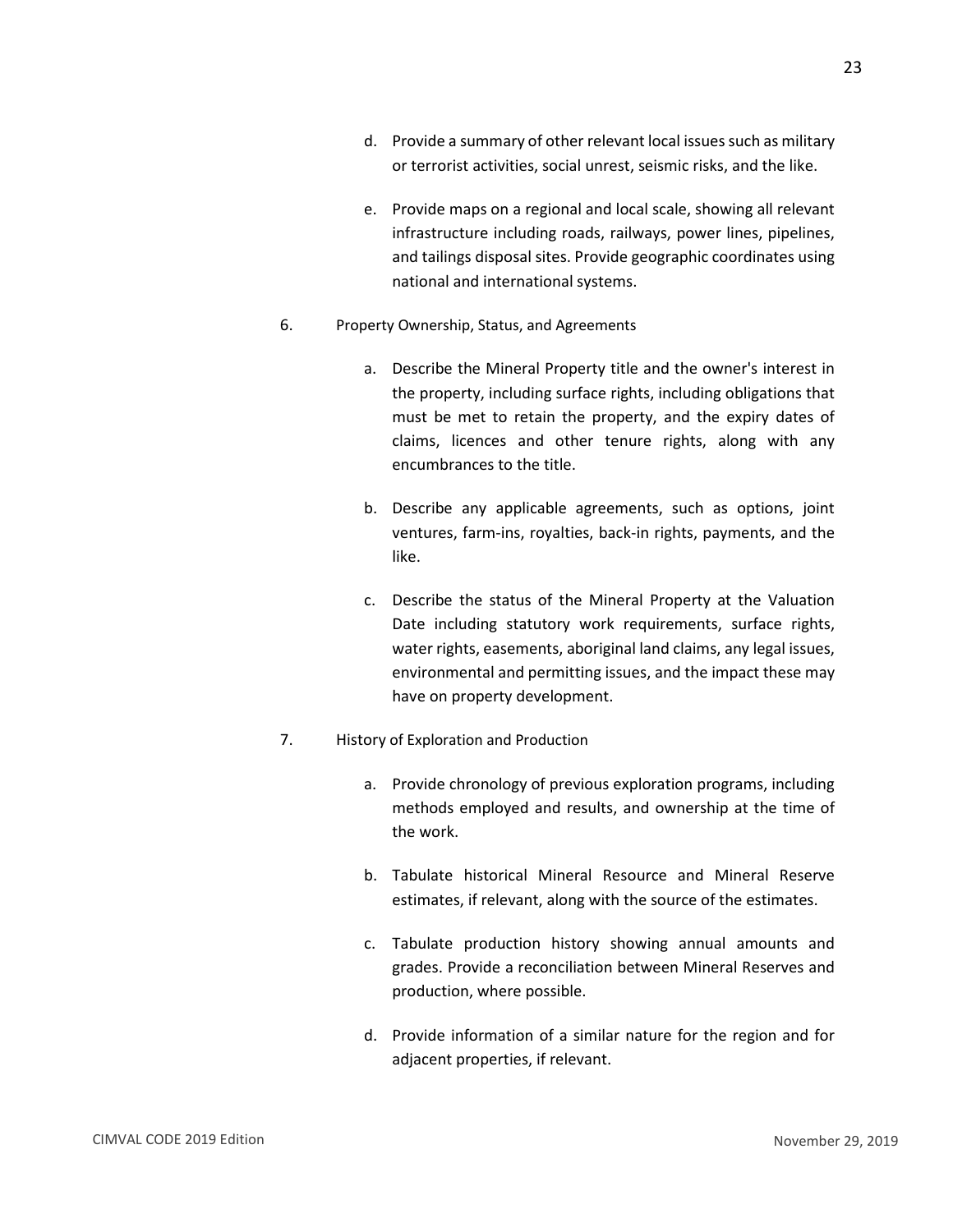- a. Describe the regional and local geology and mineralization.
- b. Describe the geology of the Mineral Property.
- c. Describe the mineralization encountered on the property, the host rocks, and relevant geological controls. Give details on geometry and dimensions of the mineralized zones, along with the type, character, continuity, and distribution of the mineralization.
- d. Describe deposit type.
- e. Outline current thinking about sources and controls of mineralization and the models and concepts being applied to exploration.
- f. Provide similar information about adjacent properties, if relevant.
- g. Provide regional and property geology maps showing mineralization and other relevant details.
- 9. Exploration Results and Potential
	- a. Describe recent exploration work on the Mineral Property and discuss results, their interpretation and their significance. Discuss the reliability of the exploration work and the data.
	- b. Provide opinion on the exploration potential for existence and discovery of economic mineralization on the Mineral Property.
	- c. Where a significant mineral deposit is indicated, provide an assessment of the potential for the discovery of additional mineralization.
	- d. Information from adjacent properties may be included provided that the distinction is clearly made between information on the adjacent properties and the Mineral Property being valued.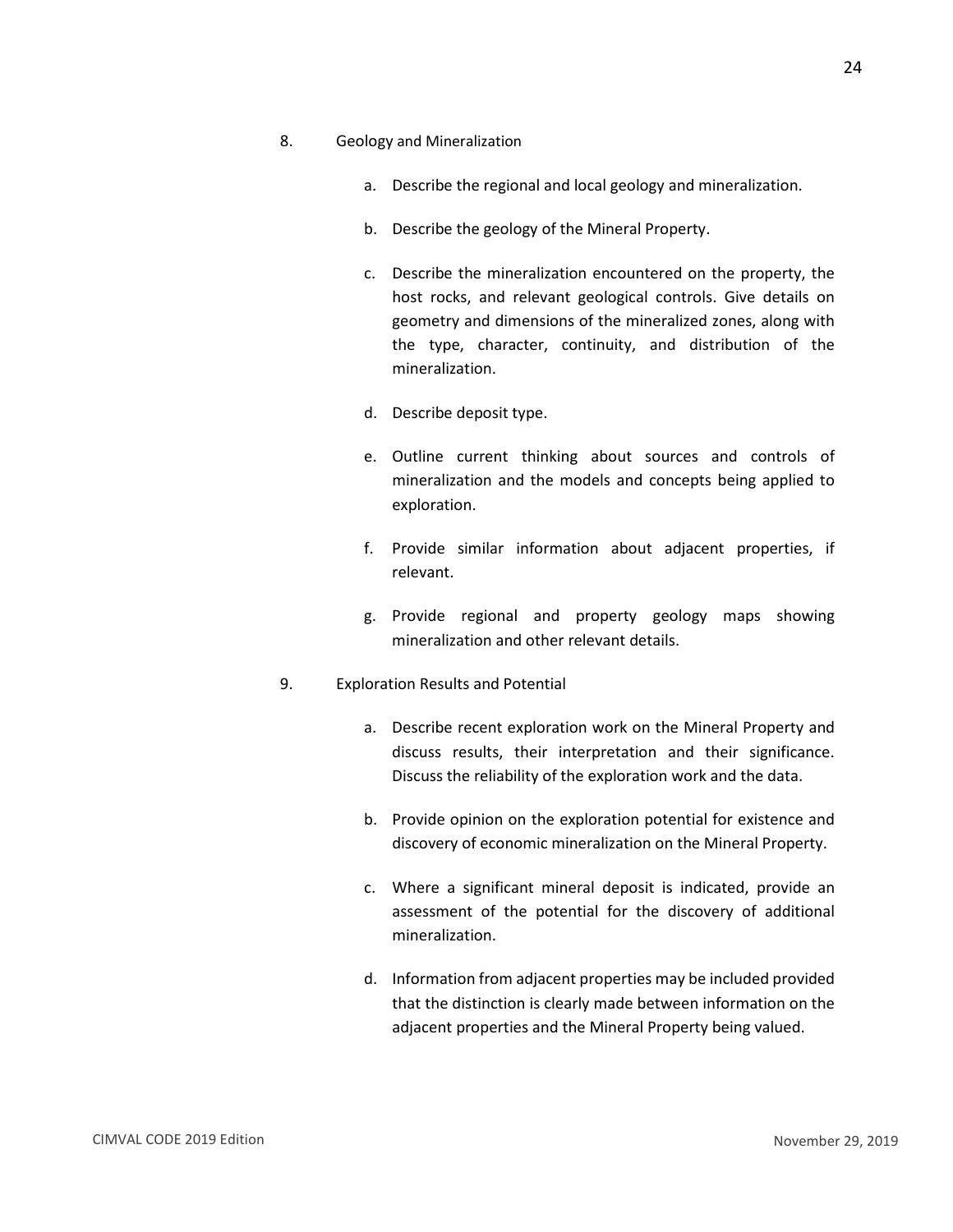- e. Describe any constraints to further success, such as legal disputes, land claims, permitting constraints, or physical impediments to effective exploration.
- 10. Drilling, Sampling, Assaying, and Data Verification
	- a. Describe the methods of sampling and details of location, number, type, nature, and spacing or density of samples collected, and the area covered.
	- b. Identify any drilling, sampling, or recovery factors that could Materially impact the accuracy or reliability of results.
	- c. Describe sample preparation, security, analytical procedures, assay quality assurance and quality control procedures, and check assays; and discuss their adequacy.
	- d. Note where the analytical data have been verified by a Qualified Person and any limitations on that verification.
- 11. Mineral Resources and Mineral Reserves
	- a. Provide estimates of Current Mineral Resources and Current Mineral Reserves and confirm that the work was carried out by a Qualified Person. If other estimates of quantity and grade of mineralization, including Historical Estimates and non-Current estimates, not in accordance with the CIM Definition Standards or National Reporting Standards are included, explain why they are relevant for the purposes of the Valuation.
	- b. State the date that the Mineral Reserves and/or Mineral Resources were effective, and describe any subsequent sampling, production, or other information that would change the Mineral Resources and Mineral Reserves.
	- c. Describe the reserve/resource database and how it was validated.
	- d. Discuss geological interpretation and continuity of mineralization.
	- e. Describe estimation methods and how they were applied.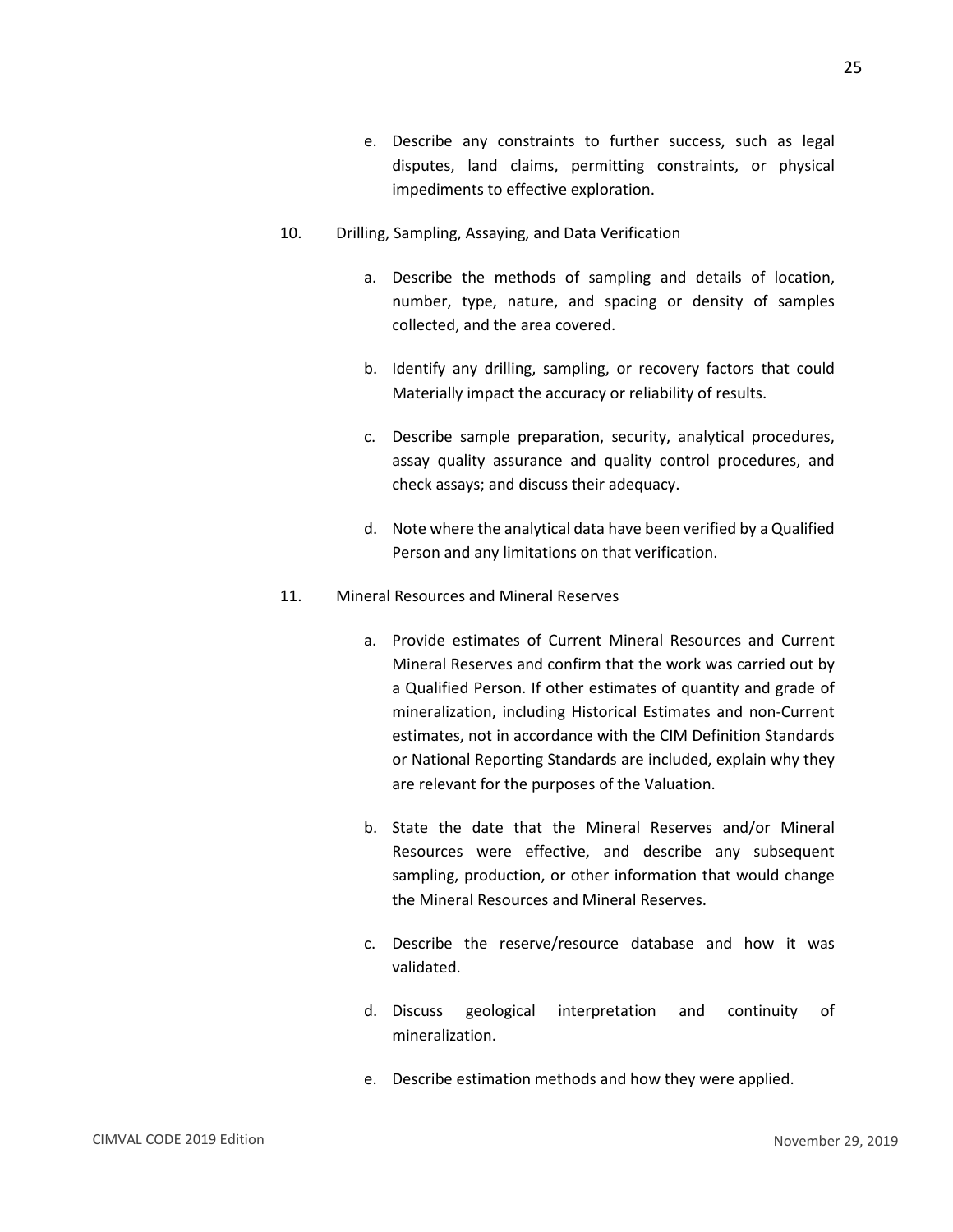- f. Discuss technical and economic parameters such as cut-off grade, dilution, and mining recovery.
- g. Provide details of any reconciliation between Mineral Reserve estimates and subsequent production results.
- h. Discuss the classification of the Mineral Resources and Mineral Reserves.
- i. Provide representative plans and sections depicting the configuration of sampling data and the Mineral Resource and Mineral Reserve outlines or blocks.

#### 12. Metallurgy

- a. Describe mineralogy of the mineralization.
- b. Describe sampling procedures for metallurgical tests and discuss the representativeness of the samples.
- c. Provide details of metallurgical test work, including the laboratories used, who supervised and carried out the work, methods employed, results obtained.
- d. Describe proposed or operating beneficiation process and flowsheet.
- 13. Environmental and Social Considerations
	- a. Discuss available information on environmental, permitting, and social or community factors related to the Mineral Property being valued.
	- b. Describe the environmental standards that have to be met, and the permits needed to continue work on the Mineral Property along with their application status, and any limitations they may impose on the exploration, development, and production on the property.
	- c. Summarize the results of any environmental studies and discuss any known environmental issues that could Materially impact the ability to establish mining operations on the Mineral Property and plans to mitigate them.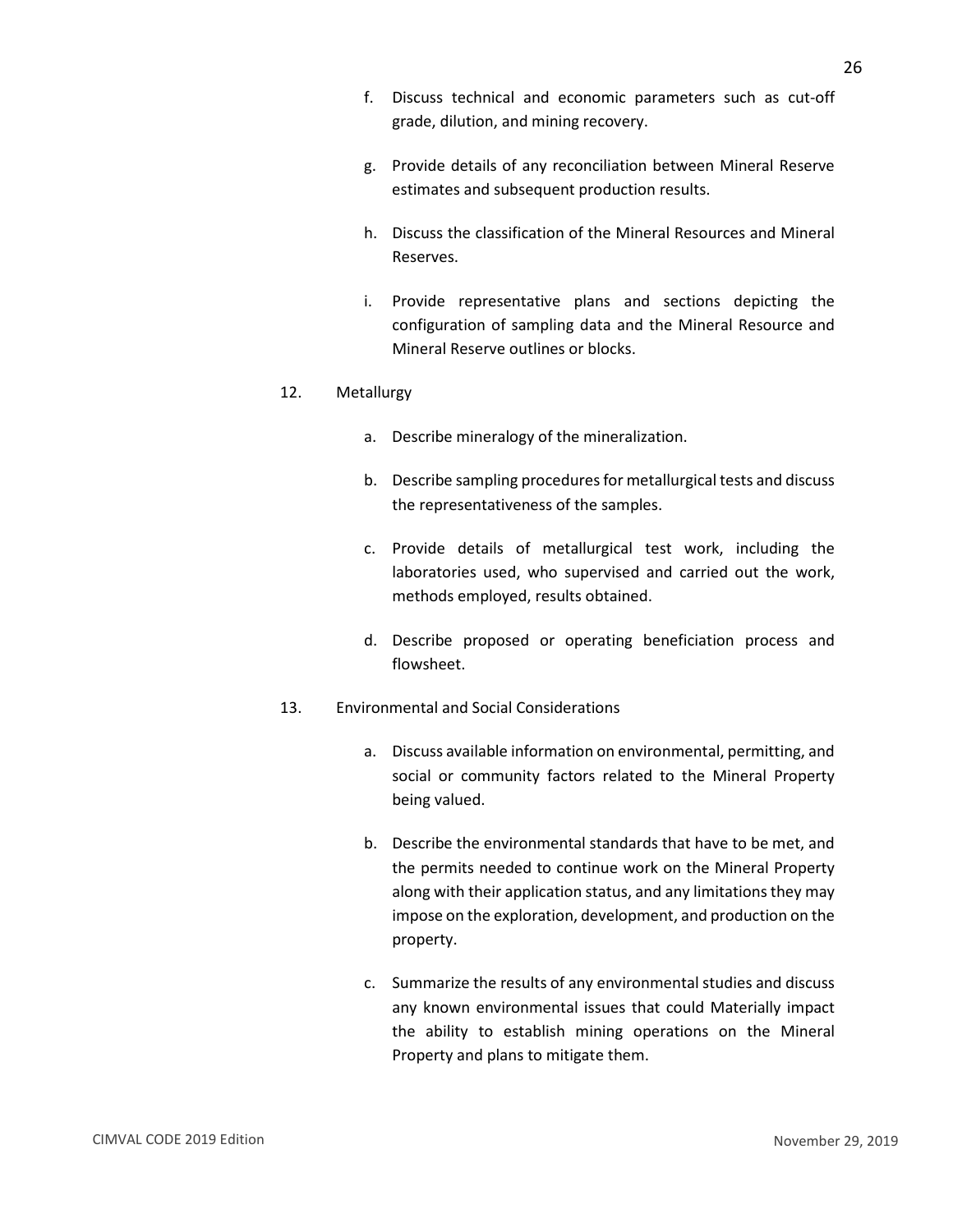- d. Discuss any potential social or community related requirements and plans for the Mineral Property and the status of any negotiations or agreements with local communities.
- e. Describe plans for bonding, pre-closure remediation, reclamation, closure plan, and post-closure responsibilities.
- 14. Operational and Economic Parameters
	- a. Outline current status and proposed activities for the future.
	- b. Where property is at a Feasibility Study stage, summarize the engineering, Pre-Feasibility Studies, and Feasibility Studies completed and planned, and discuss the significance of these studies and the plans for future work.
	- c. Where property is in production, provide a full description of mining and processing methods, mining recovery, mining dilution, metallurgical performance, throughput and output capacities, production schedule, infrastructure, products, and marketing. Describe any technical or financial issues that may impact on the Valuation, and discuss measures proposed to deal with these.
	- d. Provide an outline of capital costs operating costs, sustaining capital, closure costs, contracts, taxes, and royalties.
	- e. Commodity prices and foreign exchange rates.
	- f. Treatment and refining charges, marketing costs, and transportation costs.
	- g. Provide details and results of any relevant economic studies.
- 15. Key Assumptions, Risks, and Limitations
	- a. Describe and discuss all Material assumptions and limiting conditions that affect the analyses, opinions, and conclusions reached and upon which the Valuation is based.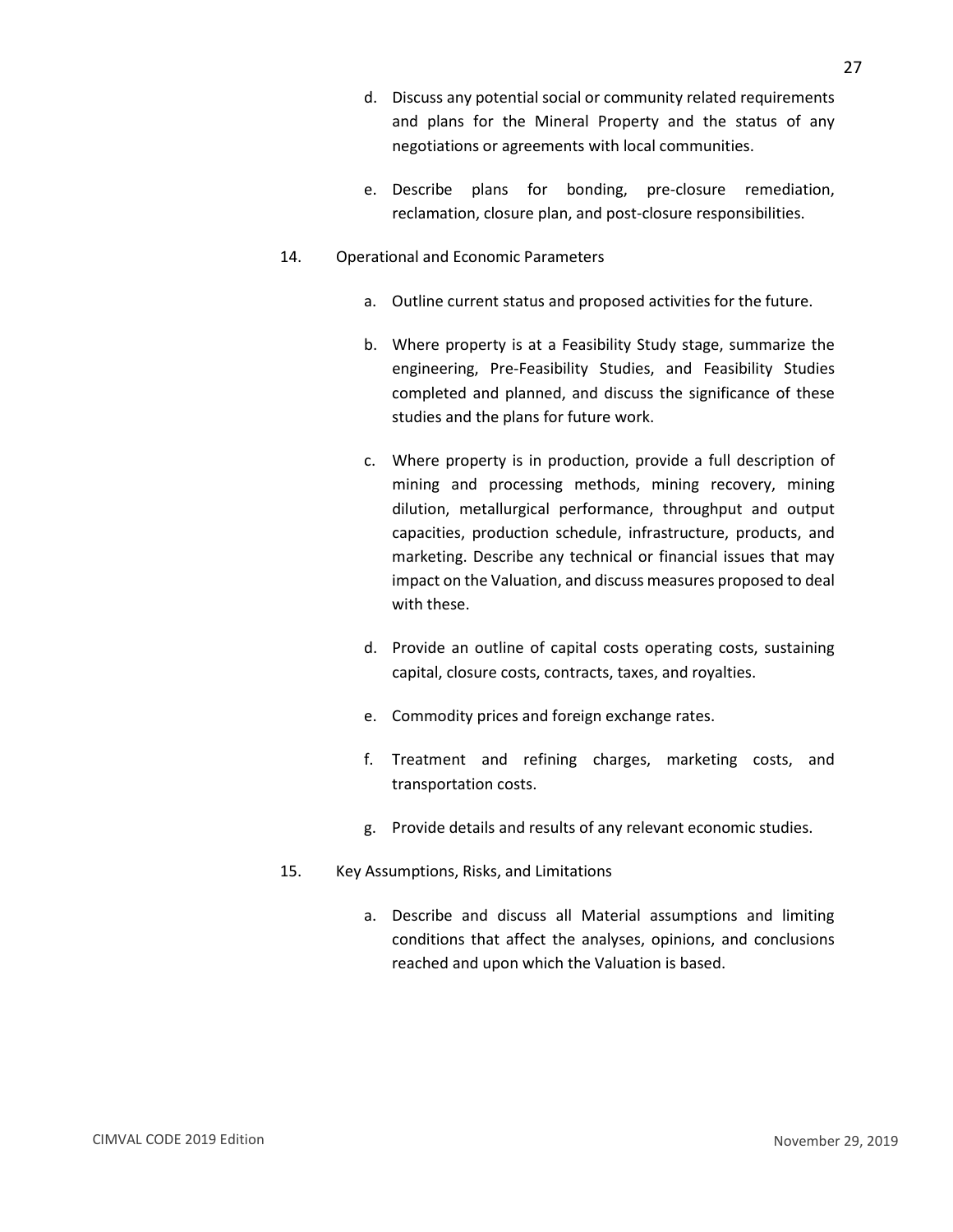- b. Discuss the Material risks associated with the Mineral Property including technical, operating, financial, socio-economic, environmental, permitting, marketing, commodity prices, foreign exchange, political and geo-political risks, legal disputes, land claims, and other impediments to mineral exploration and development.
- c. Provide support for parameters in any quantitative risk model.
- d. Discuss the extent of any reliance on information obtained from management.
- 16. Valuation Approaches and Methods
	- a. Discuss the possible application of various approaches and explain why each approach was utilized or not.
	- b. Describe the methods selected for the Valuation and justify their applicability.

#### 17. Recent Valuations

a. Summarize recent Valuations of the Mineral Property (for at least the past two years), briefly describe the methods employed, and provide the resulting Valuations. Provide an explanation as to why these prior Valuations are or are not relevant to the Valuation.

#### 18. Valuation

- a. Provide an overview of the economic context within which the Valuation is carried out. For Exploration Properties, this might include comments on the demand for such properties by junior and major mining companies, and the availability of financing for exploration work. For Development Properties and Production Properties, the current economics of the mining industry and the particular commodity being studied should be discussed. The outlook for commodity prices and the availability and cost of financing should be outlined.
- b. Specify currency used and provide any exchange rates utilized.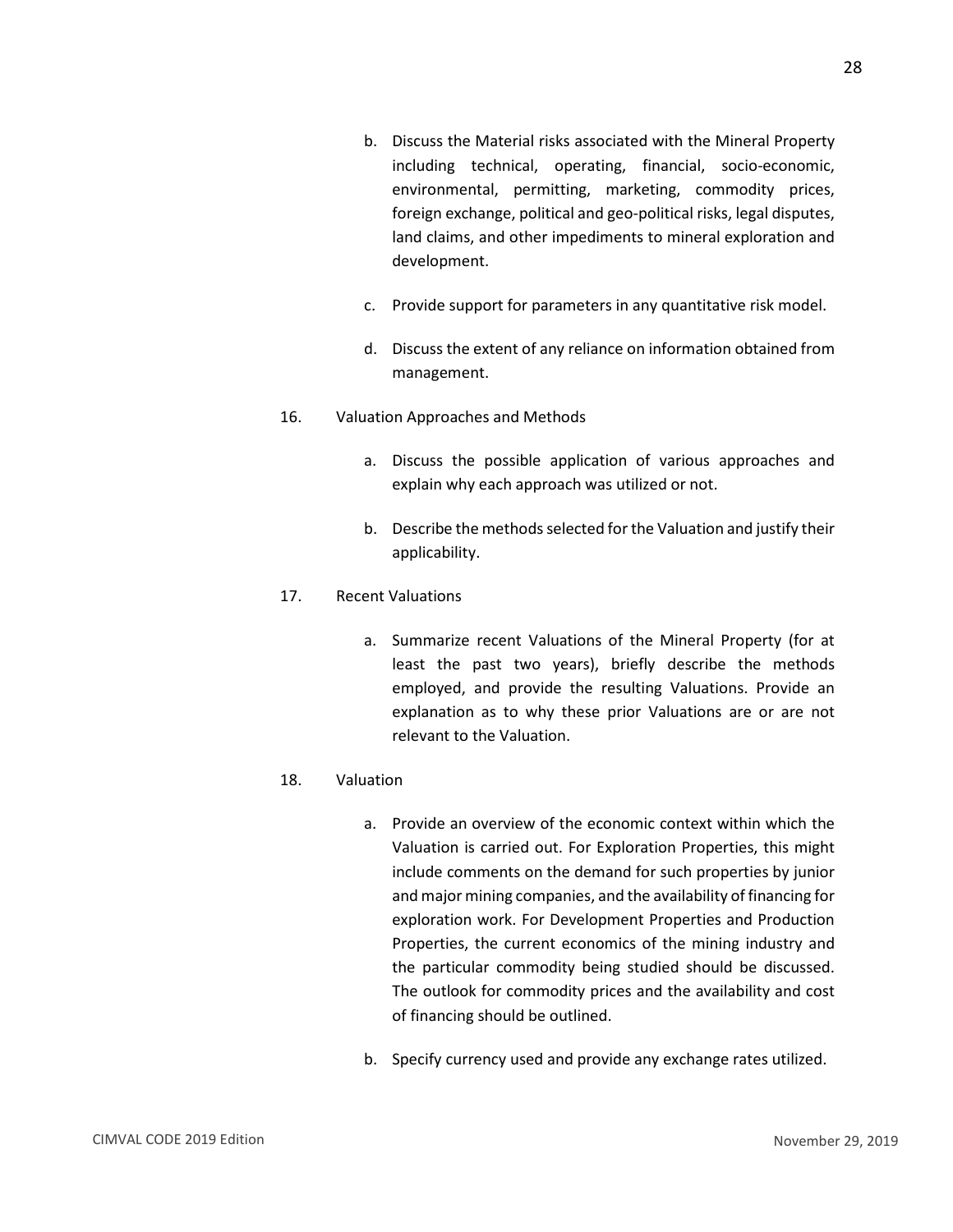- c. Provide details of database used to support each Valuation method.
- d. For the Income Approach, where applicable, describe the impact on the cash flow estimate of uncertainty in the main technical, economic, and cost assumptions, by means, such as sensitivity analysis or simulation.
- e. For the Income Approach, describe the derivation of, and rationale for, the discount rate used.
- f. Provide a clear description and analysis of the information utilized, the methods followed, and the reasoning that supports the analysis, opinions, and Valuation Conclusion.

#### 19. Valuation Conclusion

- a. Provide a summary of the Valuation estimates reached using each method employed. Discuss any significant differences in the Valuation estimates.
- b. State the Valuation Conclusion, expressed as a range of values. Discuss any reliance on or weighting of different Valuation estimates used to develop the range of Values.
- c. Where a single Value is required, discuss the rationale used to select this Value within the stated range.

#### 20. References

a. Include a detailed list of all sources of information cited in the Valuation Report.

#### 21. Certificate of Qualifications

a. The Certificate of Qualifications of the Qualified Valuator (QV) and any Qualified Person (QP) should include the following information: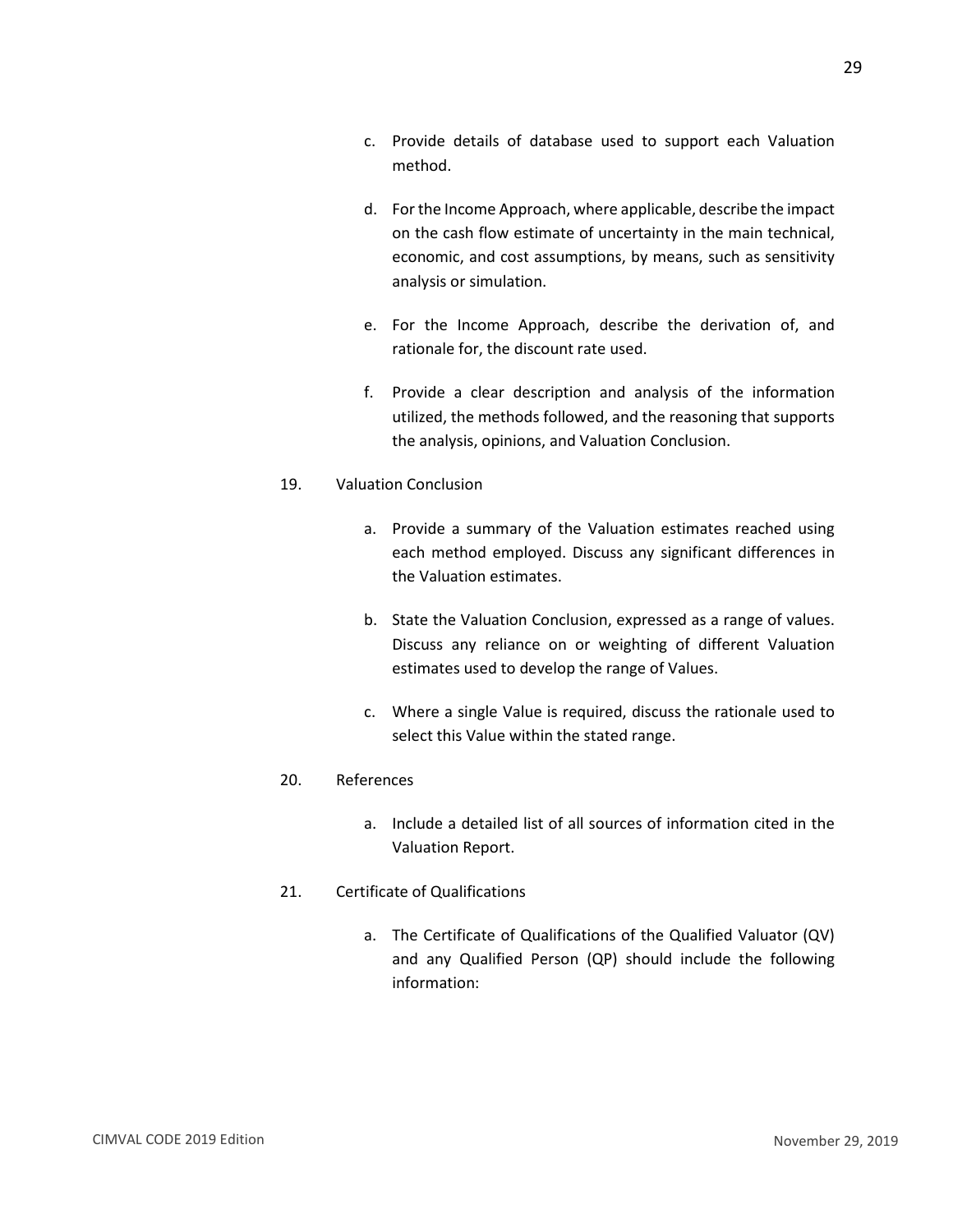- i. Name, address, and occupation.
- ii. Qualifications, including relevant experience, education, the name of each Professional Association or Self-Regulatory Professional Association to which the QV or QP belongs, and a statement that the person is a QV or QP for the purpose of the Valuation.
- iii. Dates of the most recent visits to the Mineral Property.
- iv. Sections of the report for which each QV and QP is responsible.
- v. That the QV, and QP if applicable, is not aware of any Material fact not in the Valuation Report that would make the report misleading.
- vi. If the QV and QPs are Independent.
- vii. What prior involvement with the Mineral Property that the QV or QP may have had.
- viii. That the Valuation Report has been prepared consistently with these Valuation standards.
- ix. Consents, as applicable.
- x. Date and signature of QV, and QP if applicable.

#### <span id="page-32-1"></span><span id="page-32-0"></span>**3.6. Short Form Valuation Reports – Contents**

#### 3.6.1. Technical Information and Valuation Analyses

A Short Form Valuation Report should consist of technical information and Valuation analyses. Technical information relied on in a Short Form Valuation Report can be incorporated by reference to the Technical Report and need not be repeated in the Short Form Valuation Report.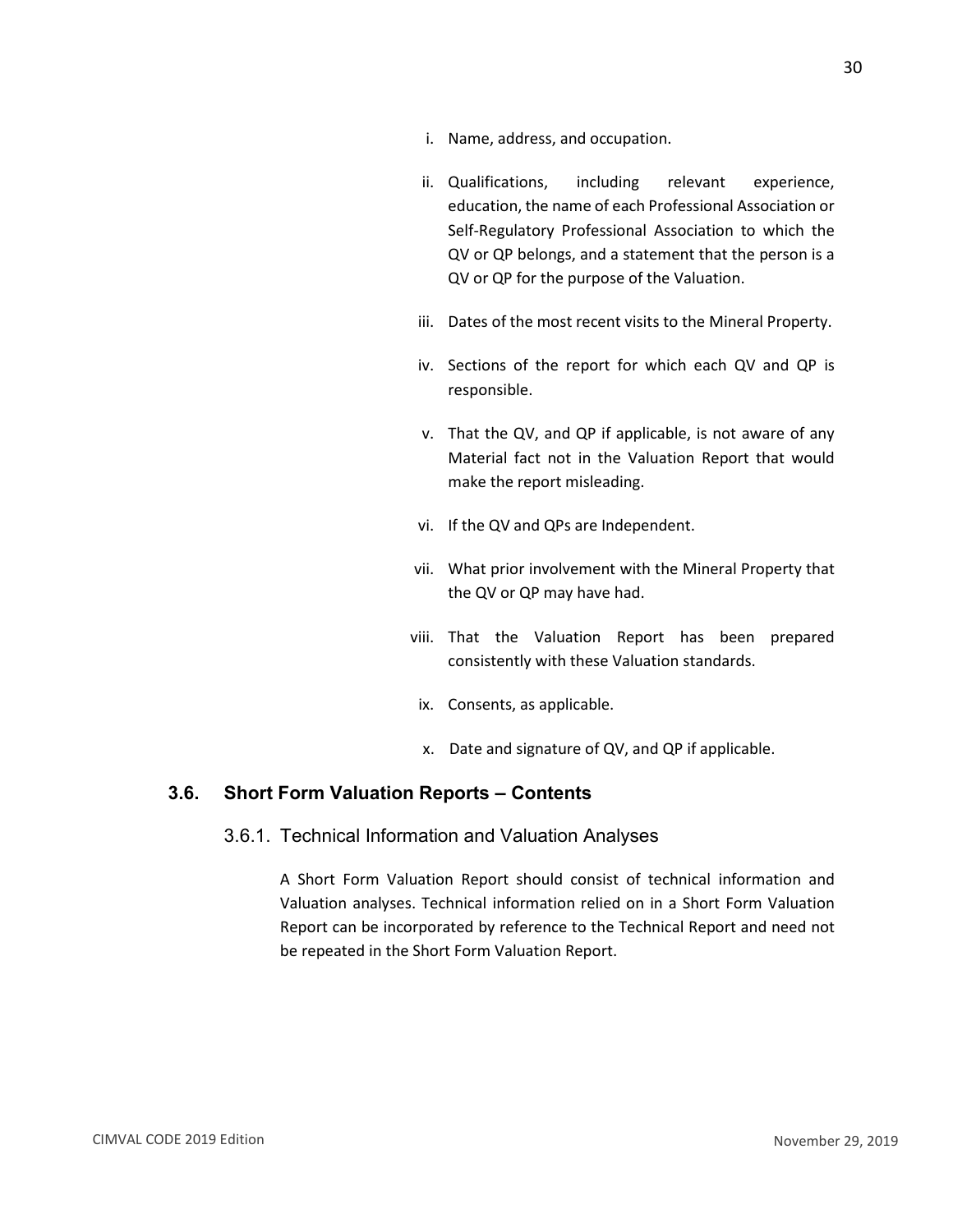Since the Short Form Valuation Report does not contain the level of technical detail that is consistent with a Comprehensive Valuation Report, it would not normally require a site visit or a Certificate of Qualifications. It should, however, contain a disclosure that the assurance levels of the Valuation may be less than those of a Comprehensive Valuation Report, if this is the case.

#### <span id="page-33-0"></span>3.6.2. Checklist

The checklist should consist of the items included in Section 3.5.2 that the Qualified Valuator considers relevant, except in far less detail, to the extent that a Short Form Valuation Report would be significantly shorter than a Comprehensive Valuation Report. There would typically be much less detail in most of the supporting areas (such as Property Location, Access and Infrastructure; Property Ownership, Status and Agreements; History of Exploration and Production; Geology and Mineralization; Exploration Results and Potential; Drilling, Sampling, Assaying, and Data Verification; Mineral Resources and Mineral Reserves; Metallurgy, Environment and Social Considerations; and Mining and Processing Operations) and a larger reliance, by reference, to previous Technical Reports.

The sections on Key Assumptions, Risks and Limitations, Valuation Approaches, Valuation, and Valuation Conclusions should be similar to Comprehensive Valuation Reports.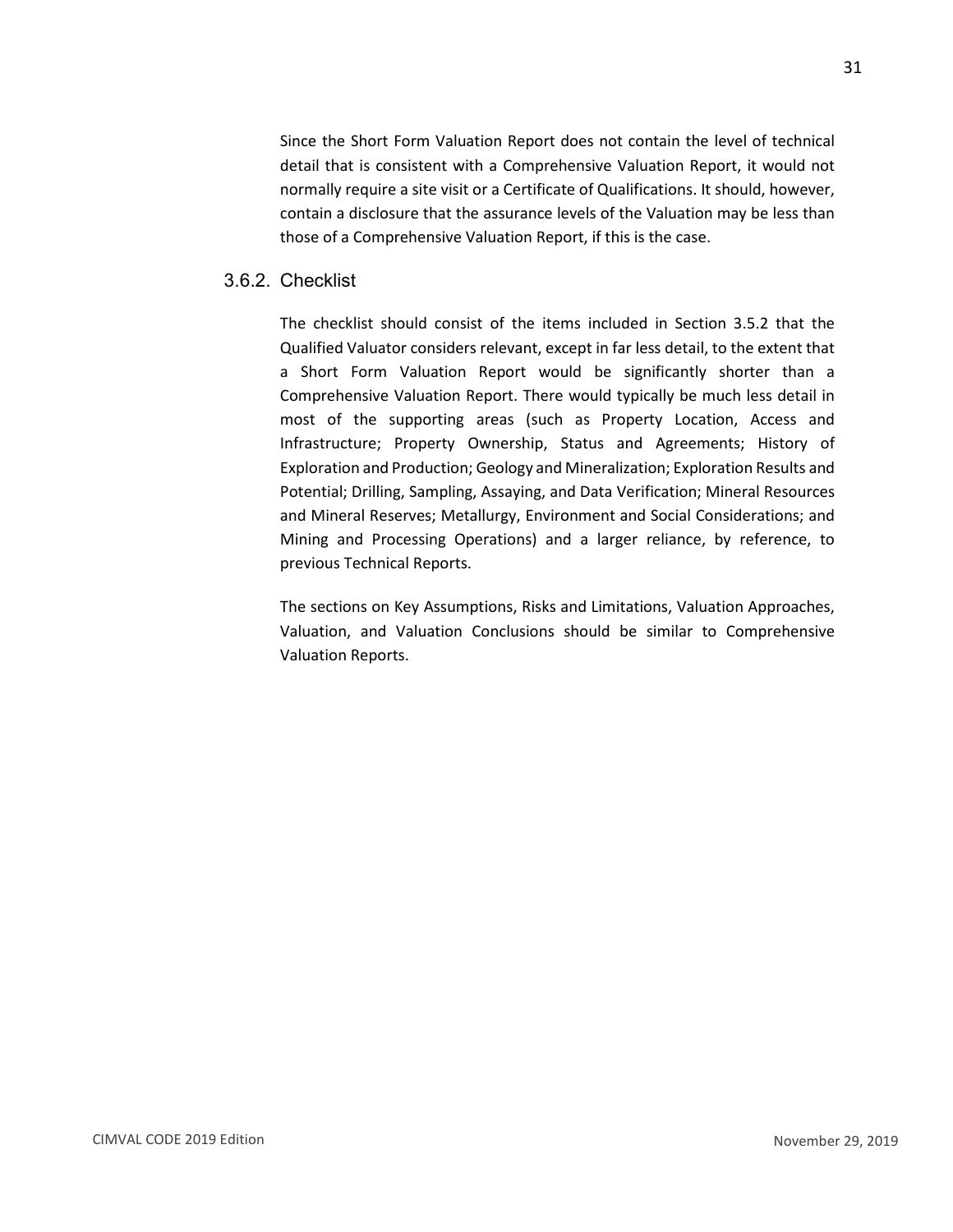# <span id="page-34-0"></span>**4. DEFINITIONS**

The following words used in the CIMVAL Code have the meanings given to them below.

*Basis of Value.* Bases of Value (sometimes called standards of value) describe the fundamental premises on which the reported values will be based. (See also IVS 104 Bases of Value). Basis of Value commonly refers to Market Value or Fair Market Value but can also refer to other Bases of Value such as Fair Value, Investment Value, Special Value, or Synergistic Value (see Definitions).

*CIM* means the Canadian Institute of Mining, Metallurgy & Petroleum.

*CIM Definition Standards* means the "CIM Definition Standards- For Mineral Resources and Mineral Reserves" adopted by CIM Council on May 10, 2014, as amended from time to time by CIM.

*Commissioning Entity* means the organization, company, or person who commissions a Valuation.

*Competence* or *Competent* means having relevant qualifications and relevant experience in the particular subject matter or area of expertise.

*Comprehensive Valuation Report* has the meaning given to it in Section 2.11(a).

*Cost Approach* provides an indication of value using the economic principle that a buyer will pay no more for an asset than the cost to obtain an asset of equal utility, whether by purchase or by construction (IVS 105 Valuation Approaches and Methods, Section 60), and includes methods based on expenditures.

*CRIRSCO* means the Committee for Mineral Reserves International Reporting Standards, which has published the International Reporting Template for the public reporting of Exploration Results, Mineral Resources and Mineral Reserves dated November 2013 (**CRIRSCO Template**).

*Current* means in all material respects, accurate and complete as at the Valuation Date.

*Data Verification* means the process of confirming that data has been generated with proper procedures, has been accurately transcribed from the original source and is suitable to be used (NI 43-101).

*Development Property* means a Mineral Property that contains Mineral Reserves and/or Mineral Resources and for which economic viability has been demonstrated by a Feasibility Study or Pre-Feasibility Study and includes a Mineral Property that has a Current positive Feasibility Study or Pre-Feasibility Study but that is not yet in production.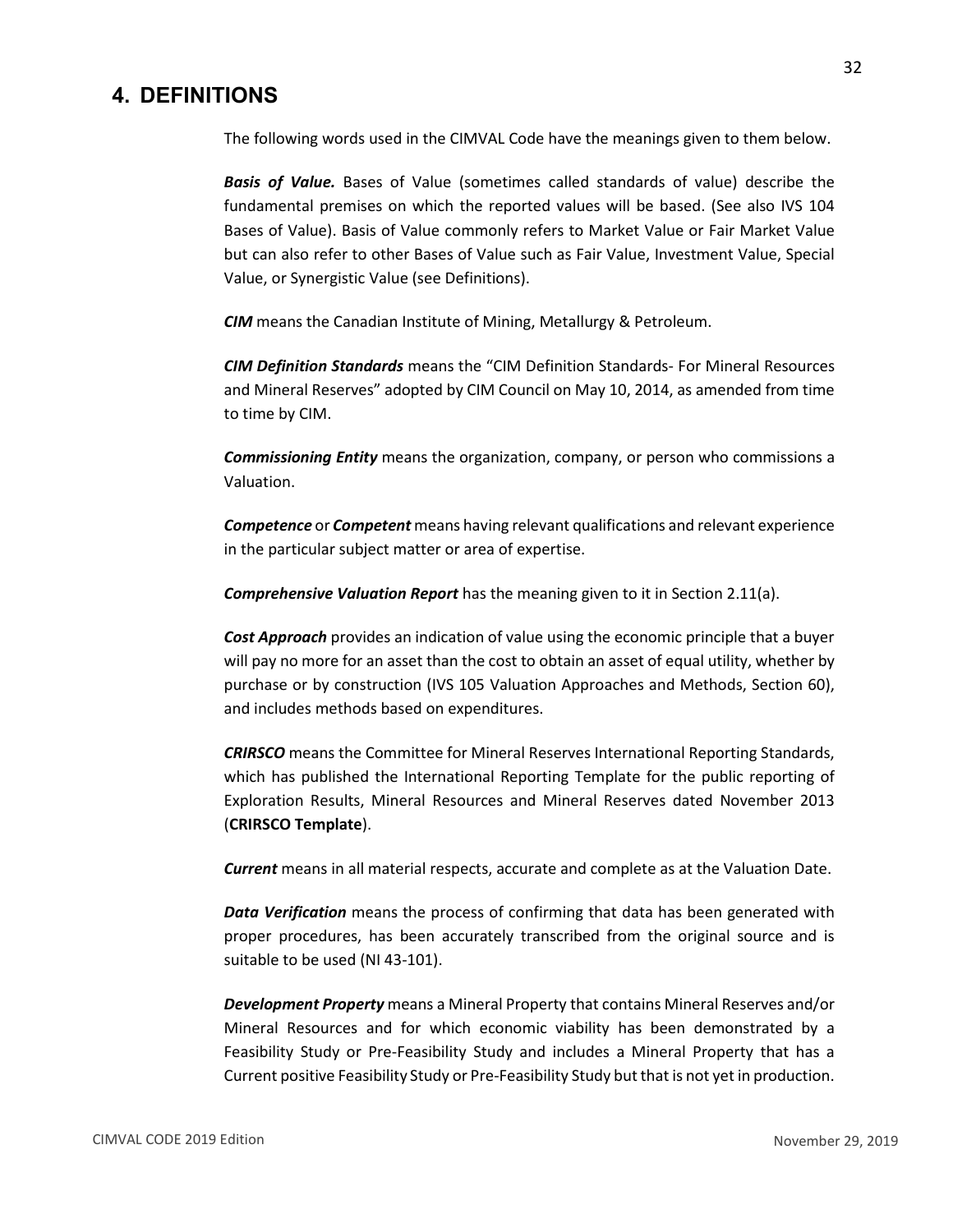**Expert** means a person who may be retained by the Qualified Valuator to review technical information, prepare one or more sections of a Valuation Report, or provide Inputs concerning specialized matters about which the Qualified Valuator is not personally Competent. The Expert must have sufficient training and experience relevant to the subject matter for which he or she is being retained to review or provide Inputs. An Expert can include a Qualified Person.

*Exploration Property* means a Mineral Property that does not contain Mineral Reserves or Mineral Resources and for which economic viability has not been demonstrated.

*Fair Market Value* – see Market Value.

*Feasibility Study* means a comprehensive technical and economic study of the selected development option for a mineral project that includes appropriately detailed assessments of applicable Modifying Factors together with any other relevant operational factors and detailed financial analysis that are necessary to demonstrate, at the time of reporting, that extraction is reasonably justified (economically mineable). The results of the study may reasonably serve as the basis for a final decision by a proponent or financial institution to proceed with, or finance, the development of the project. The confidence level of the study will be higher than that of a Pre-Feasibility Study (CIM Definition Standards).

*Guideline or Guidance* means a best practices recommendation in the Valuation of a Mineral Property that, while not mandatory, is highly recommended.

*Historical Estimate* means an estimate of the quantity, grade, or metal or mineral content of a deposit (resource and/or reserve) that a Mineral Property holder has not verified as a Current Mineral Resource or Mineral Reserve, and which was prepared before the Mineral Property holder acquiring, or entering into an agreement to acquire, an interest in the property that contains the deposit (Adapted from NI 43-101).

*Income Approach* provides an indication of value by converting future cash flows to a single current capital value" (IVS 105 Valuation Approaches and Methods, Section 40).

*Independence* or *Independent* means that the Qualified Valuator has no financial or beneficial interest, either present or contingent, in the Commissioning Entity, the Mineral Property being valued, other parties involved in a transaction on the Mineral Property, or the outcome of the Valuation, other than professional fees and disbursements related to the Valuation assignment.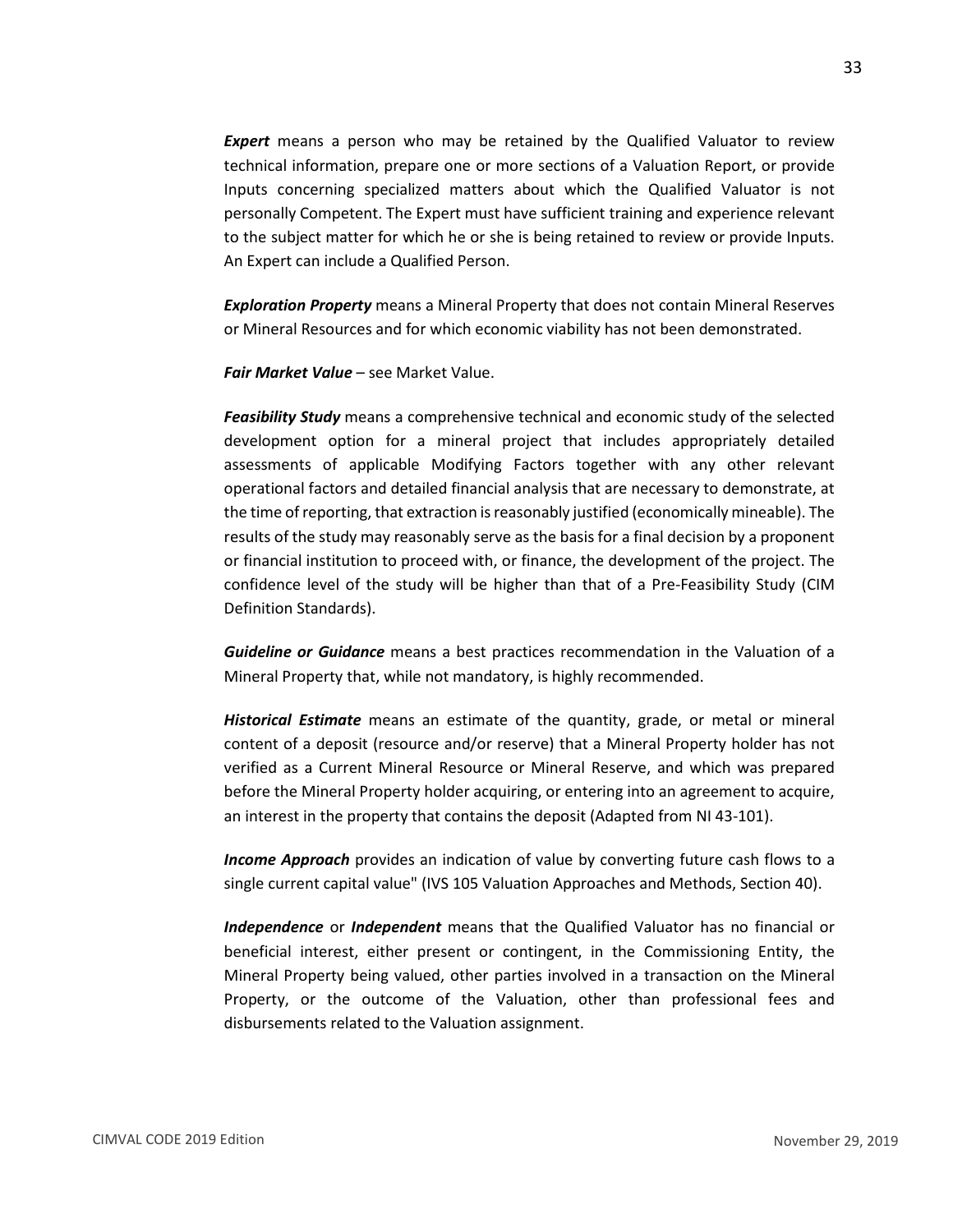*Indicated Mineral Resource* means that part of a Mineral Resource for which quantity, grade or quality, densities, shape and physical characteristics are estimated with sufficient confidence to allow the application of Modifying Factors in sufficient detail to support mine planning and evaluation of the economic viability of the deposit. Geological evidence is derived from adequately detailed and reliable exploration, sampling and testing and is sufficient to assume geological and grade or quality continuity between points of observation. An Indicated Mineral Resource has a lower level of confidence than that applying to a Measured Mineral Resource and may only be converted to a Probable Mineral Reserve (CIM Definition Standards).

*Inferred Mineral Resource* means that part of a Mineral Resource for which quantity and grade or quality are estimated on the basis of limited geological evidence and sampling. Geological evidence is sufficient to imply but not verify geological and grade or quality continuity. An Inferred Mineral Resource has a lower level of confidence than that applying to an Indicated Mineral Resource and must not be converted to a Mineral Reserve. It is reasonably expected that the majority of Inferred Mineral Resources could be upgraded to Indicated Mineral Resources with continued exploration (CIM Definition Standards).

*Investment Value* is the value of an asset to a particular owner or prospective owner for individual investment or operational objectives (IVS 104 Bases of Value, Section 60).

*Market Approach* provides an indication of value by comparing the asset with identical or comparable (that is similar) assets for which price information is available (IVS 105 Valuation Approaches and Methods, 20.1). The Market Approach is also known as the "sales comparison approach".

*Market Value* means the highest price, expressed in terms of money or money's worth, obtainable in an open and unrestricted market between knowledgeable, informed and prudent parties, acting at arm's length, neither party being under any compulsion to transact (Income Tax Act (Canada)) as at a given point in time. Reference to a Market Value must be stated to be as at the applicable Valuation Date.

*Materiality* and *Material* means all relevant information that investors and their professional advisers would reasonably require, and reasonably expect to find in a Valuation Report for the purpose of making a reasoned and balanced judgement regarding the Valuation. See General Guidance (4) and (5) of Companion Policy 43-101CP to NI 43-101, which provides further guidance on the meaning of "Material" and "Materiality".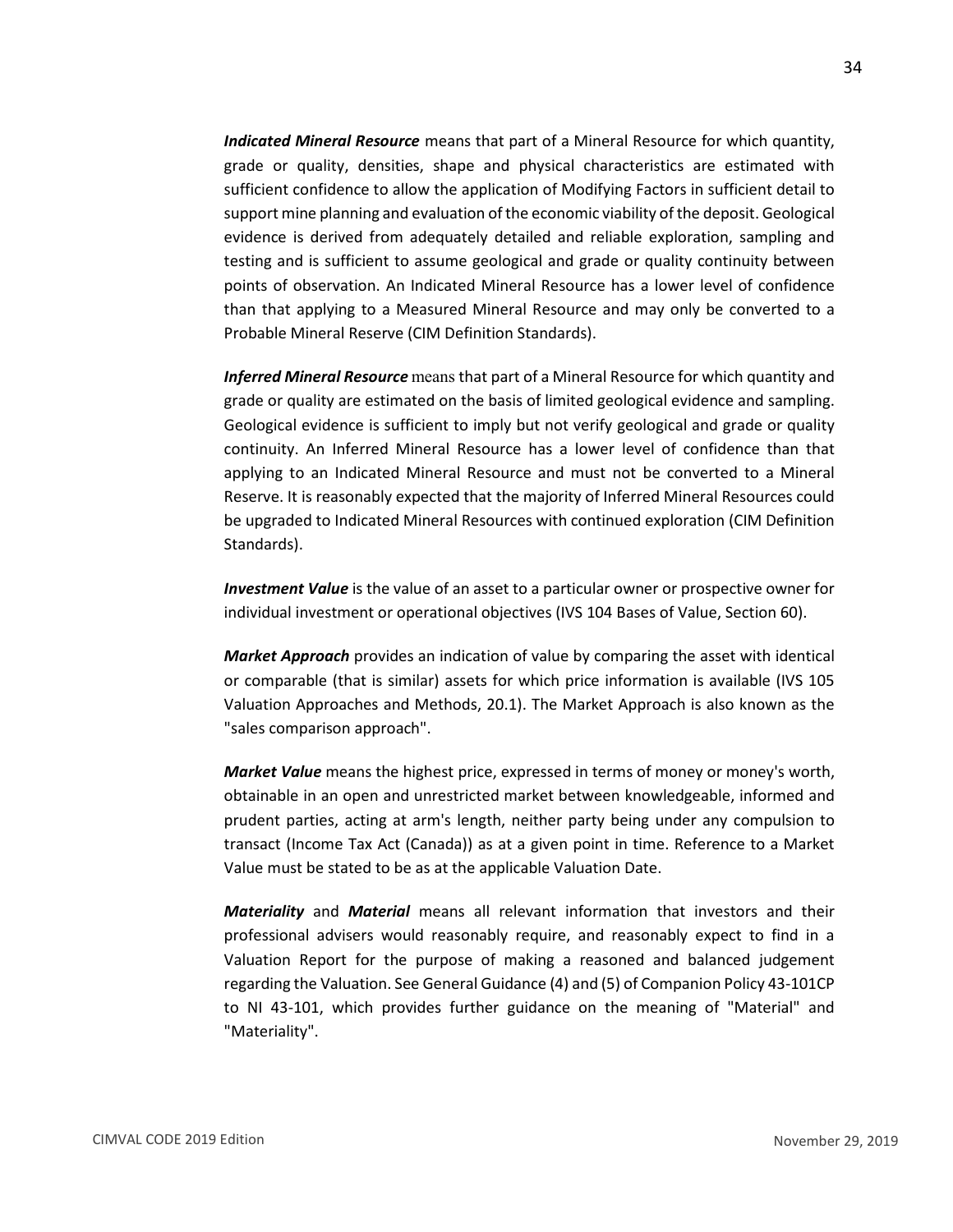*Measured Mineral Resource* means that part of a Mineral Resource for which quantity, grade or quality, densities, shape, and physical characteristics are estimated with confidence sufficient to allow the application of Modifying Factors to support detailed mine planning and final evaluation of the economic viability of the deposit. Geological evidence is derived from detailed and reliable exploration, sampling and testing and is sufficient to confirm geological and grade or quality continuity between points of observation. A Measured Mineral Resource has a higher level of confidence than that applying to either an Indicated Mineral Resource or an Inferred Mineral Resource. It may be converted to a Proven Mineral Reserve or to a Probable Mineral Reserve (CIM Definition Standards).

*Mineral Property* means any right, title, or interest to property held or acquired in connection with the exploration, development, extraction, or processing of minerals that may be located on or under the surface of such property, together with all fixed plant, equipment, and infrastructure owned or acquired for the exploration, development, extraction, and processing of minerals in connection with such property. Such property shall include, but not be limited to, Real Property, unpatented mining claims, prospecting permits, prospecting licences, reconnaissance permits, reconnaissance licences, exploration permits, exploration licences, development permits, development licences, mining licences, mining leases, leasehold patents, crown grants, licences of occupation, patented mining claims, and royalty interests.

*Mineral Reserve* means the economically mineable part of a Measured and/or Indicated Mineral Resource. It includes diluting materials and allowances for losses, which may occur when the material is mined or extracted and is defined by studies at a Pre-Feasibility or Feasibility level as appropriate that include application of Modifying Factors. Such studies demonstrate that, at the time of reporting, extraction could reasonably be justified. The reference point at which Mineral Reserves are defined, usually the point where the ore is delivered to the processing plant, must be stated. It is important that, in all situations where the reference point is different, such as for a saleable product, a clarifying statement is included to ensure that the reader is fully informed as to what is being reported. The public disclosure of a Mineral Reserve must be demonstrated by a Pre-Feasibility Study or Feasibility Study(CIM Definition Standards).

*Mineral Resource* means a concentration or occurrence of solid material of economic interest in or on the Earth's crust in such form, grade or quality and quantity that there are reasonable prospects for eventual economic extraction. The location, quantity, grade or quality, continuity and other geological characteristics of a Mineral Resource are known, estimated or interpreted from specific geological evidence and knowledge, including sampling (CIM Definition Standards).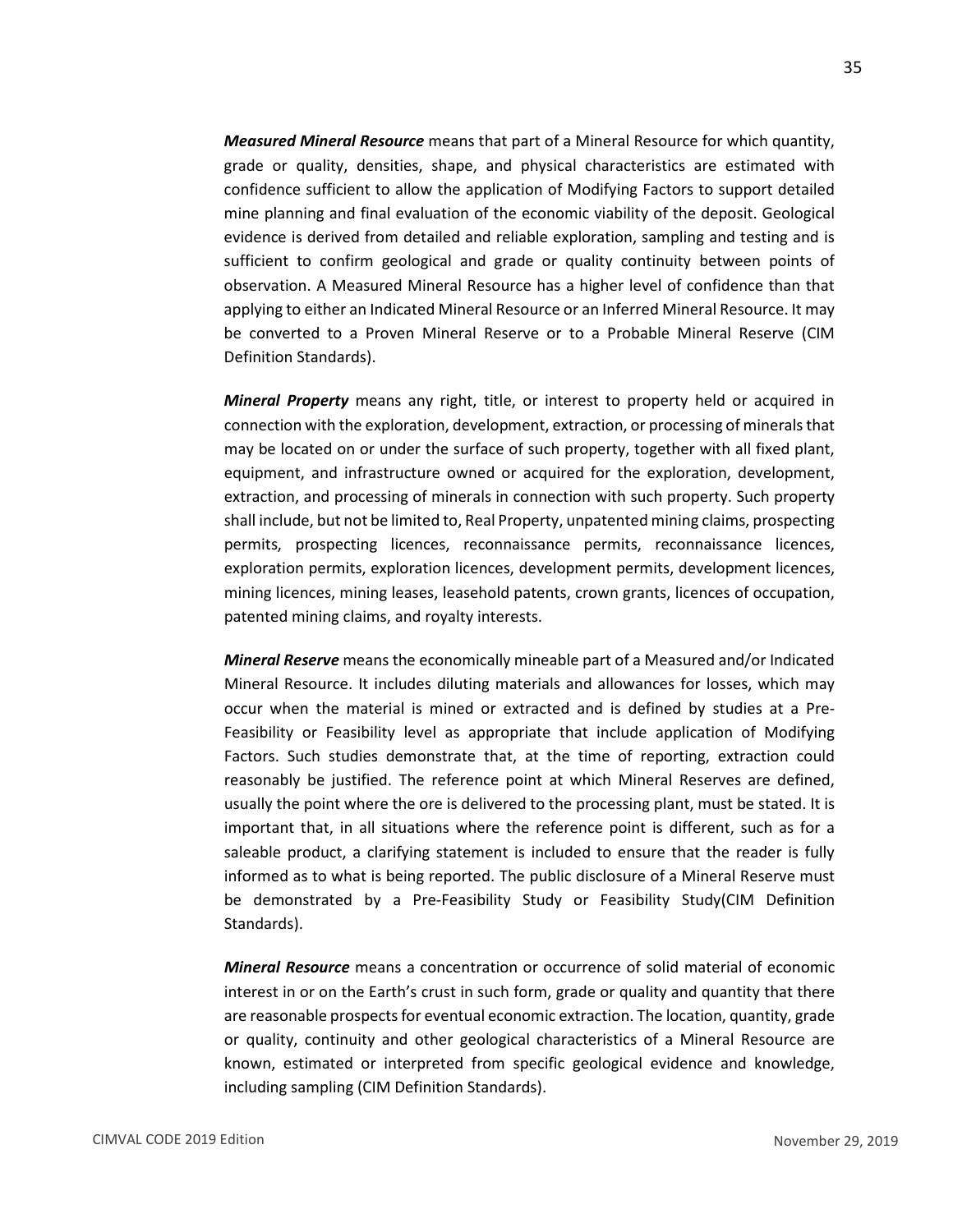*Mineral Resource Property* means a Mineral Property that contains a Mineral Resource as defined in the CIM Definition Standards, as defined in National Reporting Standards, or other estimates of quantity and grade of mineralization that are reconciled the with the CIM Definition Standards.

*Minerals Industry* means entities and individuals involved in exploration for minerals, and the extraction, processing, and marketing of minerals. This term applies to the point of first possible sale of any particular commodity and excludes properties and activities that are downstream from a smelter, refinery, or processing plant.

*Modifying Factors* means considerations used to convert Mineral Resources to Mineral Reserves. These include, but are not restricted to, mining, processing, metallurgical, infrastructure, economic, marketing, legal, environmental, social and governmental factors (CIM Definition Standards).

*National Reporting Standards* means codes and standards for reporting of Mineral Resources and Mineral Reserves (or Ore Reserves) that are in accordance with the CRIRSCO Template, as amended from time to time, and are promulgated by a country that is a member of CRIRSCO, other than Canada.

*NI 43-101* means the Canadian Securities Administrators' National Instrument 43-101 *Standards of Disclosure for Mineral Projects,* as amended from time to time.

*Objectivity* means acting impartially and without bias.

*Pre-Feasibility Study* **(***Preliminary Feasibility Study)* means a comprehensive study of a range of options for the technical and economic viability of a mineral project that has advanced to a stage where a preferred mining method, in the case of underground mining, or the pit configuration, in the case of an open pit, is established and an effective method of mineral processing is determined. It includes a financial analysis based on reasonable assumptions on the Modifying Factors and the evaluation of any other relevant factors which are sufficient for a Qualified Person, acting reasonably, to determine if all or part of the Mineral Resource may be converted to a Mineral Reserve at the time of reporting. A Pre-Feasibility Study is at a lower confidence level than a Feasibility Study (CIM Definition Standards).

*Preliminary Economic Assessment (PEA)* means a study, other than a Pre-Feasibility or Feasibility Study, that includes an economic analysis of the potential viability of Mineral Resources (NI 43-101).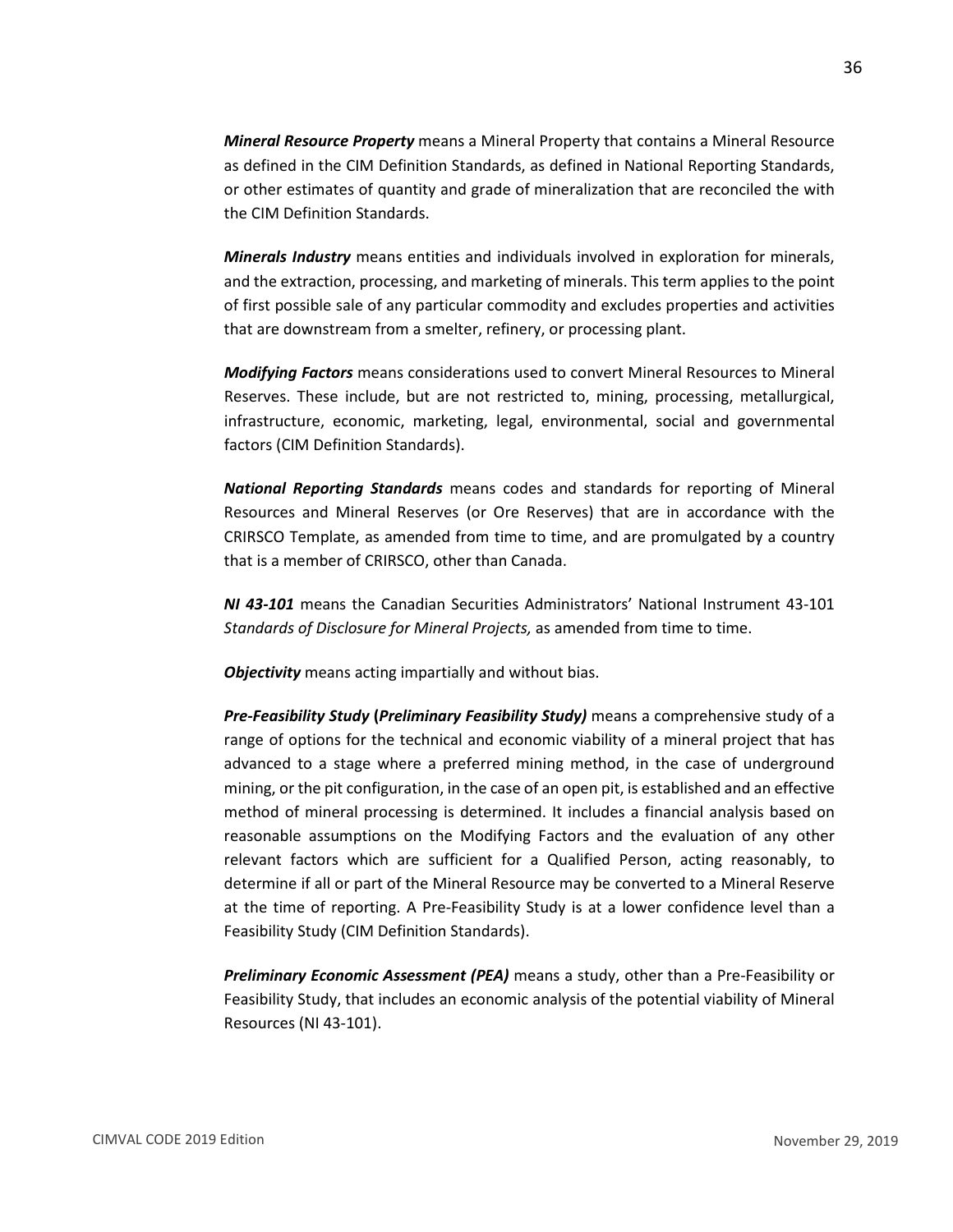*Probable Mineral Reserve* means the economically mineable part of an Indicated, and in some circumstances, a Measured Mineral Resource. The confidence in the Modifying Factors applying to a Probable Mineral Reserve is lower than that applying to a Proven Mineral Reserve (CIM Definition Standards).

*Production Property* means a Mineral Property with an operating mine, with or without a processing plant, which has been fully commissioned and is in production.

*Professional Association* means a self-regulatory organization of engineers, geoscientists, or both engineers and geoscientists that (a) is (i) given authority or recognition by statute in a jurisdiction of Canada, or (ii) a foreign association that is generally accepted within the international mining community as a reputable professional association; (b) admits individuals on the basis of their academic qualifications, experience, and ethical fitness; (c) requires compliance with the professional standards of competence and ethics established by the organization; (d) requires or encourages continuing professional development; and (e) has and applies disciplinary powers, including the power to suspend or expel a member regardless of where the member practices or resides (NI 43-101).

*Proven Mineral Reserve* means the economically mineable part of a Measured Mineral Resource. A Proven Mineral Reserve implies a high degree of confidence in the Modifying Factors (CIM Definition Standards).

*Qualified Person* means an individual who (a) is an engineer or geoscientist with a university degree, or equivalent accreditation, in an area of geoscience, or engineering, relating to mineral exploration or mining; (b) has at least five years of experience in mineral exploration, mine development or operation, or mineral project assessment, or any combination of these, that is relevant to his or her professional degree or area of practice; (c) has experience relevant to the subject matter of the mineral project and the technical report; (d) is in good standing with a Professional Association; and (e) in the case of a professional association in a foreign jurisdiction, has a membership designation that (i) requires attainment of a position of responsibility in their profession that requires the exercise of independent judgment; and (ii) requires A. a favourable confidential peer evaluation of the individual's character, professional judgement, experience, and ethical fitness; or B. a recommendation for membership by at least two peers, and demonstrated prominence or expertise in the field of mineral exploration or mining (NI 43-101).]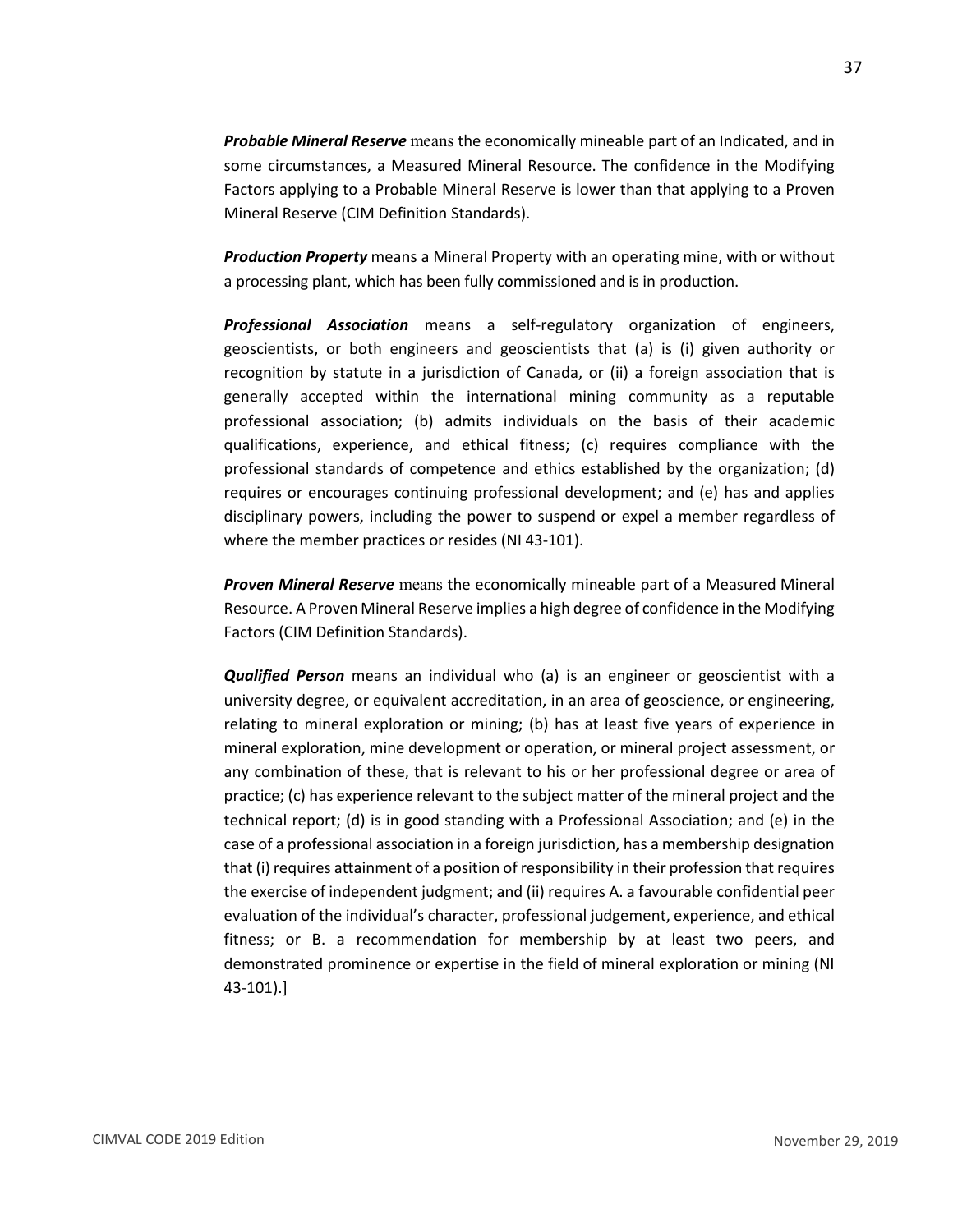*Qualified Valuator* means an individual who (a) is a professional with demonstrated extensive experience in the Valuation of Mineral Properties, (b) has experience relevant to the subject Mineral Property or has relied on a Current Technical Report on the subject Mineral Property by a Qualified Person, and (c) is regulated by or is a member in good standing with a Professional Association or a relevant Self-Regulatory Professional Organization. Qualified Valuator also means a corporation, partnership, or other entity, that can demonstrate that (d) it has relevant experience in providing Valuations of Mineral Properties, (e) it is a member in good standing of a relevant regulated or selfregulated organization, which has the ability to discipline its members, and (f) its professional employee or partner responsible for the Valuation is an individual who is a Qualified Valuator.

*Real Estate* means land and all things that are a natural part of the land, e.g., trees, and minerals and things that have been attached to the land, e.g., buildings and site improvements and all permanent building attachments, e.g., mechanical and electrical plant providing services to a building, that are both below and above the ground (IVS 2013 Definitions).

*Real Property Interest* means a right of ownership, control, use, or occupation of land and buildings (IVS 400 Real Property Interests, Section 20).

*Reasonableness* means that other Qualified Valuators with access to the same information for the same Valuation Date and Basis of Value as the Valuator of a Mineral Property would consider the Valuator's estimate of Value to be within a reasonable range of Values. A Reasonableness test serves to identify Valuations that may be out of step with industry standards and industry norms. It is not sufficient for a Qualified Valuator to determine that he or she personally believes the value determined is appropriate without satisfying an objective test (adapted from Companion Policy 43-101CP, General Guidance (7)).

*Report Date* means the date the Valuation Report is signed and dated.

*Scoping Study* means an order of magnitude technical and economic study of the potential viability of Mineral Resources. It includes appropriate assessments of realistically assumed Modifying Factors together with any other relevant operational factors that are necessary to demonstrate at the time of reporting that progress to a Pre-Feasibility Study can be reasonably justified.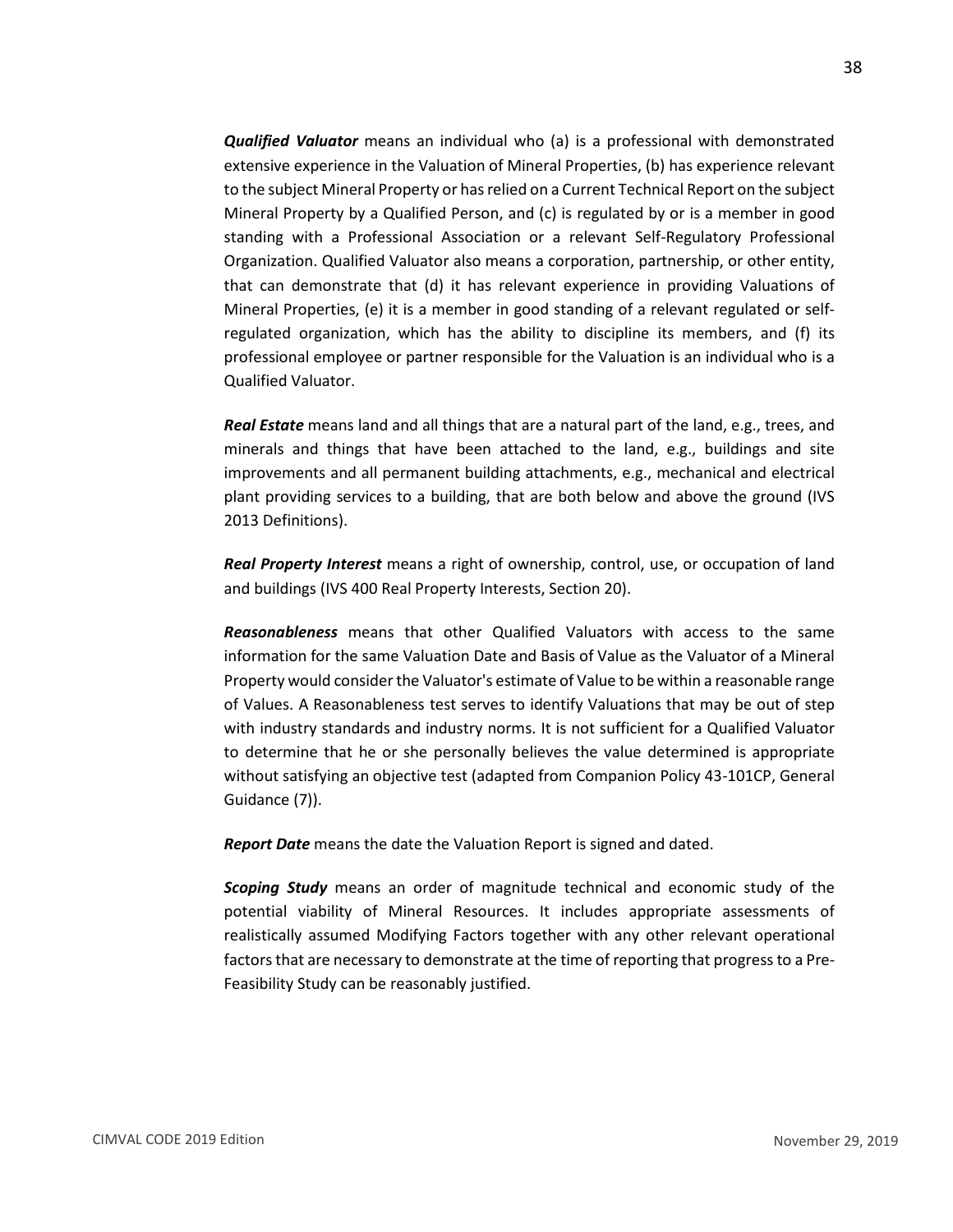*Self-Regulatory Professional Organization* means a self-regulatory organization that (a) admits members or registers employees of members primarily on the basis of their educational qualifications, knowledge and experience; (b) requires compliance with the professional standards of competence and code of ethics established by the organization; and (c) has disciplinary powers, including the power to suspend or expel a member or an employee of the member for matters related to Mineral Property Valuation.

*Short Form Valuation Report* has the meaning given to it in Section 2.11(b).

*Special Assumption* means an assumption referred to as such and made in a Valuation that is to be used in special circumstances, such as litigation or arbitration, where assumed facts differ from those existing at the Valuation Date or the Valuation "reflects a view that would not be taken by participants generally on the Valuation Date" (IVS 104 Bases of Value, Section 200). The term "hypothetical condition" is the same as Special Assumption.

*Special Purchaser* means a particular buyer for whom a particular asset has Special Value because of advantages arising from its ownership that would not be available to other buyers in the market".

*Special Value* means an amount that reflects particular attributes of an asset that are only of value to a Special Purchaser.

*Standard* means a general rule that is mandatory in the Valuation of Mineral Properties.

*Synergistic Value* means the result of a combination of two or more assets or interests where the combined value is more than the sum of the separate values (IVS 104 Bases of Value, Section 70).

*Technical Report* means a report prepared and filed in accordance with NI 43-101 and Form 43-101F1 Technical Report that includes, in summary form, all material scientific and technical information in respect of the subject property as of the effective date of the technical report (NI 43-101).

*Transparency* and *Transparent* means a clear and unambiguous presentation of the Valuation in the Valuation Report, which includes all Material information on which the Valuation is based, such that the reader can understand the Valuation and not be misled.

*Valuation* has the meaning given to it in Section 1.3.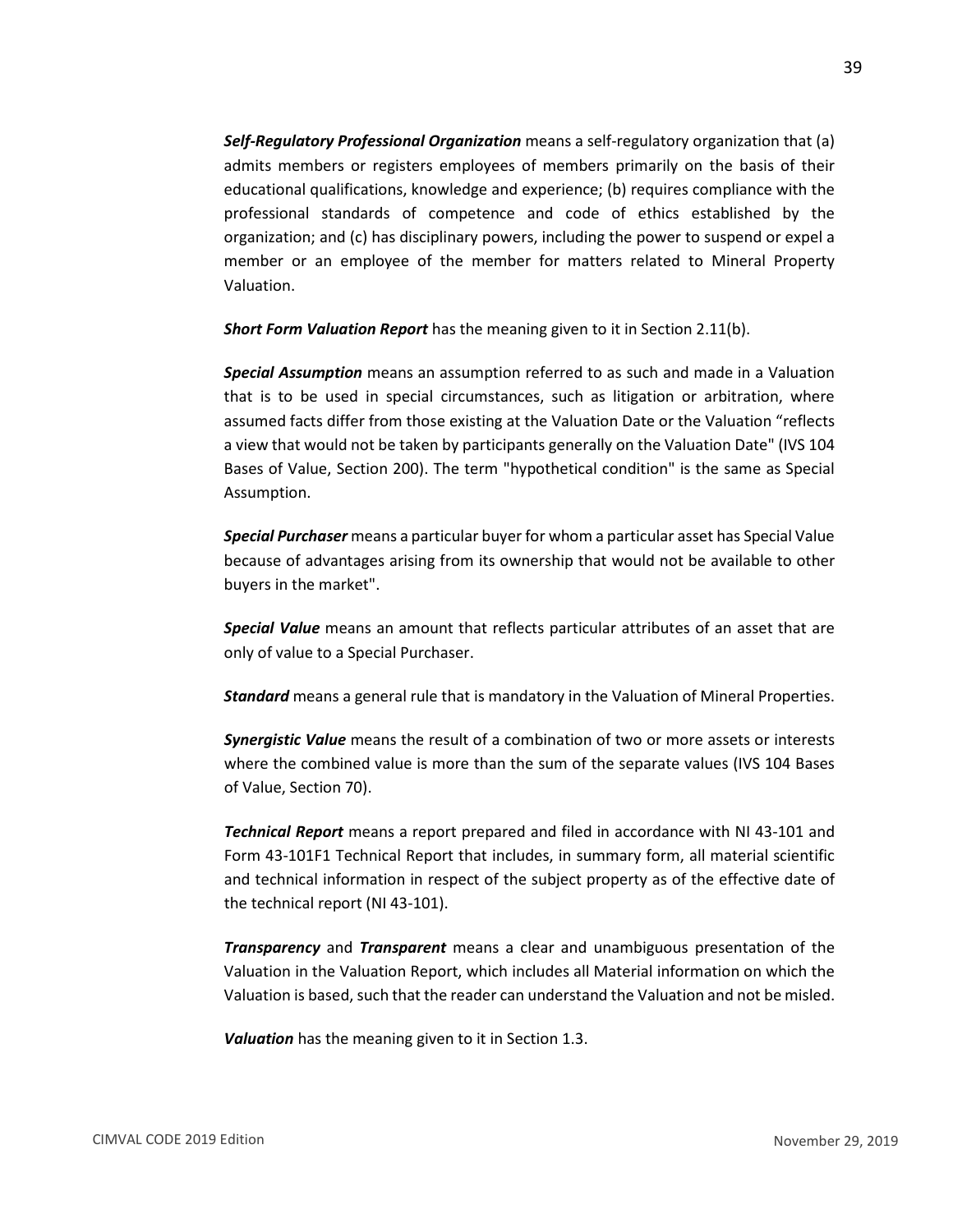*Valuation Conclusion* means the estimated Value conclusion reached as a result of a Valuation.

*Valuation Date* means the date on which the Valuation applies (IVS 2013 Definitions).

*Valuation Report* means a report prepared in accordance with this Code.

*Value* is a generic term that may refer to any one of the definitions in this CIMVAL Code using the word "Value". See "Basis of Value", "Fair Market Value", "Investment Value", "Special Value", "Synergistic Value", "Valuation", and "Valuation Conclusion".